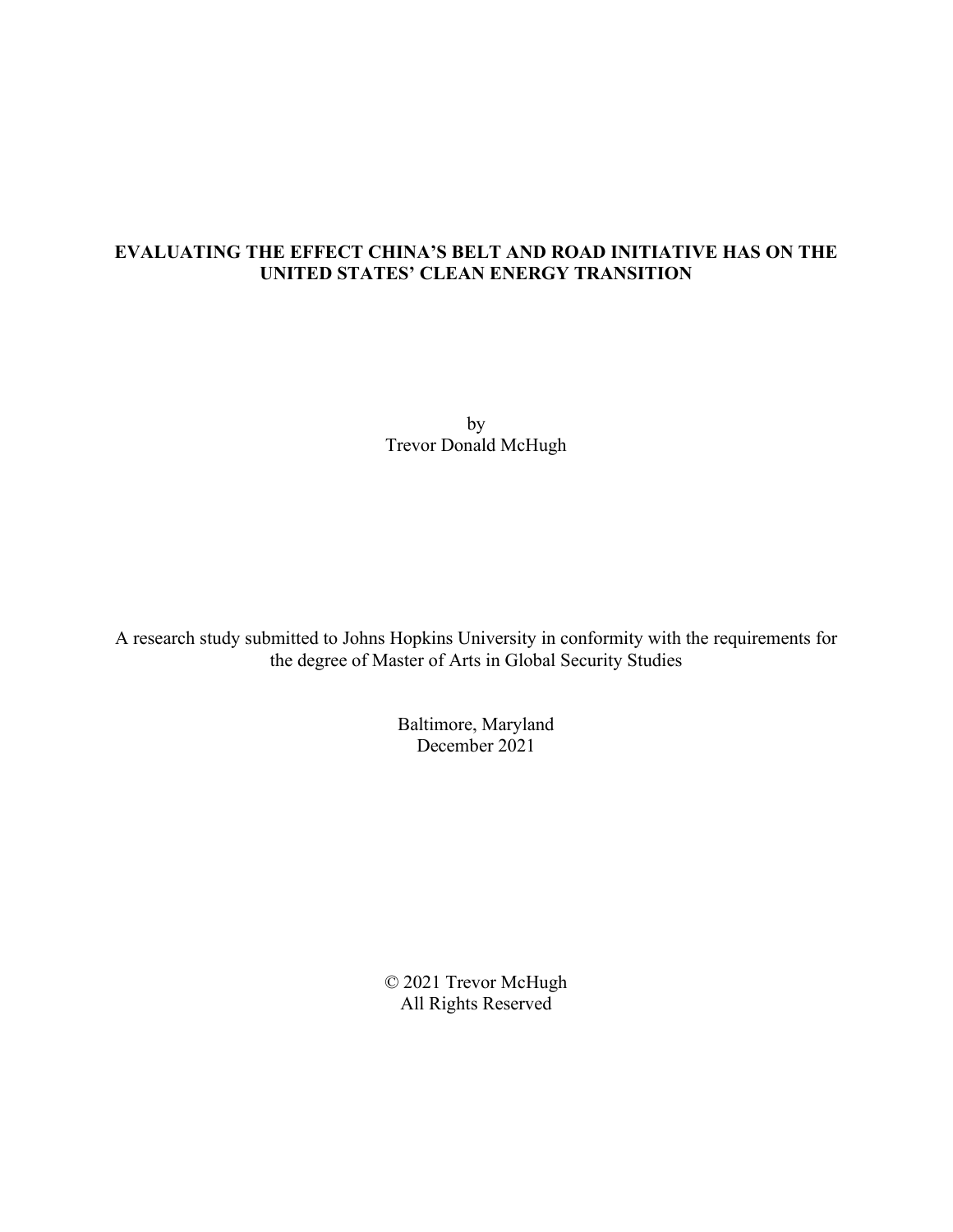#### **Abstract**

This research study looks at how China's Belt and Road Initiative (BRI) is negatively impacting the United States' (US) clean energy transition. Whether intentionally or unintentionally, China's BRI is eliminating US access to minerals critical to the clean energy transition and is essentially monopolizing the overall supply chain. This research study analyzes Chinese engagements in specific countries determined to be among the top three producers of one of the seven minerals identified by the International Energy Agency as critical for a clean energy transition, highlighting the BRI's investment and political tactics and corresponding effects on US clean energy markets, investments, and initiatives. The elimination of critical mineral and alternate processing providers outside of Chinese control runs the risk of not only limiting US clean energy goals and transition timelines but projecting China as a leader and top partner in the rapidly growing global clean energy push. While research has been done on the relationship between the BRI and critical minerals, the BRI and clean energy, and critical minerals and clean energy, there is a lack of research on the intersection of all three. This research study looks to bridge that gap and provide insight into how the BRI is hindering US clean energy efforts in an attempt to not only better inform the US strategy going forward, but to understand China's intentions.

> This research study was faculty peer reviewed by: Oliver Fritz – Research Study Reviewer Sarah Clark – Research Study Advisor Sophie Estes – Student Peer Reviewer

> > ii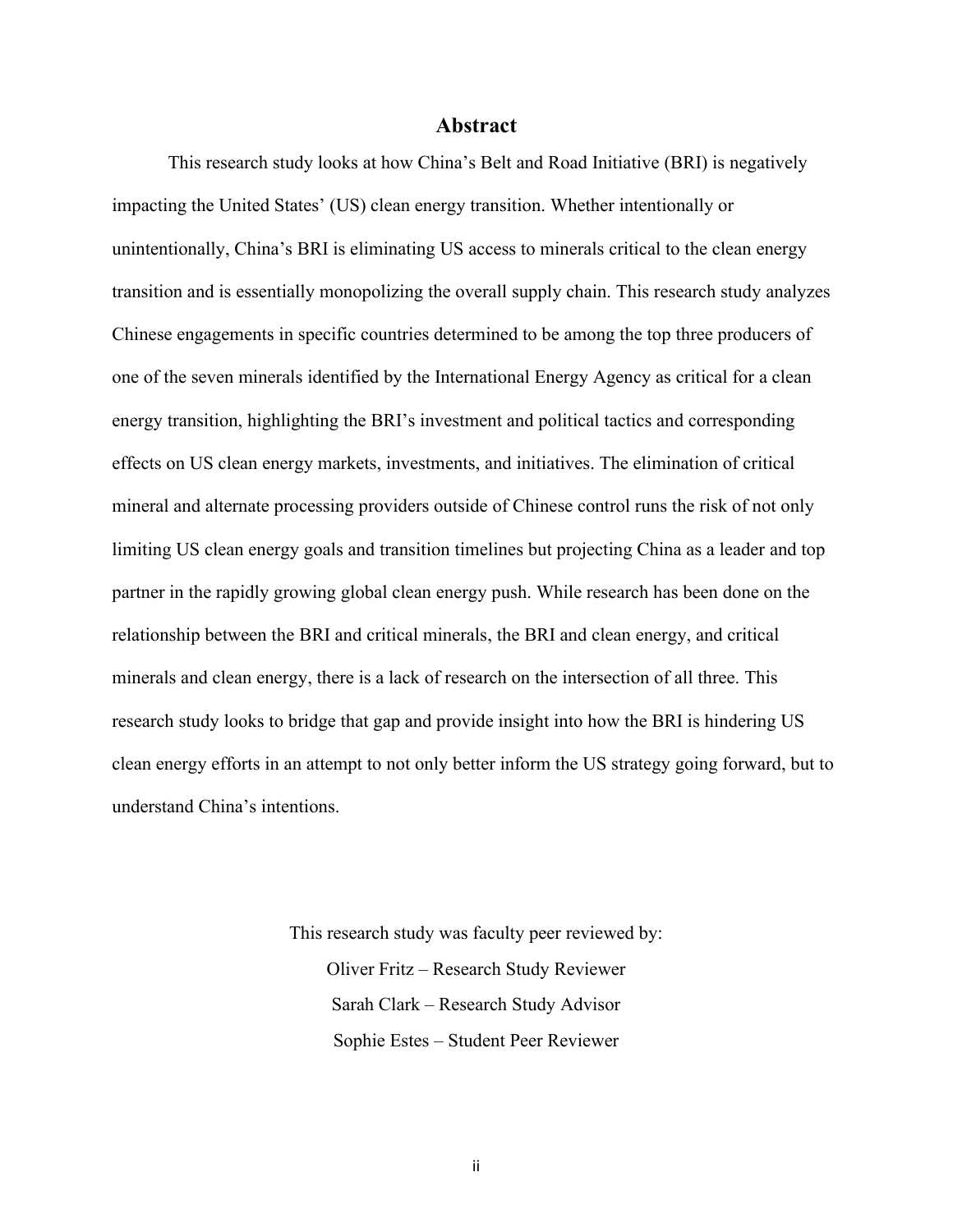# **Acknowledgements**

I would like to thank my wife for her patience and constant support as I pursue my goals, always pushing me to challenge myself. I would also like to extend my deepest gratitude to my parents for encouraging me to apply to Johns Hopkins University and their unrelenting support, understanding, and guidance. Special thanks as well to the rest of my family, friends, colleagues,

and professors who helped me along the way and shaped this research study.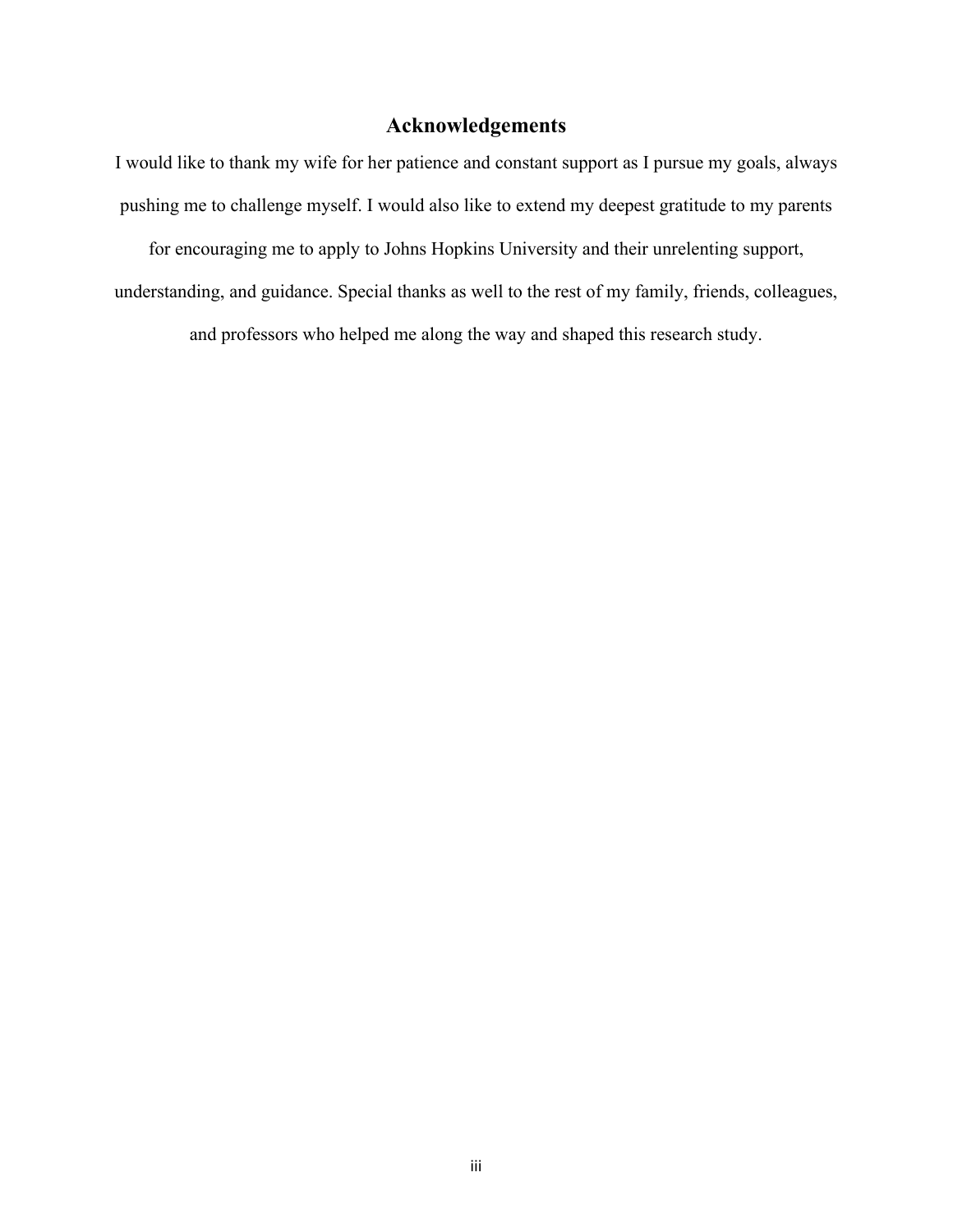| <b>Table of Contents</b> |
|--------------------------|
|--------------------------|

| $\overline{a}$ and $\overline{a}$ |
|-----------------------------------|
|                                   |
|                                   |
|                                   |
|                                   |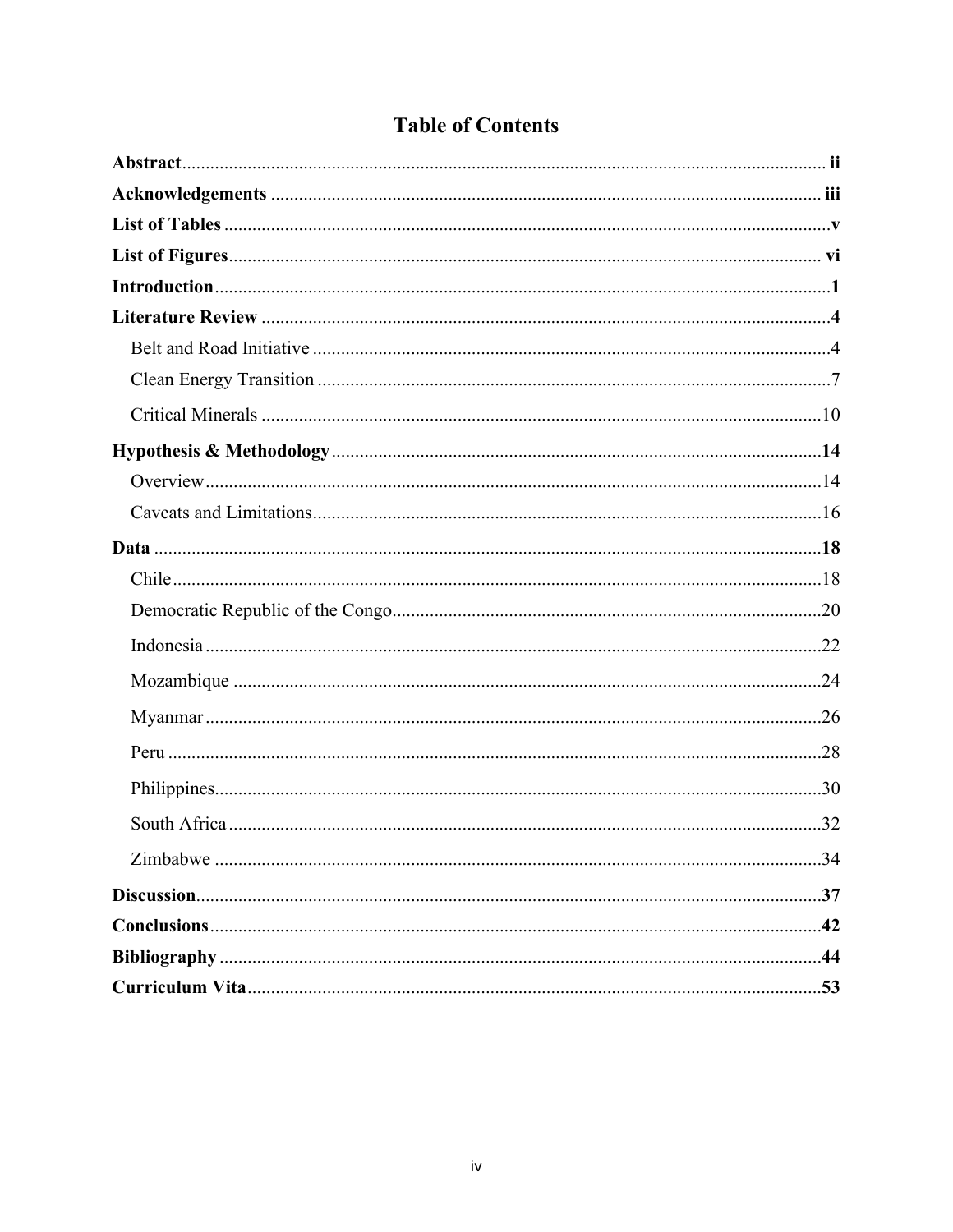# **List of Tables**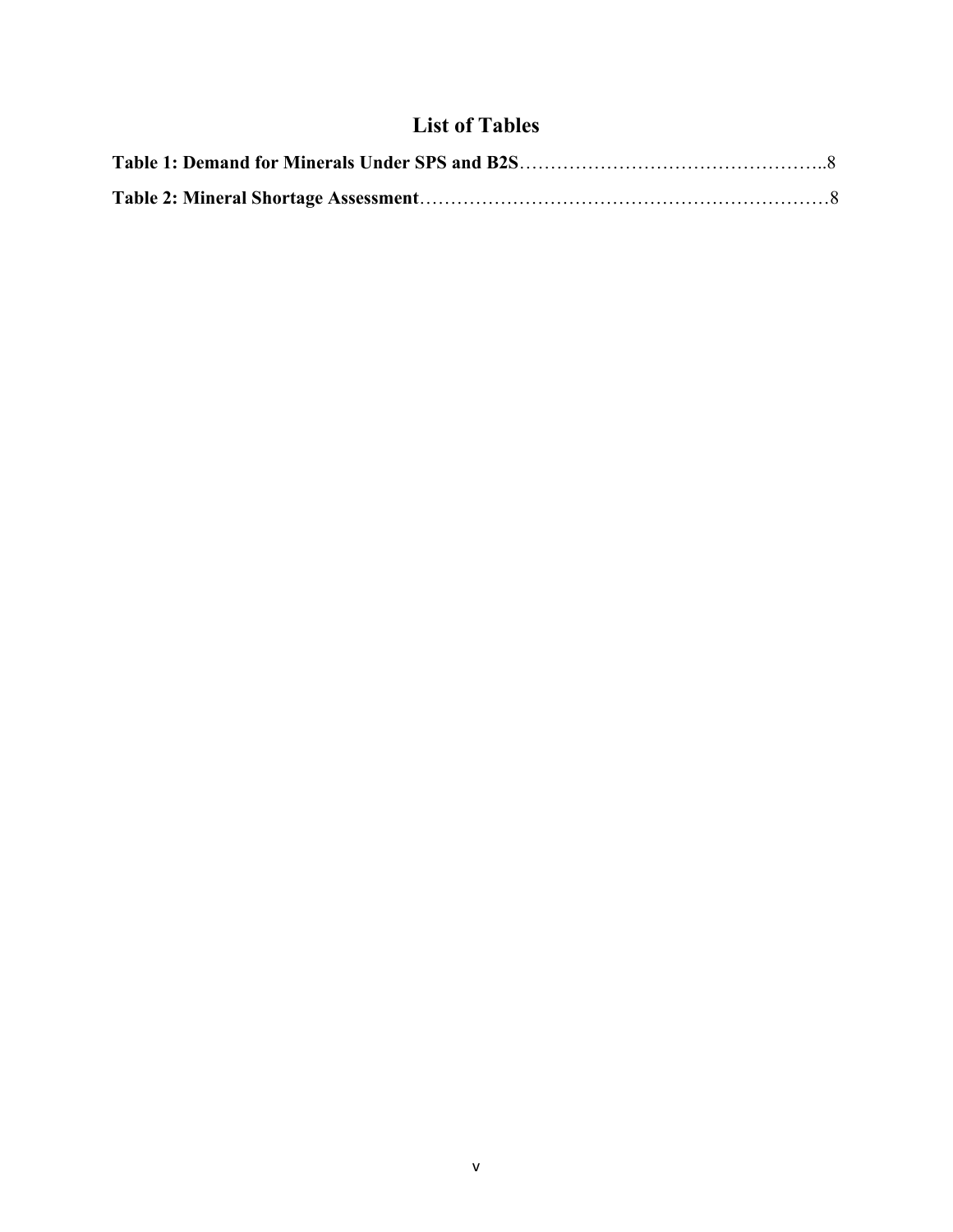# **List of Figures**

| Figure 2: US and China Critical Mineral Net Import Reliance and Concentration12 |
|---------------------------------------------------------------------------------|
| Figure 3: 2019 Share of Top Three Producing Countries for Select Clean Energy   |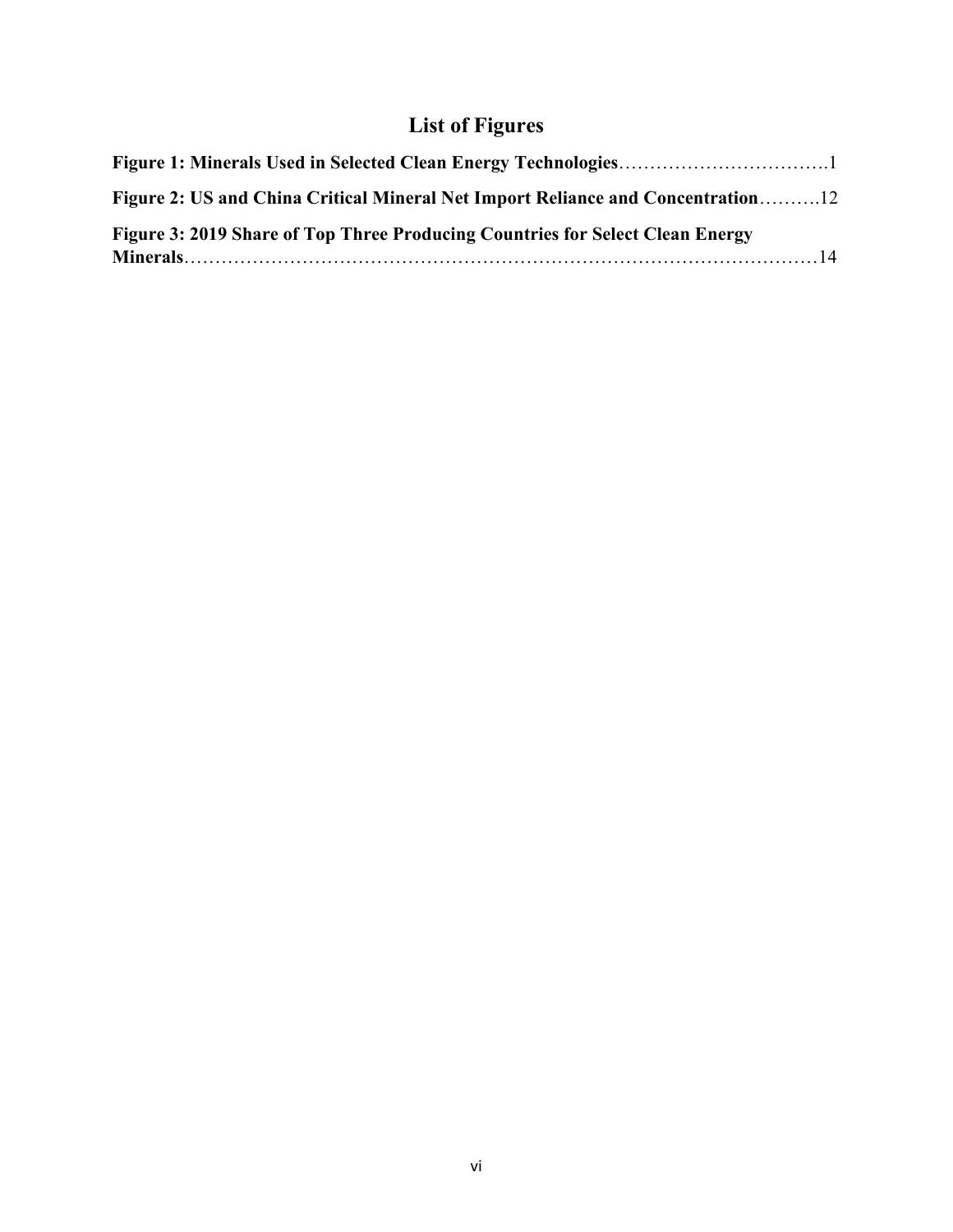# **Introduction**

Clean energy has quickly become a major geopolitical touchpoint, with international tensions and worries increasing over how to limit and reduce greenhouse gas emissions. With this increasing interest in limiting greenhouse gas emissions, for fear of irreversible damage to the climate, has also come a need for clean energy technologies. Clean energy technologies/sources typically include nuclear, solar, hydro, and wind. As seen in Chart 1, these clean energy technologies require a significantly larger amount of minerals than their fossil-fuel counterparts. Because of this increased need for specific minerals, the geopolitical importance of the countries that control the mining and processing of them will likely increase as well.





Given the importance of these critical minerals to clean energy transitions and thus importance of the countries with the largest reserves, the threat from China's Belt and Road

<sup>&</sup>lt;sup>1</sup> "The Role of Critical Minerals in Clean Energy Transitions." *International Energy Agency*, 2021, 6. https://www.iea.org/reports/the-role-of-critical-minerals-in-clean-energy-transitions/reliable-supply-of-minerals.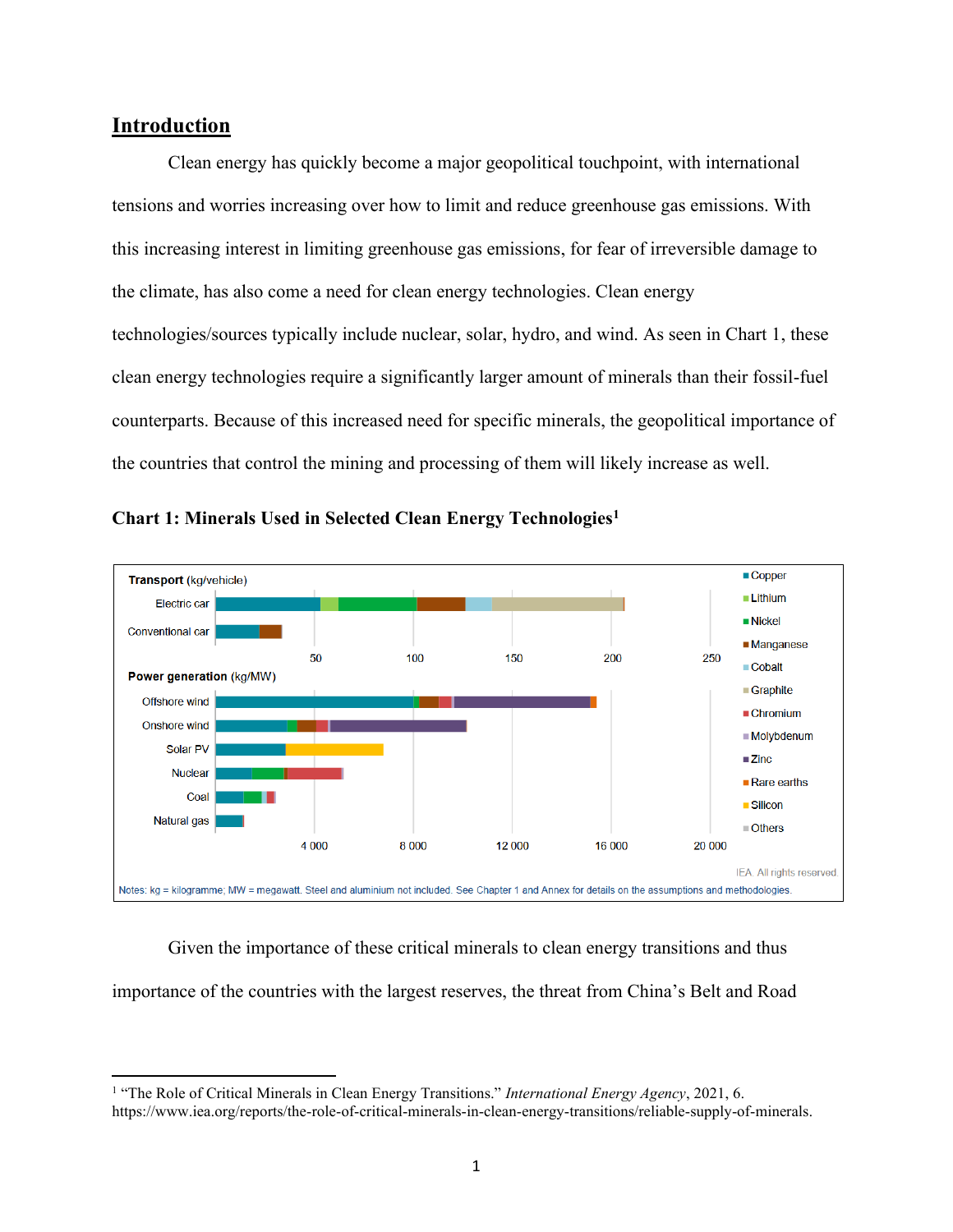Initiative (BRI) is steadily growing as it potentially limits United States (US) access to these minerals and supply chains, hindering the US clean energy transition. This issue stems from the fact that China is already a top supplier for 18 of the 35 minerals designated as critical by the US in any given year, with the US being import reliant for 31 of those 35, and the BRI able to expand this dependence.<sup>23</sup> China has likely realized the geopolitical significance of leading the global clean energy transition and is strategically gaining access to/taking control of the global supply of critical minerals and related supply chains in an effort to advance related political and economic objectives. What is less known is how, where, and to what extent, these efforts are affecting US clean energy objectives. It may also be important to consider if Chinese efforts have been specifically targeted to create leverage over the US or to prevent the US from influencing or succeeding in the clean energy transition.

This research study will begin by reviewing some of the existing literature/research in areas covering the BRI, clean energy, and critical minerals, with most tying in at least one of the other aforementioned topics. Next, this research will analyze agreements made under the purview of the BRI in countries identified as the top extractors and processors for minerals vital to clean energy, cross-referencing those against major global or US climate and mineral announcements, summits, agreements, etc. Taking this information into account, this research will end by studying the broader market of the identified minerals of concern and how BRI investments have altered the US Government's and US companies' clean energy strategy, production, resource allocation, and effectiveness. Overall, this analysis and research will help reveal the true extent of how China's BRI has impacted the US' clean energy transition and raise

<sup>2</sup> "Mineral Commodity Summaries 2021." *United States Geological Survey*, February 1, 2021. https://www.usgs.gov/centers/nmic/mineral-commodity-summaries.

<sup>3</sup> US Department of the Interior. "Final List of Critical Minerals 2018." *Federal Register*, May 18, 2018. https://www.govinfo.gov/content/pkg/FR-2018-05-18/pdf/2018-10667.pdf.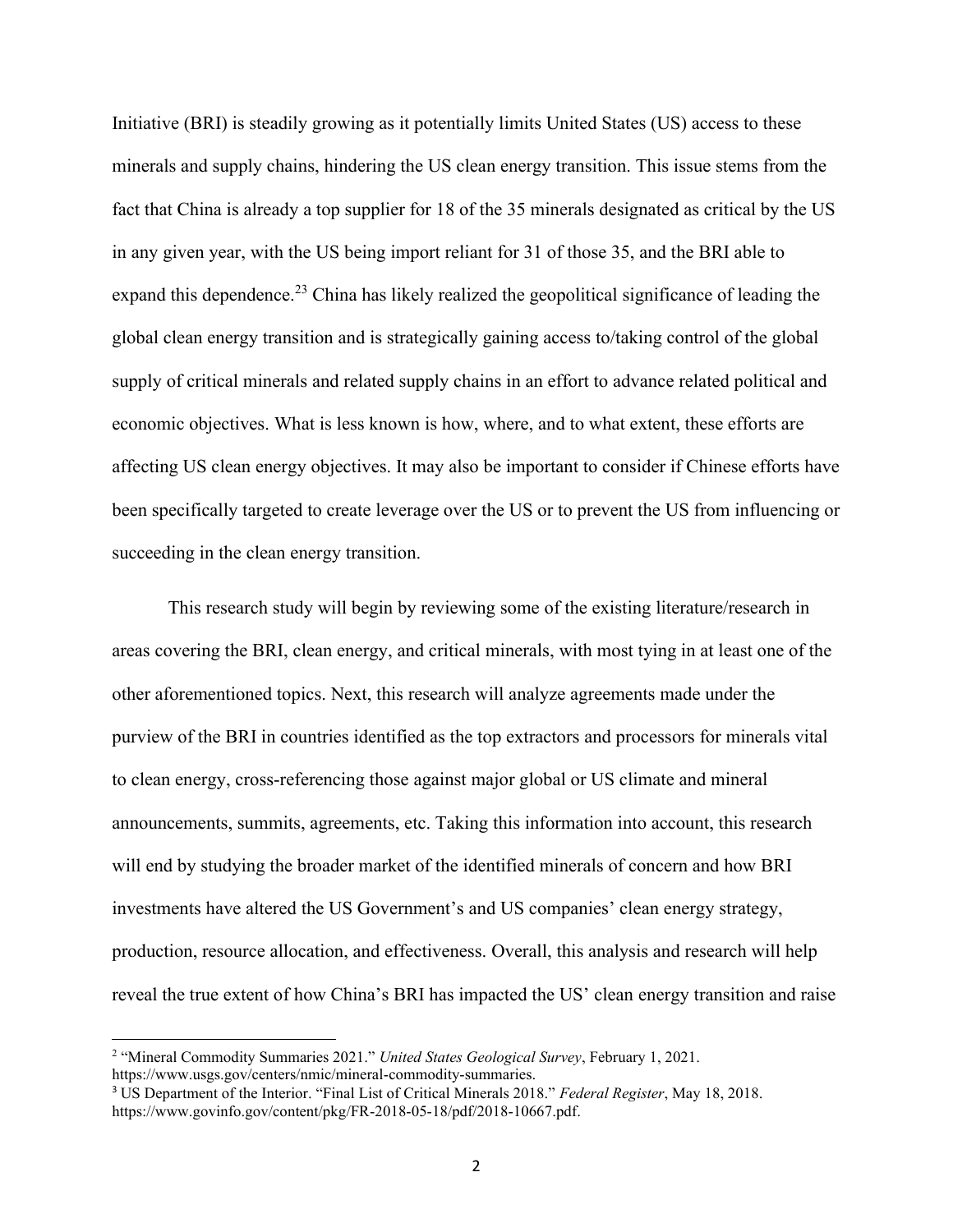awareness of the tactics, techniques, and procedures the BRI is using to gain a strategic advantage in the global clean energy push and related supply chains.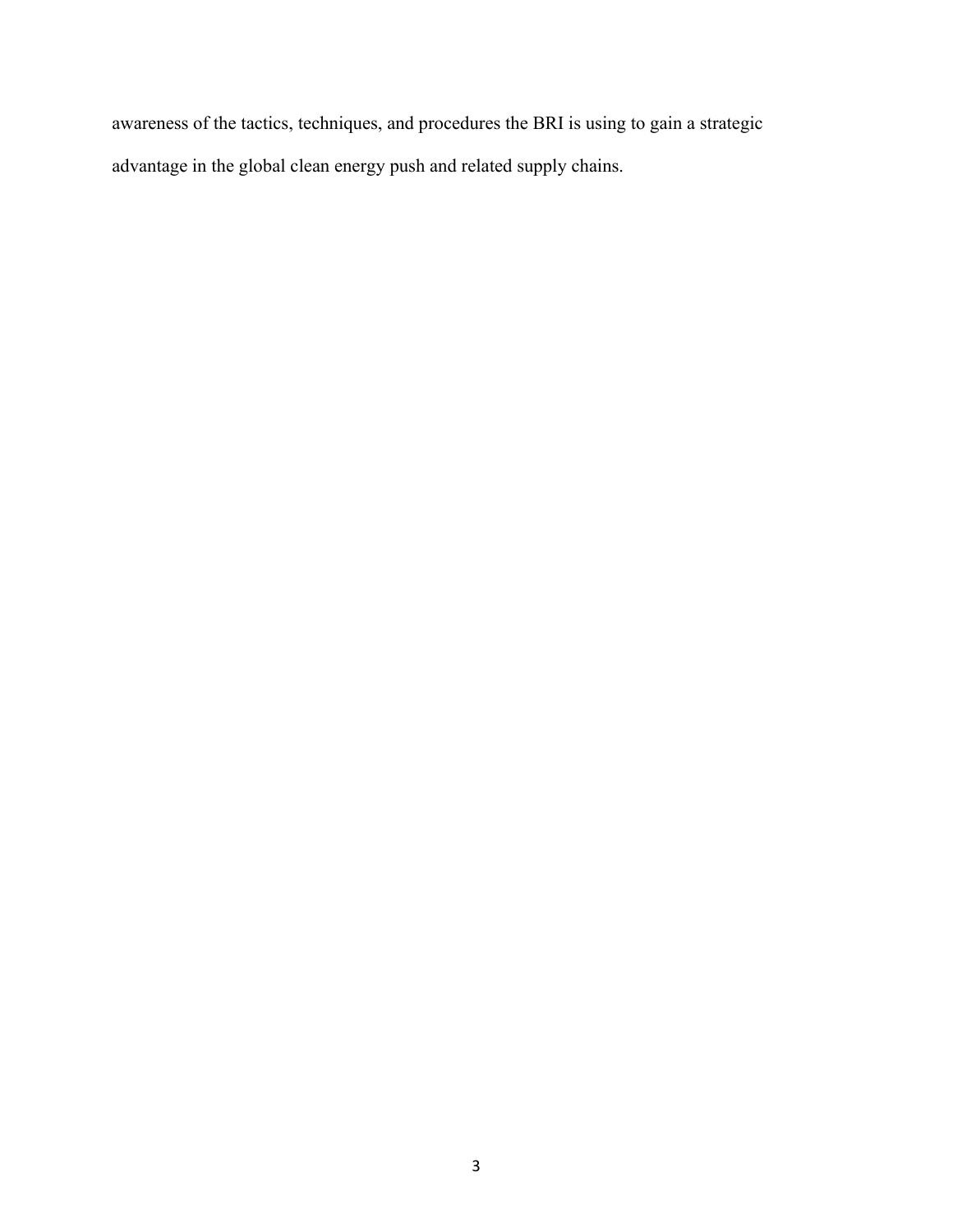## **Literature Review**

Building upon the primary areas of the BRI, clean energy transitions, and critical minerals, this paper will review and expand on these concepts and related research from the academic community. While there is abundant research on all of these topics separately, there are a select few articles that help provide the necessary background and insight into the interconnectedness of the multiple areas. Each section will look to bridge this divide, bringing together the available research and synthesizing their findings.

#### **Belt and Road Initiative**

China's BRI has quickly become an unprecedented example of combining economic development, international trade, national security, and foreign investment. Understanding the evolution of the BRI will provide the necessary background to further advance our knowledge of how the BRI may be affecting the US clean energy transition. Four research articles specifically help us form the basis of this understanding. In the first article, Si Cheng and Shaozhou Qi discuss the BRI's foreign direct investment (FDI) shift towards non-carbon intensive industries.<sup>4</sup> The second article is by three researchers studying the growing "green bonds" and incentives under the BRI. $<sup>5</sup>$  The third article is by Ruben Gonzalez-Vicente discussing the relationship</sup>

<sup>4</sup> Cheng, Si, and Shaozhou Qi. "The Potential for China's Outward Foreign Direct Investment and Its Determinants: A Comparative Study of Carbon-Intensive and Non-Carbon-Intensive Sectors along the Belt and Road." *Journal of Environmental Management* 282 (March 15, 2021): N.PAG. doi:10.1016/j.jenvman.2021.111960.

<sup>5</sup> Jian, Jianhui, Xiaojie Fan, and Shiyong Zhao. "The Green Incentives and Green Bonds Financing under the Belt and Road Initiative." *Emerging Markets Finance & Trade* (February 27, 2021): 1–11. doi:10.1080/1540496x.2021.1887726.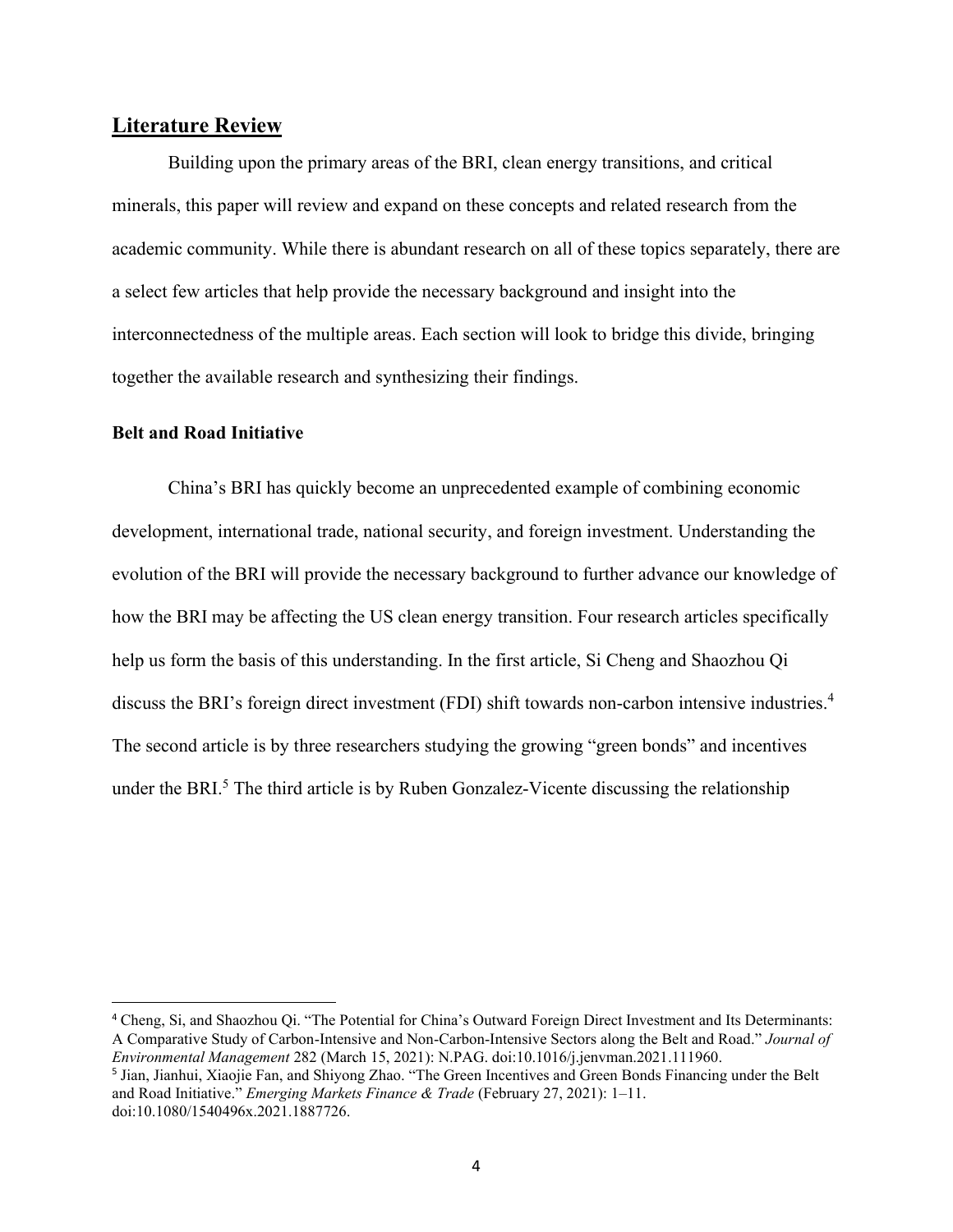between the Chinese FDI in extractive sectors and possible resource curse theories.<sup>6</sup> Lastly, the fourth article by Willie Ganda looks at specific BRI strategies in Africa.<sup>7</sup>

China's global engagement through the BRI has historically targeted a wide-array of countries for various purposes, having differing effects on each. Ganda discusses some of China's intentions with the BRI and highlights how China seems to have a "self-interested position of establishing and maintaining an assured and reliable source of raw materials for its economic interests" in countries with a "need for international support in the global geopolitical domain".<sup>8</sup> This is then expanded on, with Ganda showing how the BRI benefits from the "shared international adversaries along the initial Cold War rivalries that have transformed into modern day global economic dominance wars".<sup>9</sup> Building off this research, Gonzalez-Vincent shows how the effects from the BRI seem to depend on geographic location. For example, in Africa, where "resource-endowed countries often present authoritarian regimes or weak democracies, China's impact on the internal curses of extraction ranges from neutral to negative".<sup>10</sup> This is in stark contrast to South America, where the BRI typically has a positive or neutral effect due to stronger democracies, more efficient state intervention, and civil societies as seen in Peru, Chile, and Paraguay.<sup>11</sup>

Demonstrating the evolution of the BRI, Cheng and Qi highlight how BRI investment has recently shifted from focusing on carbon-intensive industries to non-carbon-intensive industries

<sup>6</sup> Gonzalez-Vicente, Ruben. "China's engagement in South America and Africa's extractive sectors: new perspectives for resource curse theories." *The Pacific Review* 24, no. 1 (March 2011): 65-87. doi:10.1080/09512748.2010.546874.

<sup>7</sup> Ganda, Willie D. "The China Model in Zimbabwe: The Belt and Road Initiative and Beyond." *Politics & Policy* 48, no. 5 (October 2020): 932–59. doi:10.1111/polp.12373.

<sup>8</sup> Ganda, "The China Model," 953.

<sup>&</sup>lt;sup>9</sup> Ganda, "The China Model," 954.

<sup>10</sup> Gonzalez-Vicente, "China's engagement," 83.

 $11$  Ibid.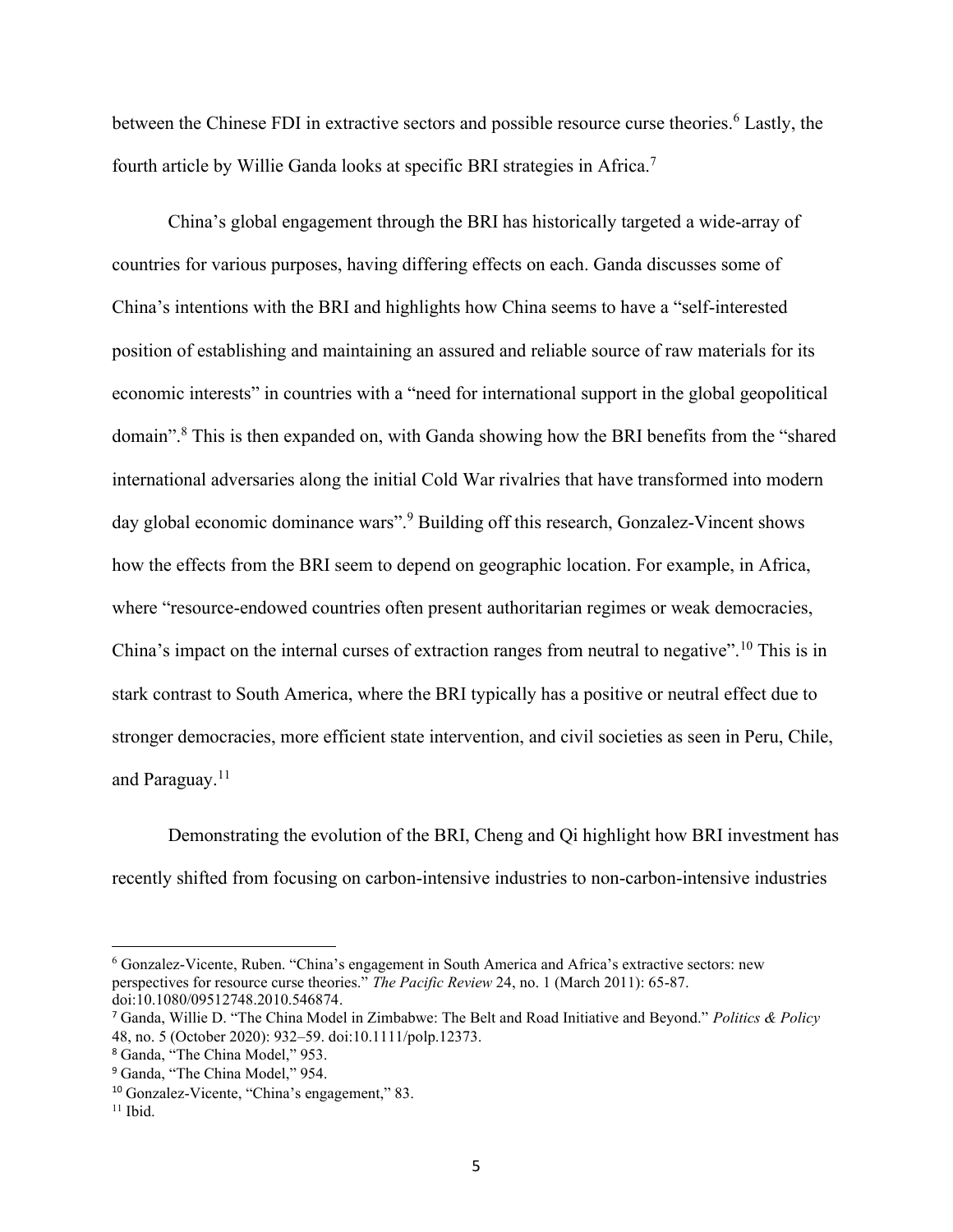given the growing global trend in the later sectors. Due to this growing trend, European countries have increasingly started implementing emission trading systems and carbon taxes, a newer market China has been quick to build on and influence through the BRI.<sup>12</sup> China ultimately used this momentum to launch the green bond market, "advocating sustainable economic development and emphasizing green financial innovation".<sup>13</sup> They have also been able to use it to deflect some criticism of their own clean energy failures while also promoting the "Green BRI".<sup>14</sup> Having both the BRI and related "Green BRI", China has created an avenue for BRI influence and investment regardless of sector or economic/policy goals.

Frequently highlighted throughout the research articles, and an important final aspect to consider, are the methods the BRI uses to achieve the goals stated above. Cheng and Qi emphasize how "China has been encouraged to develop markets through FDI" in an attempt to access those regions "high-yield area[s] for energy minerals and abundant reserves".<sup>15</sup> Reinforcing this analysis, the green bonds article assesses that the adoption of green bonds and broader green financing market could be a newer or unique attempt to access BRI countries' "abundant mineral resources, cultivated land resources, solar energy resources, and petroleum resources".<sup>16</sup> Gonzalez-Vicente also shows that Chinese extraction firms typically use soft loans (i.e. loans with below-market interest rates) by Chinese state-run banks with weak oversight or form joint ventures with state-owned companies.<sup>17</sup> In all, China has been able to use a variety of means and methods under the BRI for investments, enabling access to mineral resources in

<sup>12</sup> Cheng, "The Potential for," 7.

<sup>&</sup>lt;sup>13</sup> Jian, "The Green Incentives." 1.

 $14$  Ibid.

<sup>15</sup> Cheng, "The Potential for," 7.

<sup>16</sup> Jian, "The Green Incentives," 1-2.

<sup>17</sup> Gonzalez-Vicente, "China's engagement," 72-78.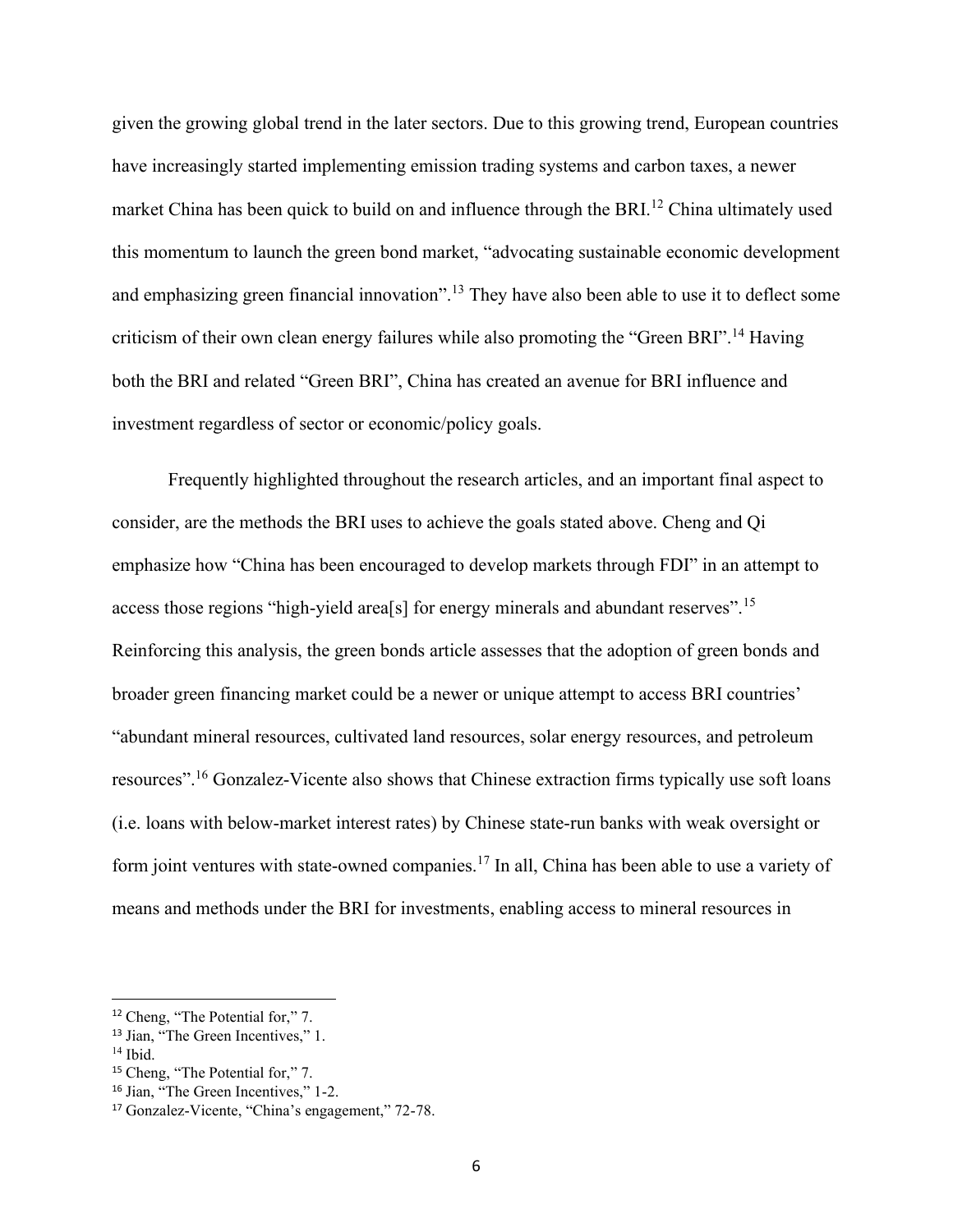different regions and political climates across the globe and ultimately enhancing China's posture and engagement in clean energy.

#### **Clean Energy Transition**

In order to understand how the BRI may affect the US' clean energy transition, we must first understand China's own climate ambition. Three academic articles provide the necessary background and insight into China's growing clean energy transition and ambition. One article is from Colby College analyzing China's First Nationally Determined Contribution (NDC), a document required under the 2015 Paris Agreement outlining the actions a country will take in achieving its emissions target, and assessing the implications on the broader Paris Agreement and possible ways forward.<sup>18</sup> The second is from four Chinese researchers analyzing China's strategy for incorporating critical minerals into their NDC and clean energy transition.<sup>19</sup> Lastly, the third is from Wei Shen and Marcus Power, providing a strategic assessment on China's clean energy ambition in Africa with implications for their broader global strategy.<sup>20</sup>

According to the research, China is responsible for 26% of global greenhouse gas emissions, making them the largest emitter in the world. Although China is supposedly set to meet its First NDC objectives, their current trajectory shows they still won't be compatible with the  $2^{\circ}$ C warming limit by  $2030$ <sup>21</sup> Building off this research and highlighting the "unprecedented" scale-up of renewable infrastructure" required by global targets for climate change, the four

<sup>18</sup> Carlson, D'Arcy, et al. "China's Climate Ambition: Revisiting Its First Nationally Determined Contribution and Centering a Just Transition to Clean Energy." Energy Policy 155 (August 2021): N.PAG. doi:10.1016/j.enpol.2021.112350.

<sup>19</sup> Wang, Peng, et al. "Incorporating Critical Material Cycles into Metal-Energy Nexus of China's 2050 Renewable Transition." Applied Energy 253 (November 2019): N.PAG. doi:10.1016/j.apenergy.2019.113612.

<sup>20</sup> Shen, Wei, and Marcus Power. "Africa and the Export of China's Clean Energy Revolution." Third World Quarterly 38, no. 3 (March 2017): 678–97. doi:10.1080/01436597.2016.1199262.

<sup>21</sup> Carlson, "China's Climate," 3.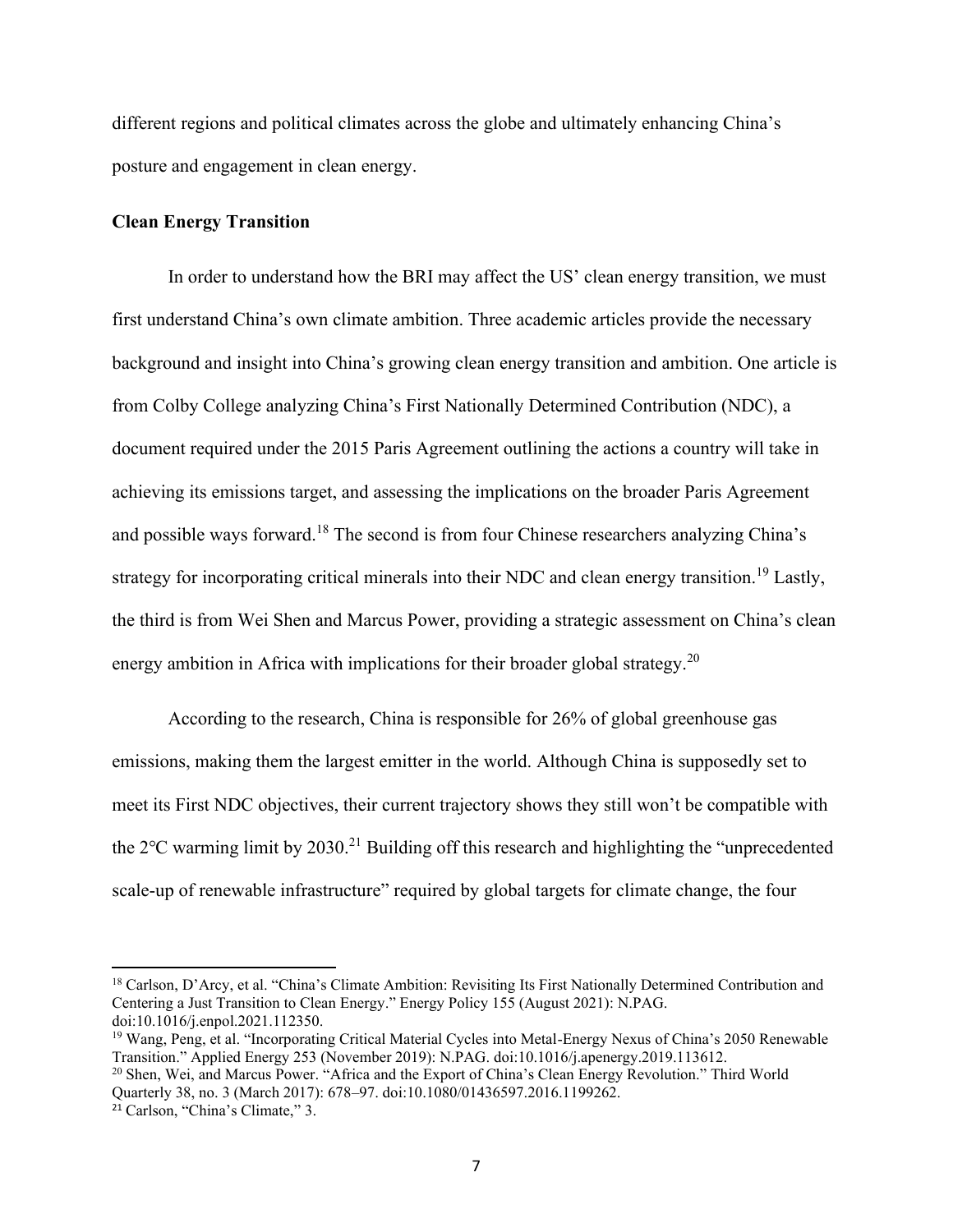Chinese researchers projected the mineral supply needed (for wind and solar technologies) under a Stated Policies Scenario (SPS) and a Below 2℃ Scenario (B2S).<sup>22</sup> The SPS is based off the NDC strategy described above, drastically reducing China's emissions but failing to support or fall under the Paris Agreement 2℃ target; while the B2S is based on the technology needs of complying with the Paris Agreement 2℃ target. Looking at the research and tables, one can see the significant difference in the amount of minerals needed for the two scenarios.

**Table 1: Demand for Minerals Under SPS and B2S<sup>23</sup>**

| Cumulative demand of studied materials under B2S (Below 2°C Scenario) and SPS (Stated Policies Scenario). |                  |         |        |        |        |      |     |      |        |  |
|-----------------------------------------------------------------------------------------------------------|------------------|---------|--------|--------|--------|------|-----|------|--------|--|
| <b>Material</b>                                                                                           | <b>Scenarios</b> | Nd      | Dy     | Cd     | Te     | In   | Gа  | Se   | Ge     |  |
| Previous total demand in 2011-2015 (unit: tons)                                                           | B <sub>2</sub> S | 843     | 67     | 173    | 272    | 37   | 28  | 190  | 178    |  |
|                                                                                                           | SPS              | 843     | 67     | 173    | 272    | 37   | 28  | 190  | 178    |  |
| Total future demand (2016-2050, unit: tons)                                                               | B <sub>2</sub> S | 258,986 | 20.935 | 13.751 | 21,609 | 1219 | 938 | 6284 | 24,366 |  |
|                                                                                                           | SPS              | 193,867 | 15,676 | 8403   | 13,205 | 720  | 554 | 3713 | 15,538 |  |
| Total future demand (2016-2030, unit: tons)                                                               | B2S              | 67,242  | 5422   | 5592   | 8788   | 610  | 469 | 3146 | 5915   |  |
|                                                                                                           | SPS              | 44,203  | 3565   | 2455   | 3858   | 263  | 203 | 1360 | 2546   |  |
| Material in-use stock in 2050 (unit: tons)                                                                | B <sub>2</sub> S | 173,905 | 14,066 | 11,399 | 17,912 | 1053 | 810 | 5426 | 22,097 |  |
|                                                                                                           | SPS              | 133,994 | 10.838 | 7212   | 11,333 | 642  | 494 | 3310 | 14,438 |  |
| Total future EoL material in 2016-2050 (unit: tons)                                                       | B <sub>2</sub> S | 86,053  | 6947   | 2528   | 3972   | 203  | 157 | 1049 | 2443   |  |
|                                                                                                           | SPS              | 60,845  | 4915   | 1367   | 2148   | 115  | 89  | 593  | 1274   |  |

**Table 2: Mineral Shortage Assessment 24**

| Mineral shortage assessment of six critical metals based on demand, production and reserve estimations. |            |                      |          |         |         |           |          |         |                  |
|---------------------------------------------------------------------------------------------------------|------------|----------------------|----------|---------|---------|-----------|----------|---------|------------------|
| Material                                                                                                |            | Nd                   | Dy       | Cd      | Te      | Ga        | Se       | In      | Ge               |
| Reserve in China (unit: kt)                                                                             |            | 6784                 | 792      | 92      | 6.6     | 16.3 [79] | 26       | 1.3     | 10.9 [80]        |
| Global reserve [36] (unit: kt)                                                                          |            | 12,800               | 1100     | 500     | 31      | 560 [79]  | 98       | 12      | 36 [80]          |
| Annual Production in China-2015 (unit: tons)                                                            |            | 15.215               | 1142     | 8090    | 280     | 550       | 920      | 350     | 115              |
| Global annual Production-2015 (unit: tons)                                                              |            | 17,937[81]           | 1328[81] | 24,200  | 410     | 730       | 3270     | 759     | 160              |
| Share of renewables in all end-users                                                                    |            | 1% [77]              | 1% [77]  | 6% [45] | 40%[52] | 8% [79]   | 10% [52] | 8% [44] | 15% [52]         |
| Fraction of direct demand in China's reserve                                                            | B2S        | 3%                   | 2%       | 13%     | 2.8     | 5%        | 22%      | 85%     | 2.1              |
|                                                                                                         | <b>SPS</b> | 1%                   | 1%       | 2%      | 39%     | 0.1%      | 3%       | 5%      | 42%              |
| Fraction of primary demand in China's reserve                                                           | B2S        | 16%                  | 11%      | 28%     | 64      | 2.3       | 4.8      | 1.9     | 123              |
|                                                                                                         | <b>SPS</b> | 12%                  | 8%       | 17%     | 40      | 1.4       | 2.9      | 1.2     | 80               |
| Co-/by-production host metals                                                                           |            | Fe, other rare earth |          | Zn, Cu  | Cu      | Al Zn     | Cш       | Zn      | Zn, coal fly ash |
| Shortage                                                                                                |            | Low                  | Low      | Low     | High    | Medium    | High     | Medium  | Very High        |

Going along with China's ambitions as described in the NDC, a major focus is on

expanding their influence in other countries as a means to access the above minerals, increase

<sup>22</sup> Wang, "Incorporating Critical," 5.

 $^{23}$  Ibid, 8.

<sup>24</sup> Ibid, 9.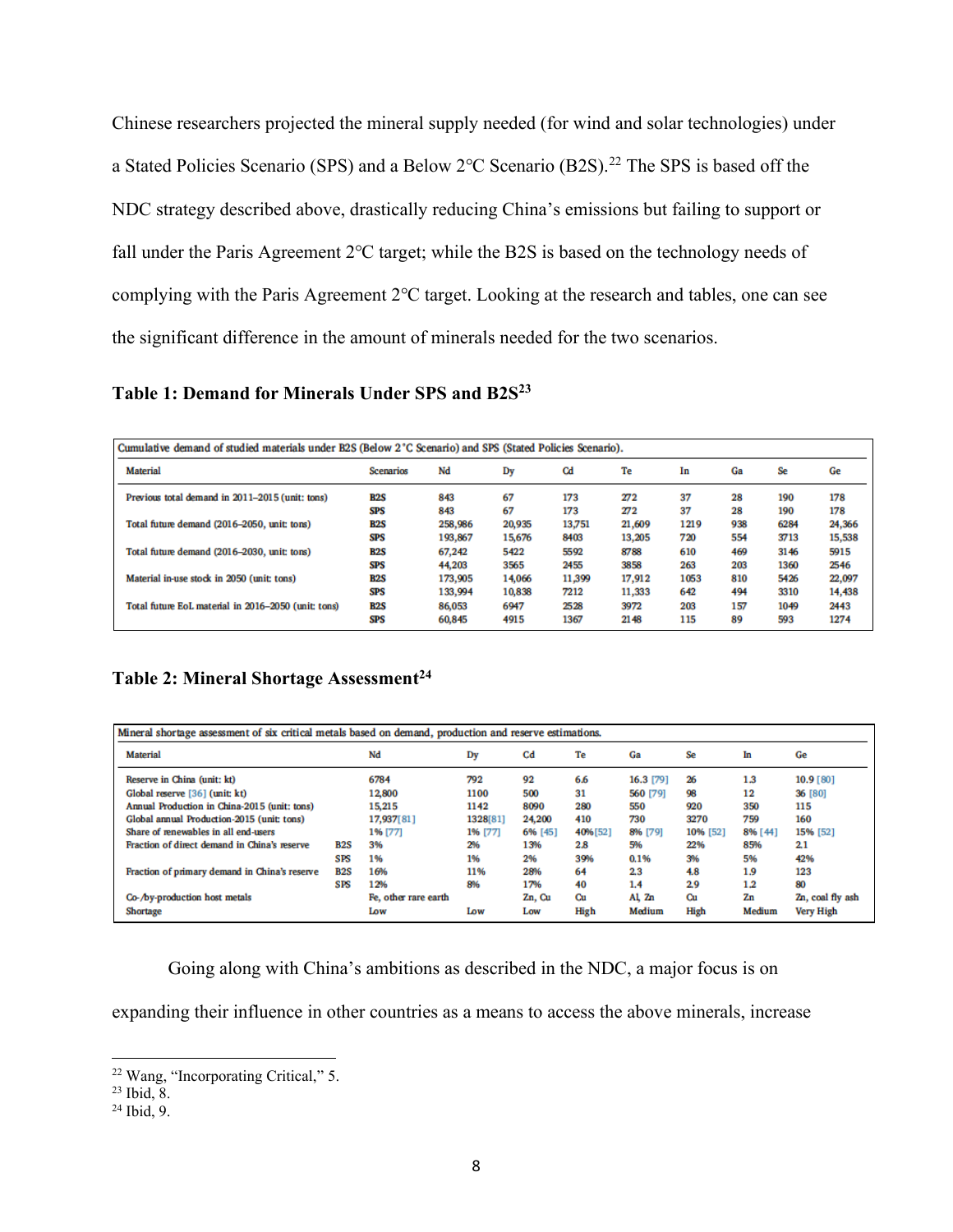clean energy production and infrastructure, and enhance their image as a global climate leader. This focus has been especially targeted towards Africa given the growing demand for renewable energy in the region due to the "increasing international recognition of the nexus between energy access, climate change and environmental sustainability more broadly".<sup>25</sup> Shen and Power show that Chinese investments in Africa cover a "full range of commercial activities along the production chain, including the export of wind turbines and solar panels, the development of new equipment manufacturing facilities, and the financing and construction of new renewable energy generation facilities".<sup>26</sup> More broadly, in 2020 alone, China "invested in 36 renewable energy projects, the majority of which centered on solar and in the Belt and Road countries", showcasing China's increasing clout in the clean energy sector.<sup>27</sup>

With Paris Agreement Parties increasing pressure on China to do more, China has "double[d]-down on the importance of the original interpretation of the CBDR  $+$  RC principle [(common but differentiated responsibilities and respective capabilities principle)], arguing that developed countries such as the United States and those in the European Union should lead and be the first to cut their emissions".<sup>28</sup> At the same time, China is increasing its global push to project itself as a major contributor to climate change and broader clean energy transition, "reaffirm[ing] its position as a lead nation…and fostering their economic growth and development in the process".<sup>29</sup> Ultimately, China has been able to use this growing clean energy footprint, along with the US' uneven stance on clean energy, to amplify themselves as a reliable

 $25$  Shen, "Africa and," 679.

 $26$  Ibid.

<sup>27</sup> Carlson, "China's Climate," 5.

<sup>28</sup> Ibid, 1.

<sup>29</sup> Shen, "Africa and," 680.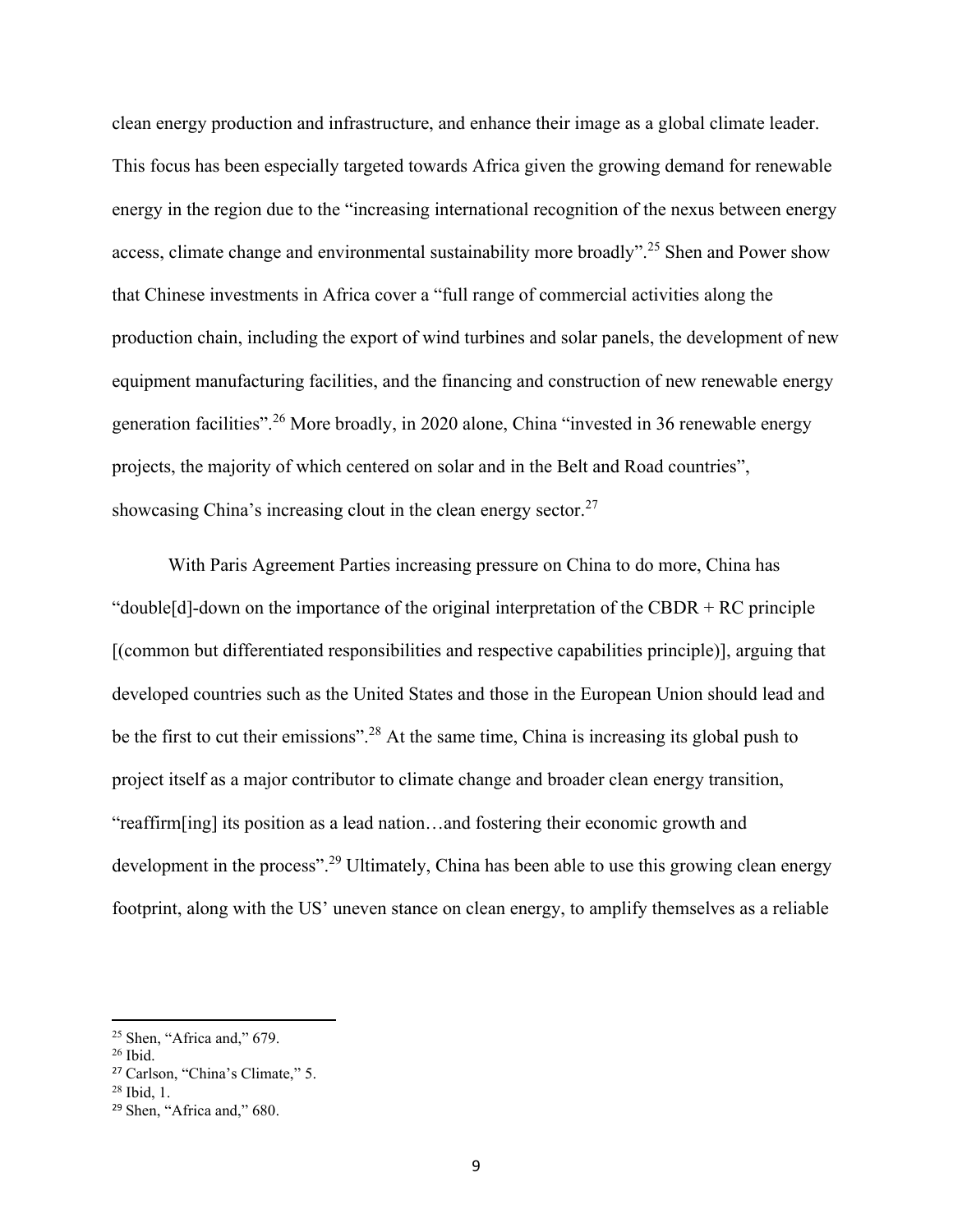clean energy partner while building out a reliable supply chain that would be difficult for other countries to emulate.

#### **Critical Minerals**

Taking the research on both the BRI and clean energy into account, critical minerals seemingly act as the link connecting the two. Learning more about the nature of critical minerals and their role in resource competitions will help us better understand this link. Four research articles make up the research in this area. The first article is from Dhana Raju, discussing the nature, occurrence, and uses of critical minerals.<sup>30</sup> The second is from five researchers at China's Hebei GEO University discussing mineral resource competition in terms of "dominator" and non-dominator" countries.<sup>31</sup> The third article is from three researchers analyzing China and the US' competition for critical minerals.<sup>32</sup> And the final article is looking at China's domestic and foreign influence in certain critical mineral supply chains.<sup>33</sup>

Critical minerals, defined by Raju as "metals and non-metals that are considered vital for the economic well-being of the world's major and emerging e-economies", are essential in the production of technologies in clean energy, defense, transportation, space exploration, health, and more.<sup>34</sup> These minerals are also more likely to have supply chain disruption risks from "geopolitical scarcity, geopolitics, trade policy, vulnerability and other factors".<sup>35</sup> Underscoring

<sup>30</sup> Raju, R. Dhana. "Critical Minerals: Their Nature, Occurrence, Recovery and Uses." *Current Science* (00113891) 119, no. 6 (September 25, 2020): 919–25. doi:10.18520/cs/v119/i6/919-925.

<sup>31</sup> Zhu, Zhiyun, et al. "Strategic Mineral Resource Competition: Strategies of the Dominator and Nondominator." *Resources Policy* 69 (December 2020): N.PAG. doi:10.1016/j.resourpol.2020.101835.

<sup>&</sup>lt;sup>32</sup> Gulley, Andrew L., Nedal T. Nassar, and Sean Xun. "China, the United States, and Competition for Resources That Enable Emerging Technologies." *Proceedings of the National Academy of Sciences of the United States of America* 115, no. 16 (April 17, 2018): 4111–15. doi:10.1073/pnas.1717152115.

<sup>&</sup>lt;sup>33</sup> Gulley, Andrew L., Erin A. McCullough, and Kim B. Shedd. "China's Domestic and Foreign Influence in the Global Cobalt Supply Chain." *Resources Policy* 62 (August 2019): 317–23. doi:10.1016/j.resourpol.2019.03.015. <sup>34</sup> Raju, "Critical Minerals," 919.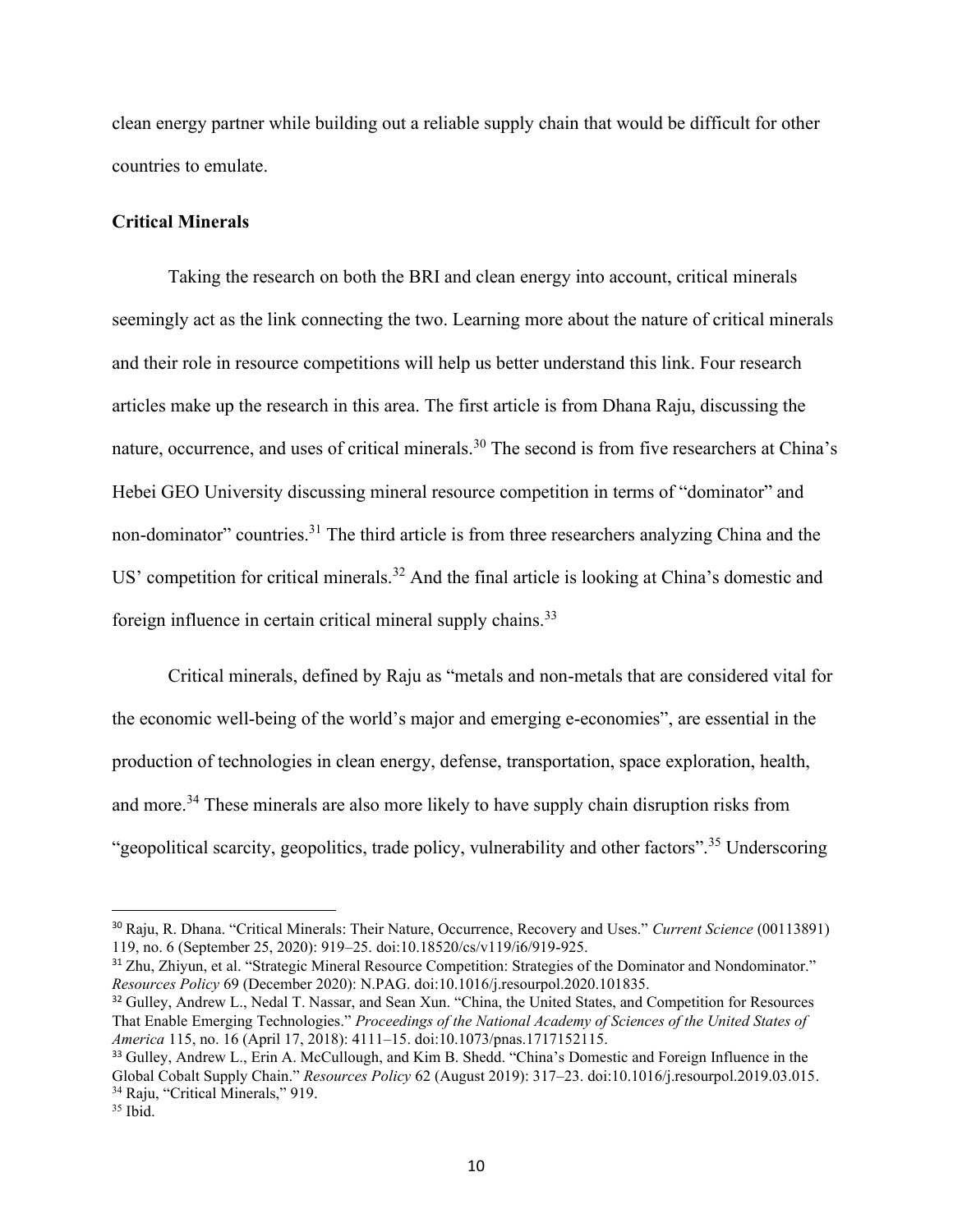this issue is the "fact that many of the elements required for advanced technologies are obtained from mineral commodities that are produced online in a few countries, recovered only or mainly as byproducts, and generally not recycled in significant quantities after use".<sup>36</sup>

This supply chain risk and increasing uses of critical minerals in advanced technologies has driven "dominant" countries (i.e. countries with stronger international status such as the US and China) to "compete for resources in other nondominant countries or regions".<sup>37</sup> This has inevitably led to non-dominant countries finding themselves stuck between the powerstruggle/competition of dominant countries for their resources.<sup>38</sup> An example of this competition was China's "Going Out Strategy" (an earlier iteration of the BRI), which encouraged "Chinese companies to expand overseas foreign direct investment—especially for mineral resources and infrastructure in developing countries in Africa and Asia".<sup>39</sup> This then gave way to China's "minerals for infrastructure" strategy, with a primary example being China "providing favorable loans to the DRC [(Democratic Republic of the Congo)] government for infrastructure, purportedly in exchange for access to copper and cobalt mineral development rights".<sup>40</sup>

Tying into, and building off, the above research, the article examining the US and China's competition for critical minerals uses the Herfindahl-Hirschman Index to analyze the concentration of global production for US designated critical minerals and the corresponding import reliance for both the US and China. The Herfindahl-Hirschman Index is a common measure of market concentration, with an index greater than 2,500 signifying a highly concentrated market. The research shows that while the US is not only import reliant for

<sup>&</sup>lt;sup>36</sup> Gulley, "China, the United States," 4111.

<sup>37</sup> Zhu, "Strategic Mineral," 15.

<sup>38</sup> Ibid.

<sup>39</sup> Gulley, "China's Domestic," 318.

 $40$  Ibid.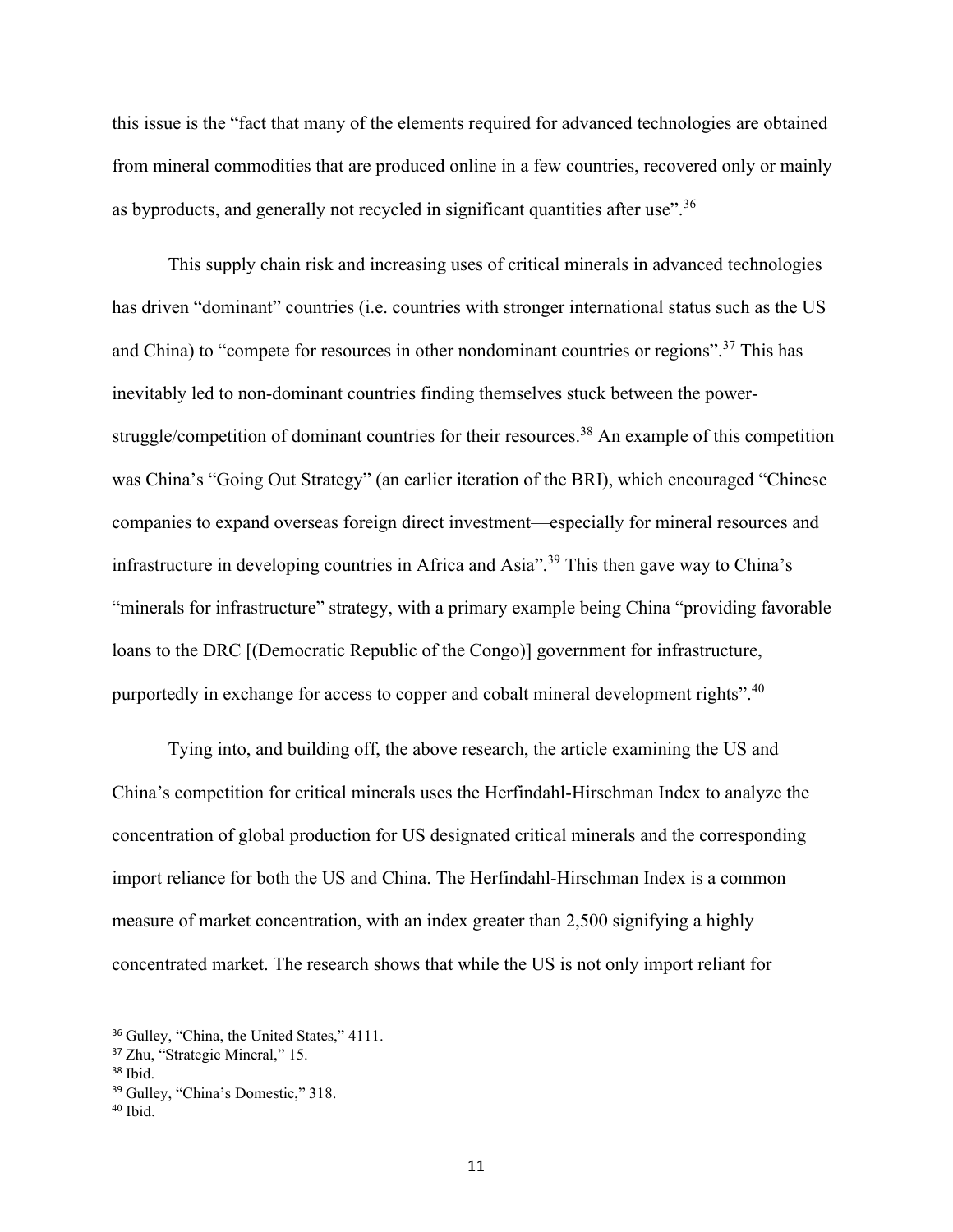significantly more critical minerals than China, those minerals are more concentrated globally than China's import reliant minerals.<sup>41</sup> It is this dilemma, reliance, and fear of monopolization that has created the targeting of non-dominant countries to access these minerals. This has inevitably left these non-dominant countries to weigh the economic and security benefits of working closer with China versus the US, with significant geo-political, security, and economic implications tied to the outcome.<sup>42</sup>





With the US having 35 minerals designated as critical, all with major technological and energy implications, and only three ways to acquire them (domestic extraction, recycling, and

<sup>41</sup> Gulley, "China, the United States," 4112.

<sup>42</sup> Zhu, "Strategic Mineral," 15.

<sup>43</sup> Gulley, "China, the United States," 4112.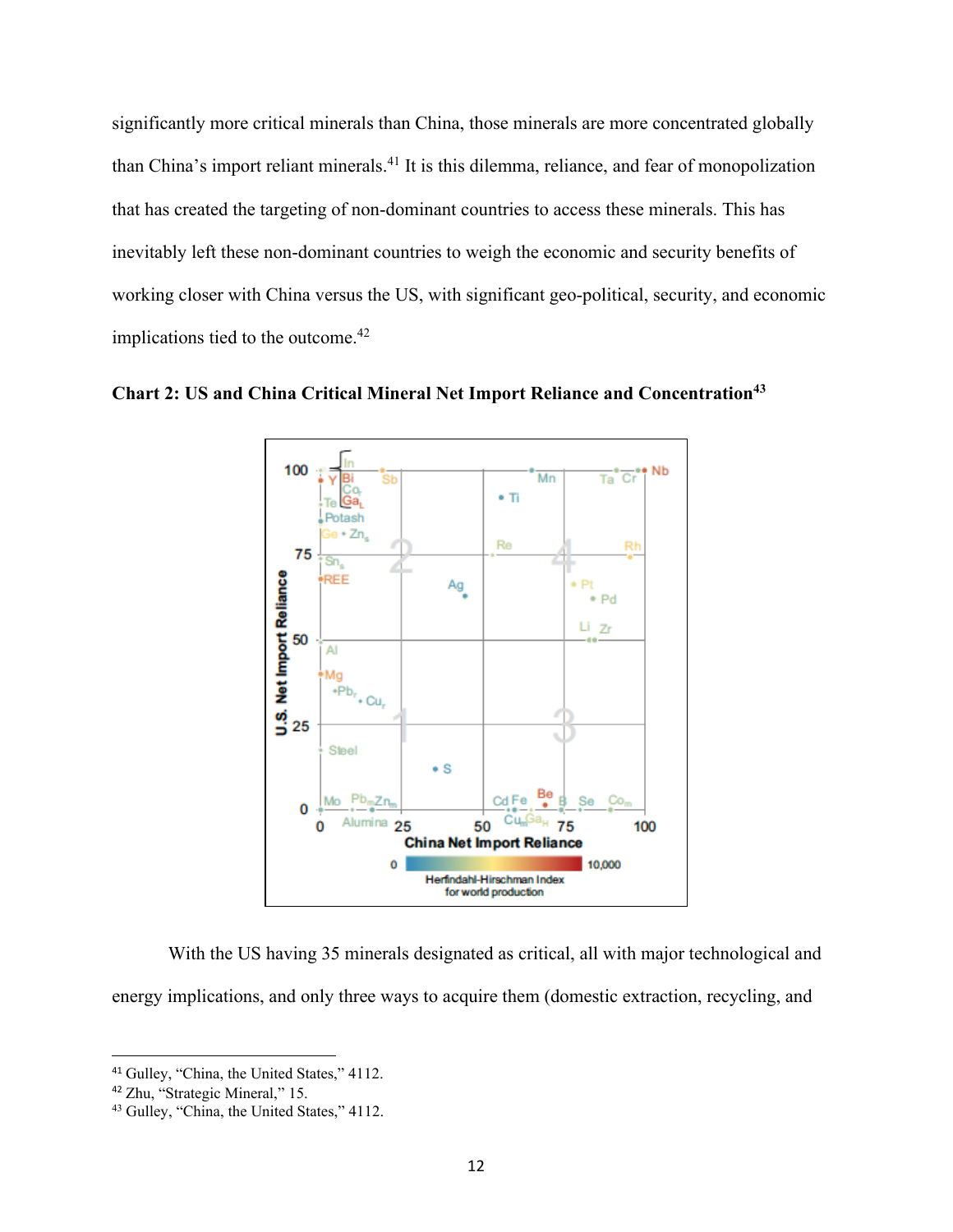imports/international extraction), the importance of/competition for these minerals will continue to escalate.<sup>44</sup> China's increasing geopolitical and economic clout has already created a major obstacle for US superiority globally, with China's active strategy of acquiring critical mineral mines abroad and exclusive trading rights for critical minerals challenging US strategic goals across many sectors.<sup>4546</sup> As the above literature shows, China likely recognizes the importance of this competition and is strategically growing its mineral accesses to improve its economic security and clean energy position, leaving the US with limited options going forward.

<sup>44</sup> Raju, "Critical Minerals," 919.

<sup>45</sup> Zhu, "Strategic Mineral," 15.

<sup>46</sup> Gulley, "China, the United States," 4113-4114.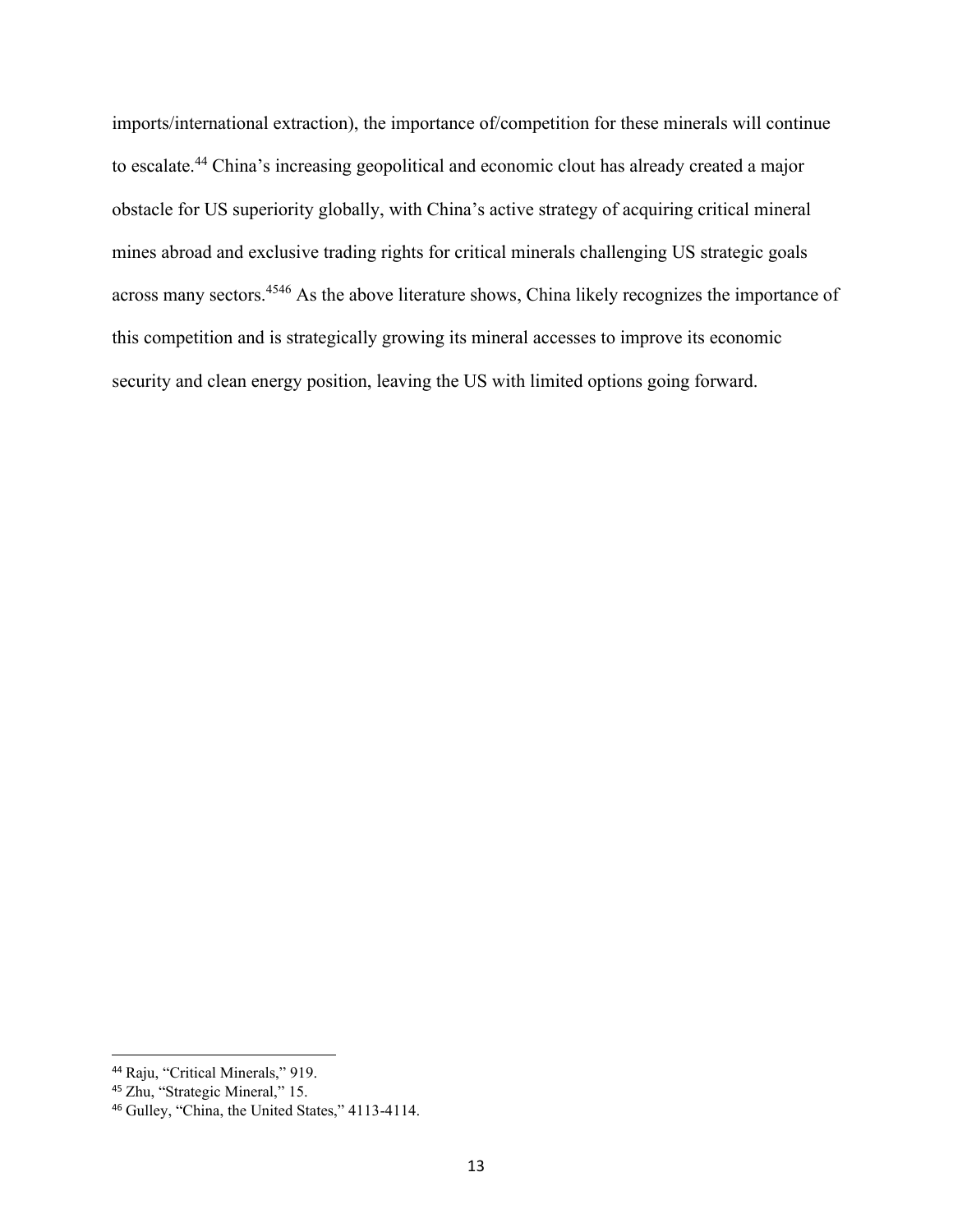## **Hypothesis & Methodology**

## **Overview**

Taking the existing research into account, one can see that while there is sufficient insight into the relationship between the BRI and clean energy, the BRI and critical minerals, or critical minerals and clean energy, there is a gap in our understanding of the interconnectedness between all three. Determining the relationship between the BRI, clean energy transitions, and critical minerals would shed light on drivers and repressors of the US transition, helping the US better understand the geopolitical environment and formulate a cohesive strategy to counter efforts aimed at or inadvertently limiting US clean energy and technology advancements.

This research aims to bridge the divide outlined above by analyzing Chinese engagements in specific countries determined to be a top three producer of one of the seven minerals (five of which are designated as critical by the US) identified by the International Energy Agency as critical for the clean energy transition. The countries, which can be seen with their corresponding minerals in Chart 3, will be discussed in alphabetical order.





<sup>&</sup>lt;sup>47</sup> "The Role of Critical Minerals", 30.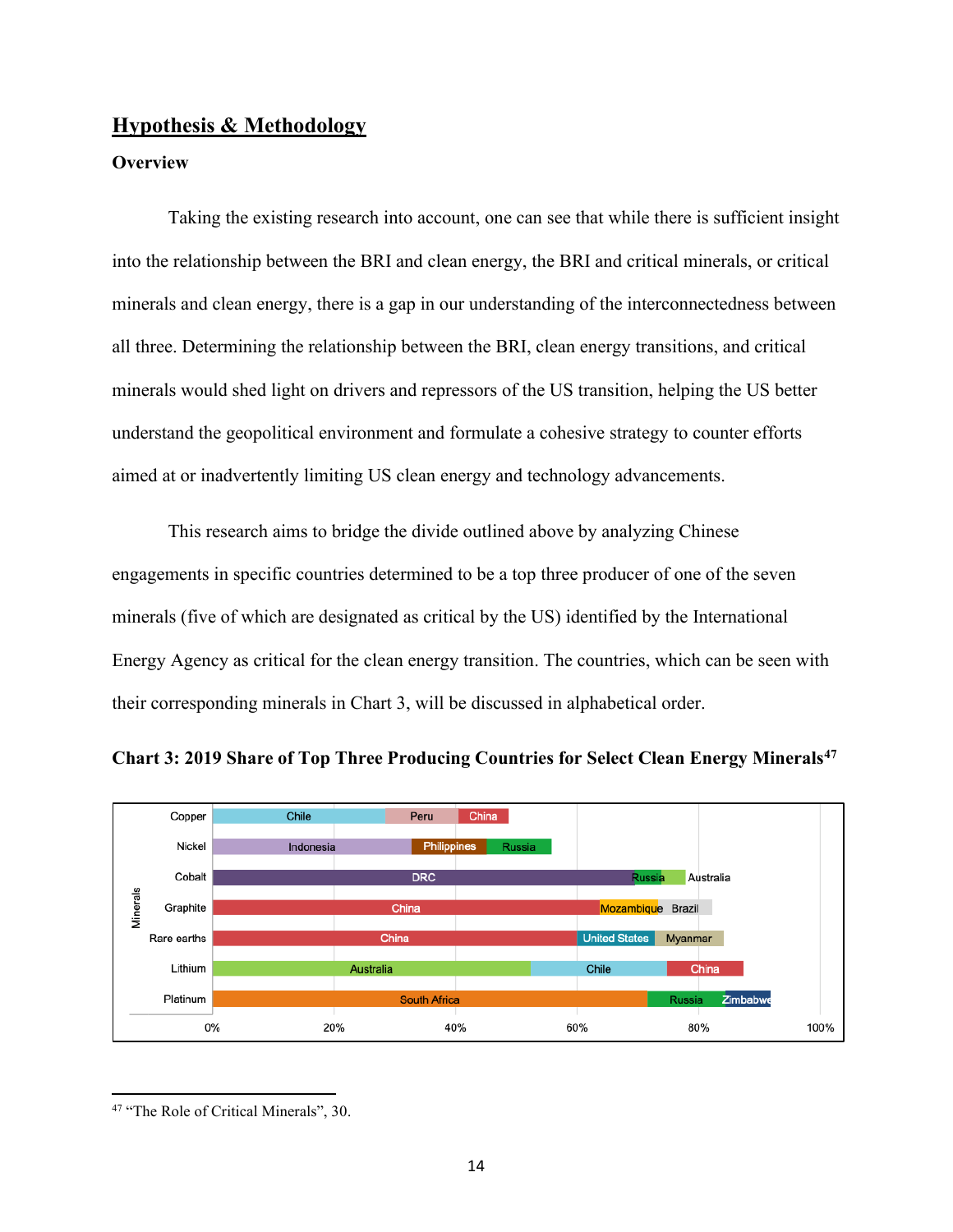Due to the BRI not officially starting until 2013, engagements from 2013 and on will be the primary focus. It is important to note that three of the top producing countries (Australia, Brazil, and Russia) have not formally joined the BRI. These three countries will not be included in this research due to the specific focus of how the BRI is affecting clean energy. While Brazil and Russia are both a part of BRICS (i.e. an economic association consisting of Brazil, Russia, India, China, and South Africa) with China, and have discussed the possibility of joining the BRI, the assessment of different strategies targeting BRI members and non-BRI members is a topic for another study.<sup>4849</sup>

This study hypothesizes that the BRI is eliminating US access to minerals vital to the clean energy transition, creating bottleneck supply chains for clean energy minerals and technologies, and hindering US leadership in the global clean energy push. The null hypothesis would show no effect on the US clean energy transition and/or decreasing or stagnant Chinese investment or influence in the mining or energy sectors of one of the top three producing countries currently apart of the BRI. Additionally, this research will look for any correlation between the timing of Chinese investments in the countries, specifically focusing on major investments around seven specific timeframes: (1) November 2016 enactment of the Paris Agreement, (2) December 2017 Executive Order (EO) 13817 on securing a critical minerals supply, (3) May 2018 designation by US Department of the Interior of critical minerals, (4) June 2019 report by US Department of Commerce on how to achieve the goals of EO 13817, (5) September 2020 EO on addressing reliance on critical minerals from adversaries, (6) January

<sup>48</sup> Studart, Rogério, and Margaret Myers. "Reimagining China-Brazil relations Under the BRI: The Climate Imperative." *Council on Foreign Relations*, January 19, 2021. https://cdn.cfr.org/sites/default/files/pdf/studartmyers-cfr-cebri-paper\_0.pdf.

<sup>49</sup> Shah, Ankur. "Russia Loosens Its Belt." *Foreign Policy*, July 16, 2020.

https://foreignpolicy.com/2020/07/16/russia-china-belt-and-road-initiative/.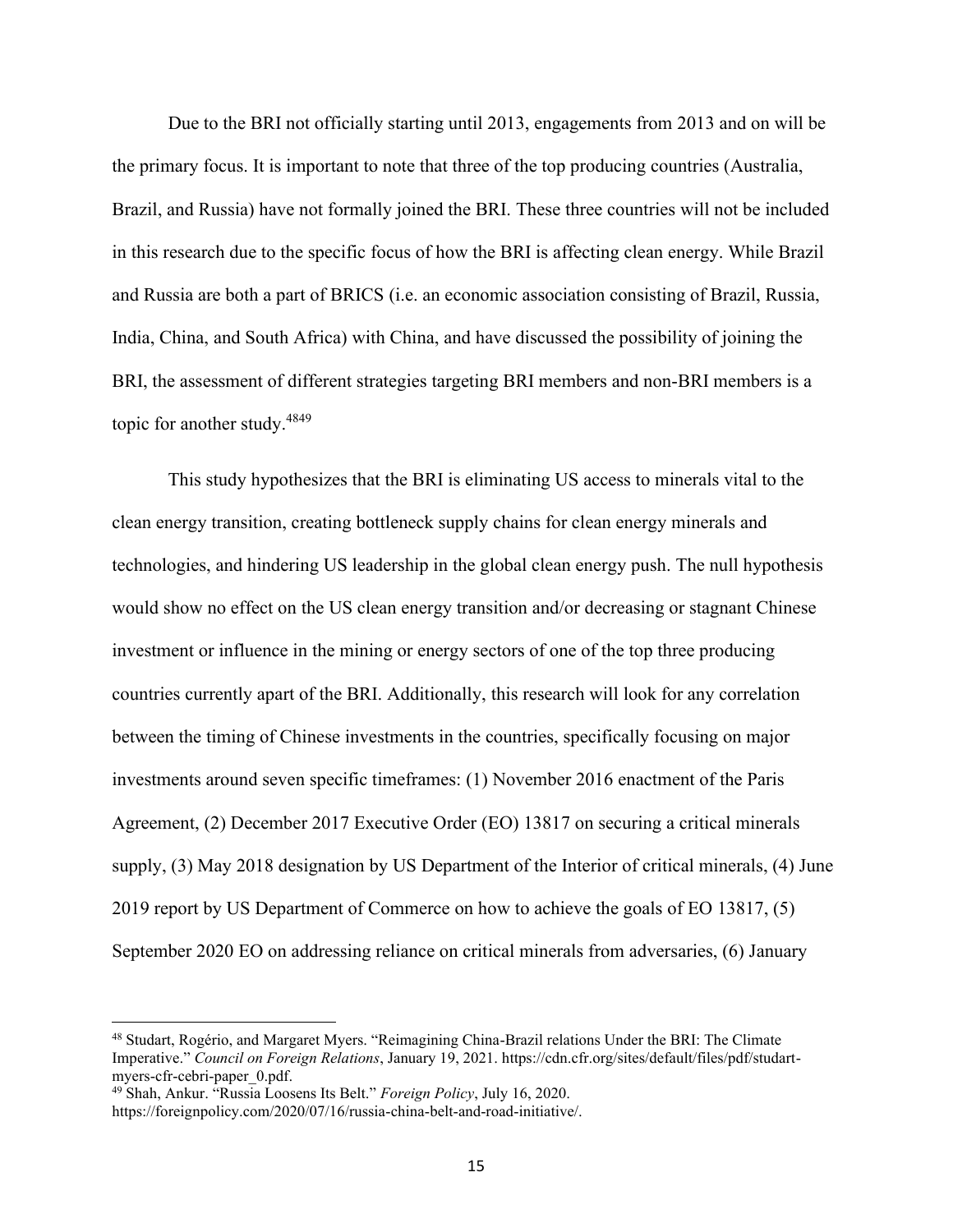2021 EO on tackling climate change, and (7) April 2021 US climate summit. If the research shows large investments in the target countries' energy and mineral sectors around these dates, it would at least suggest that China is purposely using the BRI to hamper US clean energy ambitions.

## **Caveats and Limitations**

While this study is focused on the effect the BRI has on the US clean energy transition, we must also consider the effect the US' own policies have. Given the US' fluctuating and uneven support to domestic and international energy initiatives, and shifting view on the importance of international engagements, it is likely this has had a significant impact on the US clean energy transition in itself. Although the BRI would likely have some sort of an effect on the US clean energy transition regardless of US policies and engagement, the extent of the BRI's effect likely varies greatly based on the different degrees of US Government involvement and decisions.

Unrelated to the above, China also has a history of attempting to "cover up" or "hide" certain BRI agreements it knows may cause increased backlash for the host country or itself. One example is China and a state government in Australia initially attempting to conceal a memorandum of understanding (MoU) on the BRI in October 2018, likely in an attempt to prevent US retaliation. While the agreement was eventually canceled in April 2021, it shows that not all agreements may be publicly available/announced.<sup>50</sup> Although a lack of fully transparent agreements slightly hinders this research, it is unlikely that any major agreements with the

<sup>50</sup> Westcott, Ben. "Australian Government Tears up Victoria's Belt and Road Agreement with China, Angering Beijing." *CNN*, April 22, 2021. https://www.cnn.com/2021/04/22/business/australia-china-belt-and-road-initiativeintl-hnk/index.html.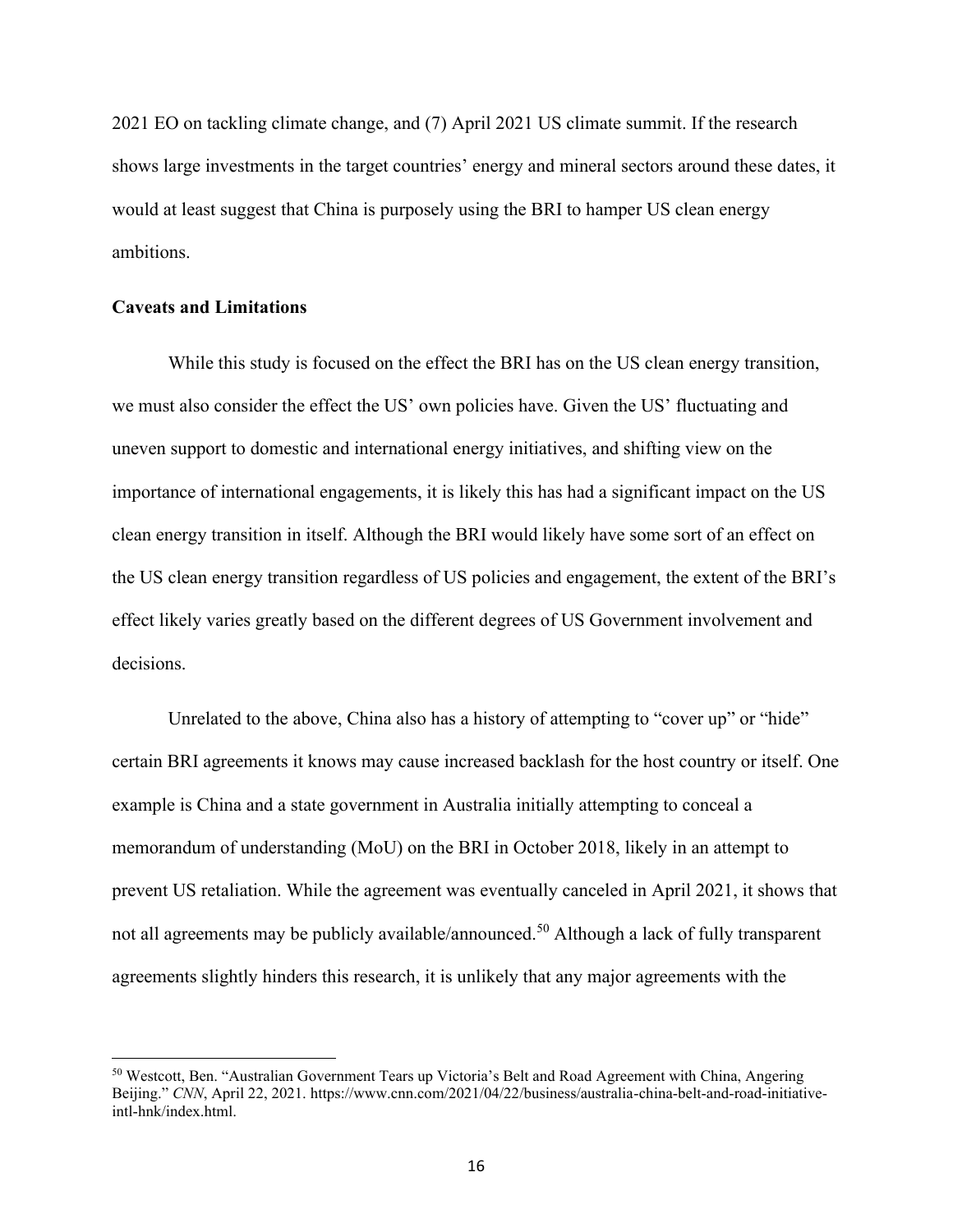potential to alter the overall ownership or rights to significant mining or processing ventures would be able to go unreported.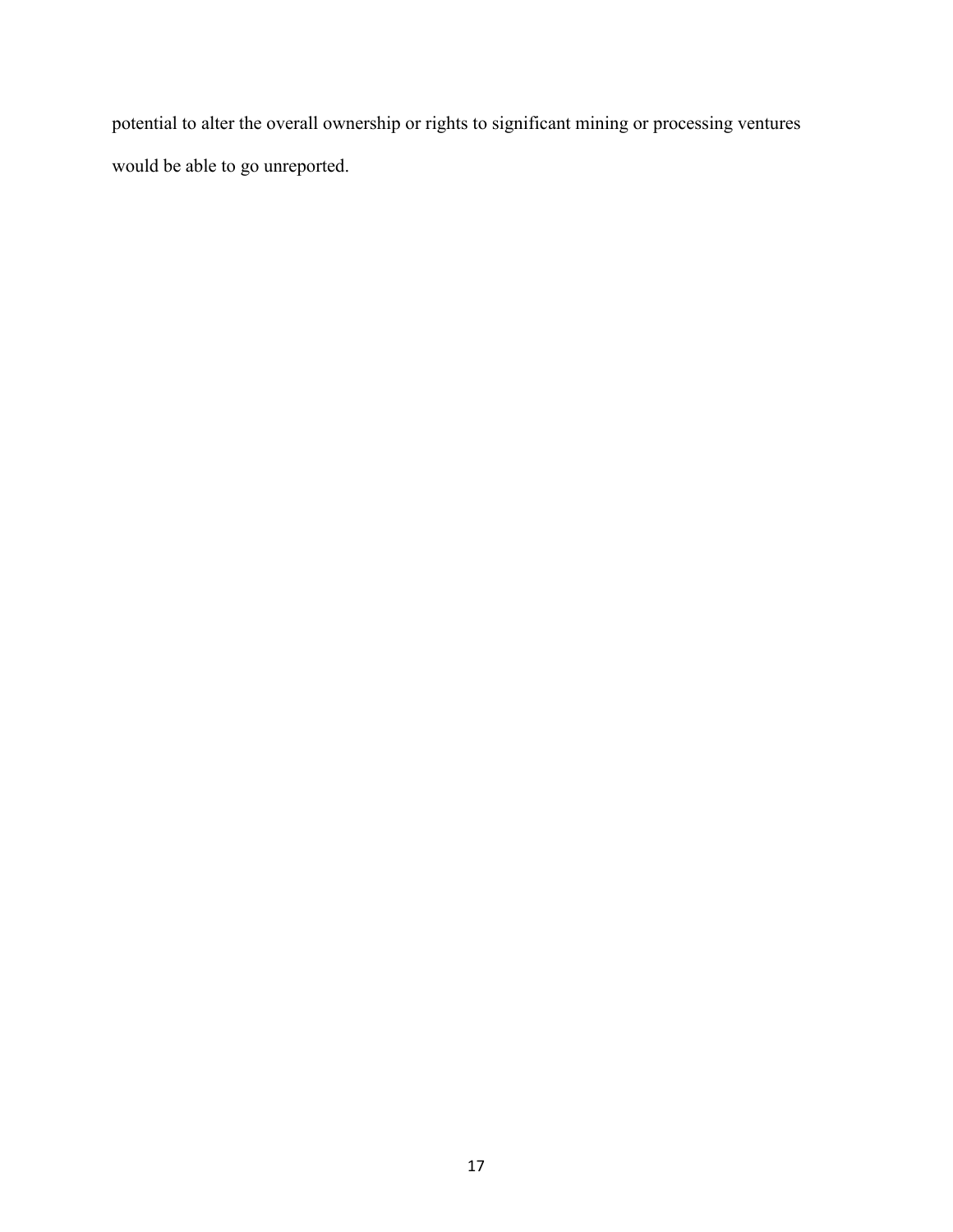## **Data**

**Chile**

Chile joined the BRI in early November 2018. China and Chile have historically been major trading partners and joining the BRI was apparently Chile's way of becoming a "landing point for investments in Latin America".<sup>51</sup> According to reporting on the agreement, China and Chile were using the BRI to streamline customs procedures and secure key investments in certain industries. One of the major initiatives that Chile was pursuing from the BRI was securing investments in its lithium and copper industries, two minerals Chile is a leading producer of and are vital to clean energy.<sup>52</sup> Chile joining the BRI also came at a time that many consider to be the beginning of their clean energy transition, with electricity from renewable energy sources more than tripling from 2014 to  $2018^{53}$ 

In October 2018, a few months after the US designated lithium as a critical mineral and right before Chile officially joined the BRI, China's largest lithium company, Tianqi Lithium Corporation, agreed to a deal to purchase 24 percent of Chile's largest lithium producer, Sociedad Química y Mineral (SQM), for \$4.1 billion.<sup>54</sup> Less than a year later, in September 2019, Chile began marketing its lithium reserves to China in exchange for technology investments, in what came to be called a "lithium-for-investment tender." According to government documents obtained by Reuters, Chile's goal was to offer discounted lithium in exchange for "a commitment to build battery parts plants in Chile as the government looks to

<sup>51</sup> Sherwood, Dave. "Chile to Join China's Belt and Road Initiative." *Reuters*, November 1, 2018. https://www.reuters.com/article/us-chile-china/chile-to-join-chinas-belt-and-road-initiative-idUSKCN1N65YD. <sup>52</sup> "Chile Joins China's Belt and Road Initiative." *Economist Intelligence*, November 22, 2018.

http://country.eiu.com/article.aspx?articleid=917372275&Country=Chile&topic=Politics&subtopic=For 5. <sup>53</sup> Proano, Maximiliano. "Is an energy revolution underway in Chile?" *Energy Transition*, July 9, 2018. https://energytransition.org/2018/07/is-an-energy-revolution-underway-in-chile/.

<sup>54</sup> Maidenberg, Micah. "Court Ruling Paves Way for Chinese Investment in Chilean Lithium Producer." *Wall Street Journal*, October 4, 2018. https://www.wsj.com/articles/court-ruling-paves-way-for-chinese-investment-in-chileanlithium-producer-1538696815.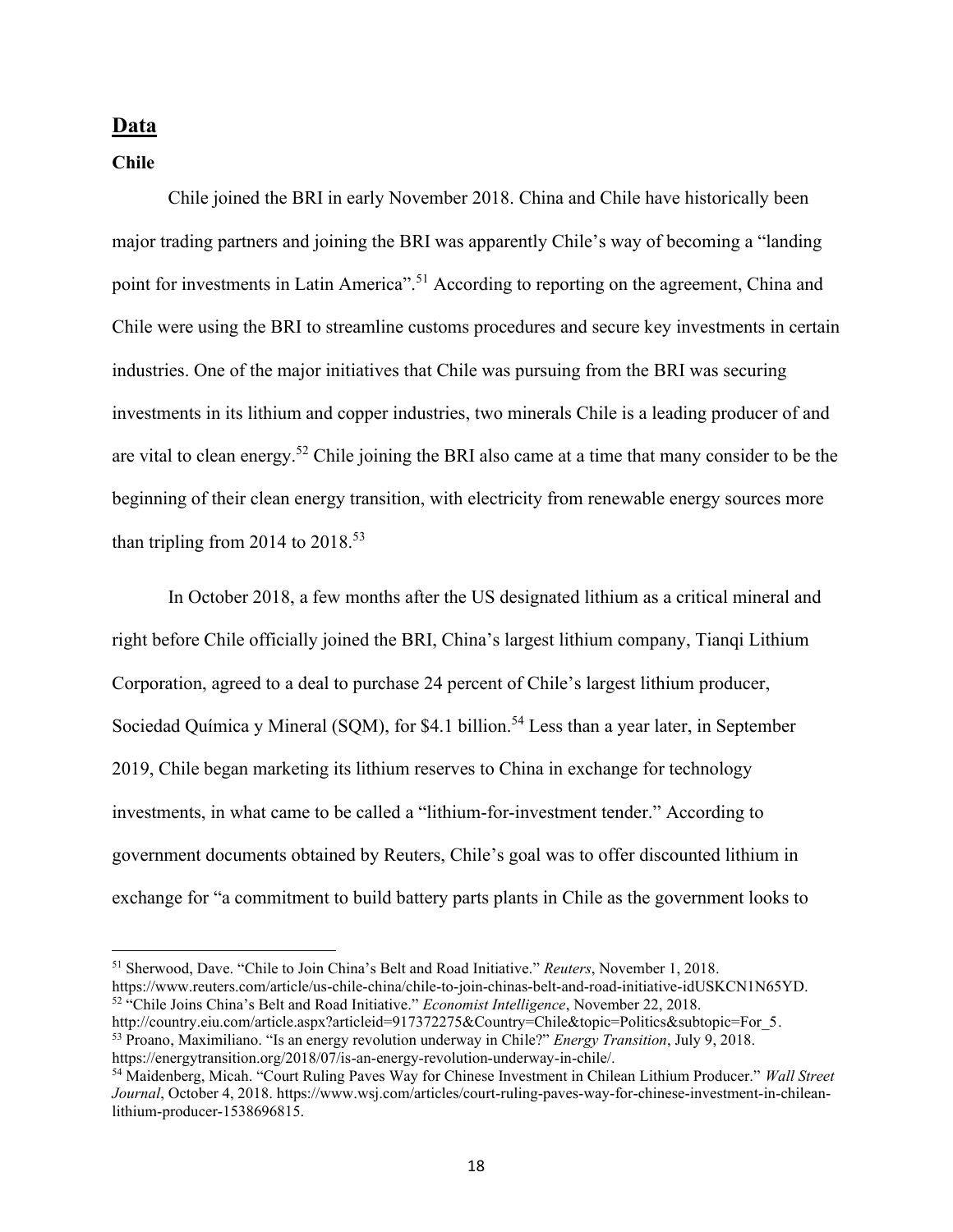move up the value chain".<sup>55</sup> China's interest in this deal is especially important given "Of the 136 lithium ion battery plants in the pipeline to 2029, 101 are based in China".<sup>56</sup> Therefore, this opportunity gave China the ability to essentially catapult vastly ahead in the lithium ion battery production worldwide and further limit supplies outside of Chinese control.

As for copper, Chile is the top producer and China is the largest buyer. This buying power has historically given China the ability to affect prices through their demand signals, ultimately able to control the market.<sup>57</sup> China has also pursued the same strategy for copper mines in Chile as it has for lithium, attempting to gain a controlling interest or exclusive trading rights (i.e. a contractual agreement guaranteeing a supplier provides a set amount of a good at a specific price before supplying other parties). A recent example of this was in July 2021, with Chilean mining company Antofagasta PLC signing an agreement to supply select Chinese copper smelters, one of which is the biggest copper user in the world, for the next year. Although it does not give China direct control over any copper mines, it has instead secured "supply deals well before the annual fourth-quarter 'mating season' for three years running, as buyers seek feedstock in a tight market".<sup>58</sup> This deal came just a few months after US President Biden held a summit on the climate crisis and announced the US' intention of rejoining the Paris Agreement.<sup>59</sup>

<sup>55</sup> Sherwood, Dave, and Natalia Ramos Miranda. "Chile taps China, Japan in Lithium-for-Tech Push; Faces Tough Sell." *Reuters*, September 17, 2019. https://www.reuters.com/article/chile-lithium/chile-taps-china-japan-in-lithiumfor-tech-push-faces-tough-sell-idUSL2N26414X.

<sup>56</sup> "China Controls Sway of Electric Vehicle Power Through Battery Chemicals, Cathode and Anode Production." *Benchmark Mineral Intelligence*, May 6, 2020. https://www.benchmarkminerals.com/membership/china-controlssway-of-electric-vehicle-power-through-battery-chemicals-cathode-and-anode-production/.

<sup>57</sup> Attwood, James. "World's Top Copper Supplier Trims Price Forecast as China Slows." *Bloomberg*, September 14, 2021. https://www.bloomberg.com/news/articles/2021-09-14/copper-prices-seen-falling-next-year-as-surpluslooms-cochilco.

<sup>58</sup> Daly, Tom. "Chile's Antofagasta inks copper ore supply deals with China smelters, sources say." *Reuters*, July 2, 2021. https://www.reuters.com/article/us-china-copper-antofagasta/chiles-antofagasta-inks-copper-ore-supply-dealswith-china-smelters-sources-say-idUSKCN2E814N.

<sup>59</sup> Psaki, Jen. "FACT SHEET: President Biden's Leaders Summit on Climate." *The White House*, April 23, 2021. https://www.whitehouse.gov/briefing-room/statements-releases/2021/04/23/fact-sheet-president-bidens-leaderssummit-on-climate/.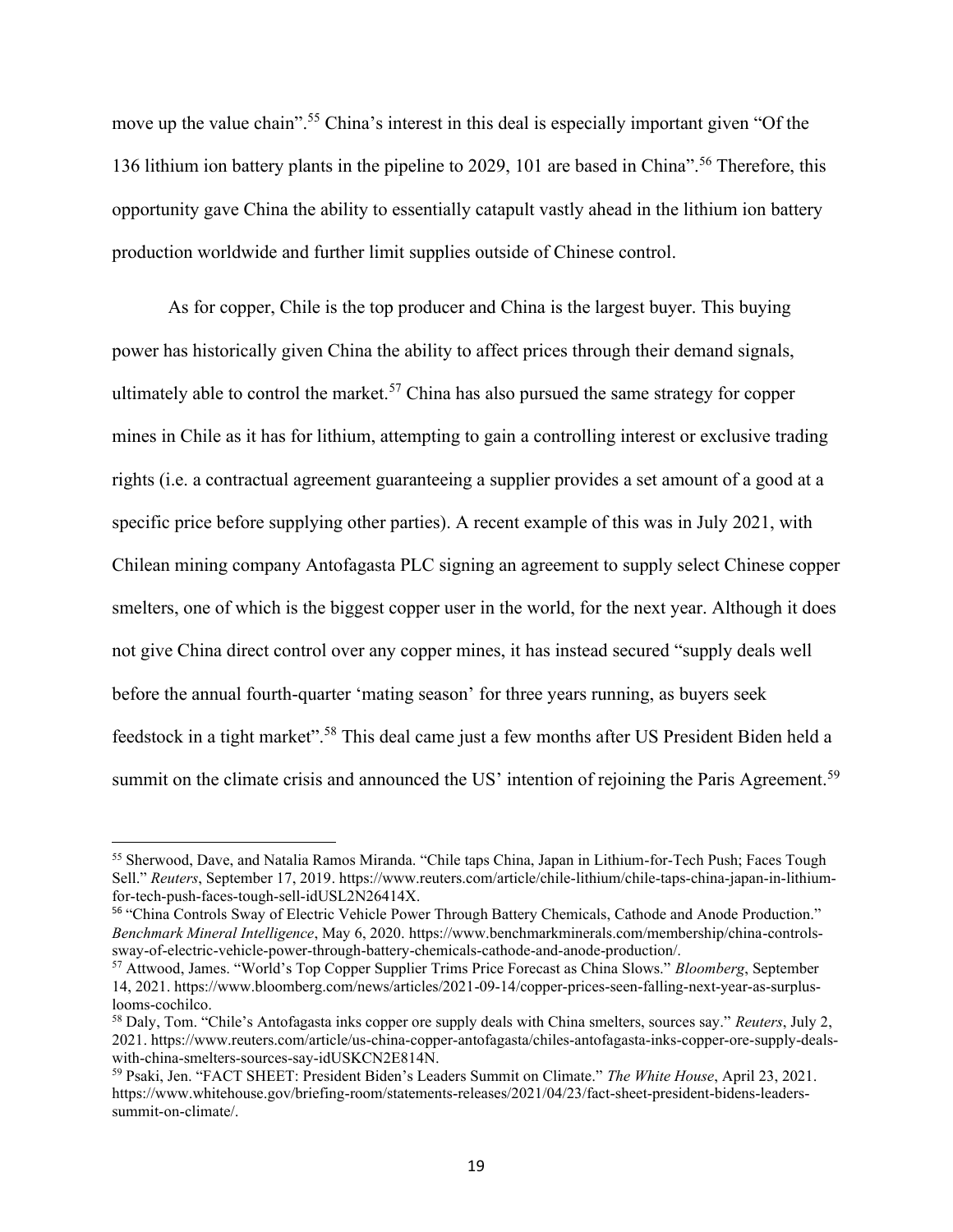Outside of just mineral investments, China has used a variety of other means to further deepen ties to Chile. In April 2019, China and Chile signed a Joint Action Plan for 2019-2022 and a MoU on Trade Defense. The Joint Action Plan promotes cooperation between the two countries in 14 areas, including geology and mining, energy, transportation and telecommunications, and technology to name a few. $60$  Also in 2019, Chinese company Huawei announced an investment of over \$100 million to be spread out over three years to build cloud services and 5G capabilities in Chile, building data centers in Chile in both 2019 and 2020.<sup>6162</sup>

## **Democratic Republic of the Congo**

The Democratic Republic of the Congo (DRC), the largest producer of cobalt in the world, recently agreed to join the BRI in January 2021.<sup>63</sup> In what was likely an attempt to garner goodwill with the DRC and enhance future collaboration, China canceled nearly \$30 million in debts that matured in 2020 for the DRC, while also issuing almost \$20 million in support. During the trip in which the DRC signed on to join the BRI, Chinese Foreign Minister Wang Yi "promised that Beijing would fund infrastructure projects, mostly in DRC's energy and mining industry, where Chinese companies have already invested more than US\$10 billion in the past decade".<sup>64</sup>

<sup>60</sup> "Chile and China Sign Agreements to Strengthen Their Bilateral Relationship." *Ministerio de Relaciones Exteriores*, April 24, 2019. https://minrel.gob.cl/minrel/noticias-anteriores/chile-and-china-sign-agreements-tostrengthen-their-bilateral-relationship.

<sup>61</sup> Critchley, Adam. "Huawei Announces Major Investment in Chile." *Nearshore Americas*, April 29, 2019. https://nearshoreamericas.com/huawei-announces-major-investment-in-chile/.

<sup>62</sup> Ellis, Evan. "Chinese advances in Chile." *Global Americans*, March 2, 2021.

https://theglobalamericans.org/2021/03/chinese-advances-in-chile/.

<sup>63</sup> Nyabiage, Jevans. "China sends Africa a signal that Belt and Road Initiative is still open for business." *South China Morning Post*, January 10, 2021. https://www.scmp.com/news/china/diplomacy/article/3117129/china-sendsafrica-signal-belt-and-road-initiative-still-open.  $64$  Ibid.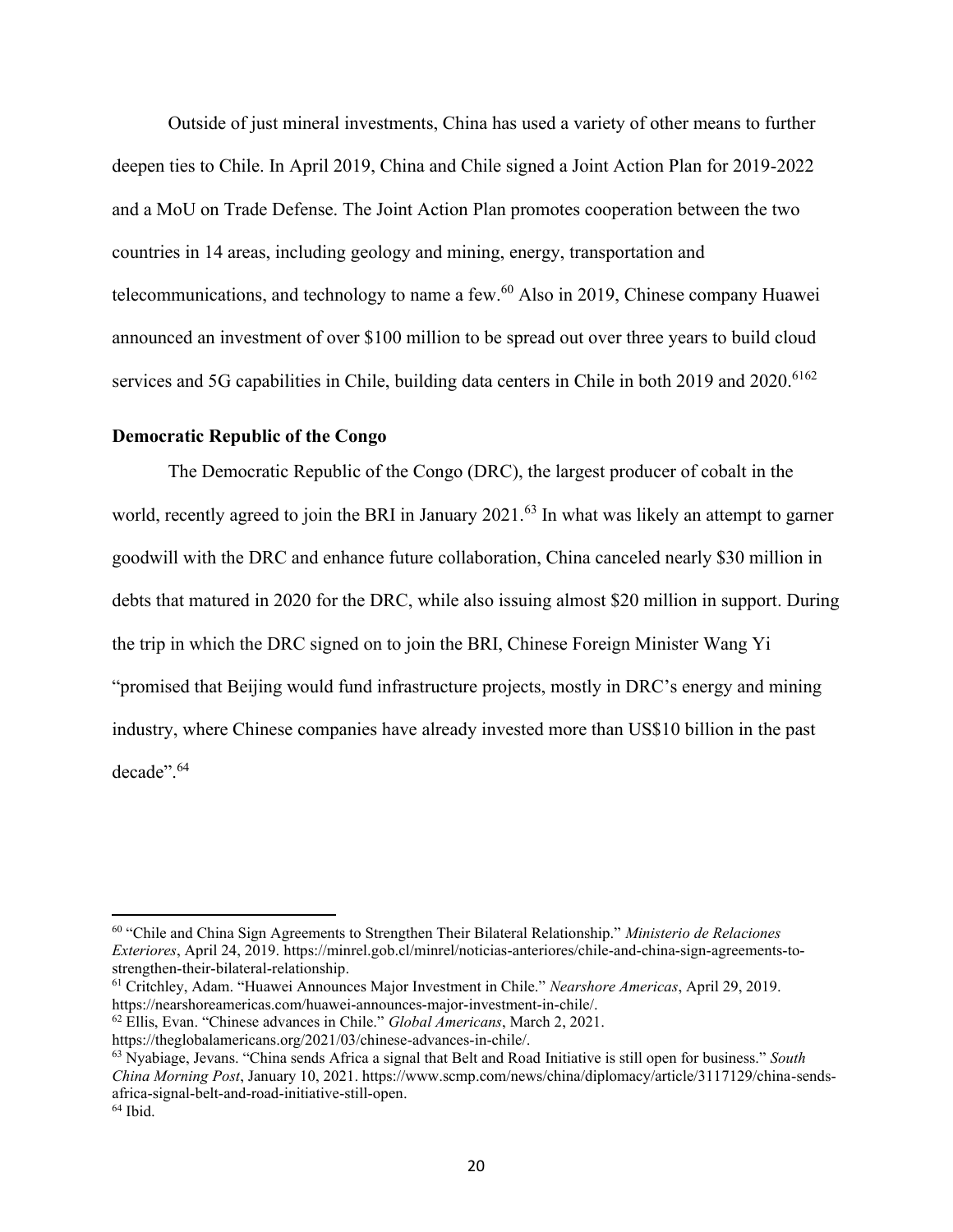DRC cobalt mining currently produces around two-thirds of the world's cobalt through 14 mines and companies, eight of them being Chinese-owned.<sup>65</sup> A notable deal that is important to mention, but happened well before China even started the BRI, is the 2007 deal for China to acquire 68 percent ownership of Sicomines cobalt and copper mine (one of Africa's largest) in exchange for China Railway Group Limited and Sinohydro Corporation building \$3 billion worth of infrastructure including hospitals and roads.<sup>66</sup> This is a great example of one of the original "minerals for infrastructure" deals China has leveraged since then to access certain mineral reserves. In 2016, China and the DRC formed an agreement to have Chinese company Sinohydro build a dam and hydroelectric power plant to power the entire Sicomines mine, further creating reliance on China and making it significantly harder to use the dam and mine without Chinese cooperation.<sup>67</sup> Then, shortly after the Paris Agreement was signed, China's China Molybdenum Co. acquired 56 percent of the Tenke Fungurume mine (later increased to 80 percent), one of the largest cobalt and copper mines in the DRC, from U.S. Freeport-McMoRan.<sup>68</sup>

More recently, in December 2020, China Molybdenum Co. acquired a 95 percent ownership stake in DRC's Kisanfu copper and cobalt mine. <sup>69</sup> This deal came just two months after former US President Trump issued an EO on "Addressing the Threat to the Domestic

<sup>66</sup> Ross, Aaron. "China's 'infrastructure for minerals' deal gets reality-check in Congo." *Reuters*, July 9, 2015. https://www.reuters.com/article/us-congodemocratic-mining-china-insight/chinas-infrastructure-for-minerals-dealgets-reality-check-in-congo-idUSKCN0PI1UB20150709.

<sup>65</sup> Farchy, Jack, and Hayley Warren. "China Has a Secret Weapon in the Race to Dominate Electric Cars." *Bloomberg*, December 2, 2018. https://www.bloomberg.com/graphics/2018-china-cobalt/.

<sup>67</sup> "Busanga hydropower plant project timeline and what you need to know." *Construction Review Online*, September 25, 2021. https://constructionreviewonline.com/project-timelines/busanga-hydropower-plant-projecttimeline-and-what-you-need-to-know/.

<sup>68</sup> Daly, Tom. "China Moly buys 95% of DRC copper-cobalt mine from Freeport for \$550 million." *Reuters*, December 13, 2020. https://www.reuters.com/article/cmoc-congo-m-a/china-moly-buys-95-of-drc-copper-cobaltmine-from-freeport-for-550-million-idINKBN28N0D9.  $69$  Ibid.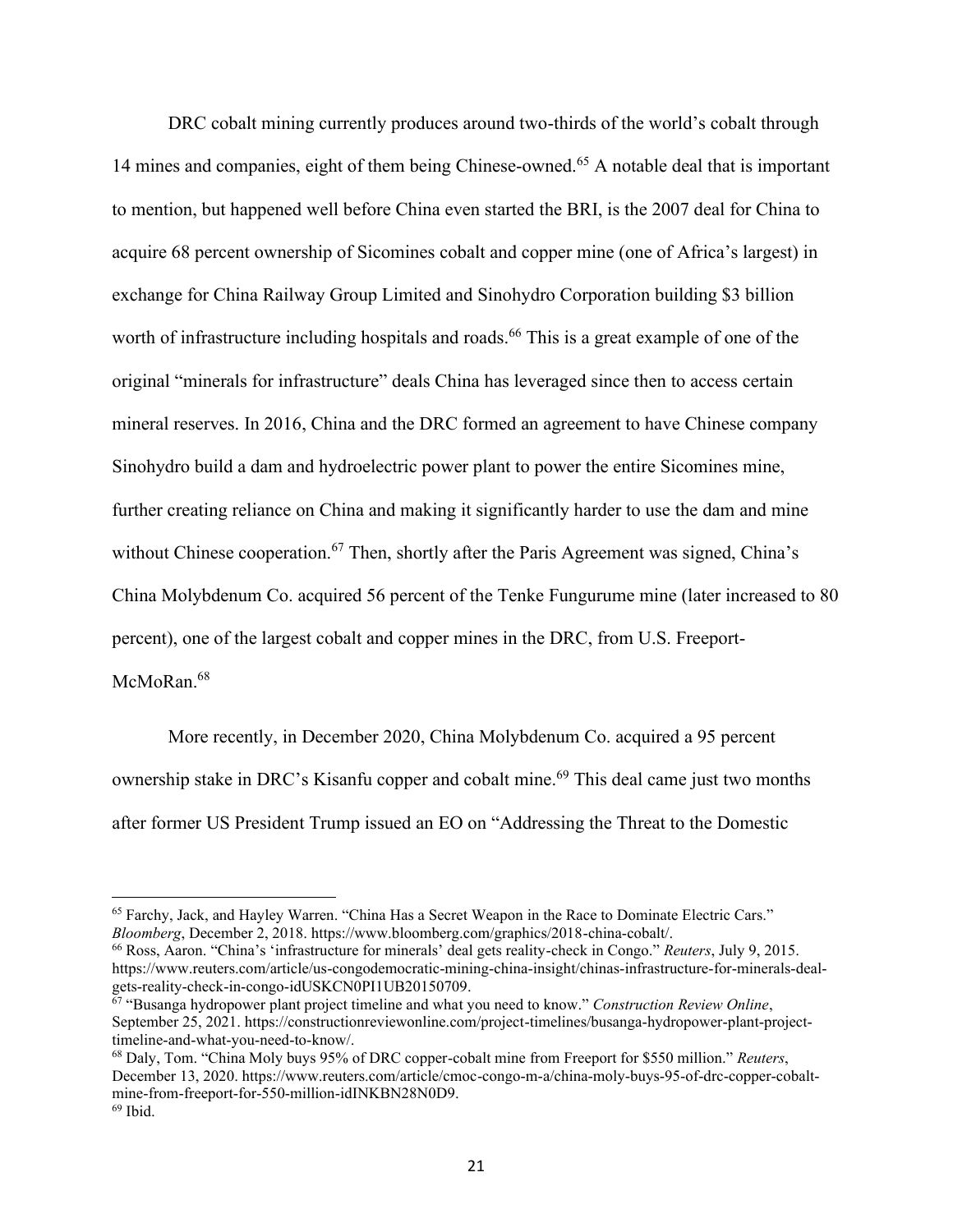Supply Chain from Reliance on Critical Minerals from Foreign Adversaries".<sup>70</sup> Additionally, in September 2021, Chinese company Zhejiang Huayou Cobalt and its subsidiary Congo Dongfang International Mining SARL were in negotiations with DRC-backed Entreprise Generale du Cobalt over the rights to the Kasulo mine in the DRC, with the Chinese companies stating they have "a contract giving it the right to stay until the deposit is exhausted".<sup>71</sup> This, once again, comes just months after the US summit on climate change and the Paris Agreement.

#### **Indonesia**

Indonesia is a country originally determined by China to be vital to the BRI, largely due to its strategic location for shipping routes. While there never seemed to be an official declaration of Indonesia joining the BRI, most experts agree that Indonesia technically joined in 2015 when it awarded China the Jakarta-Bandung High Speed Rail project.<sup>72</sup> What often goes unnoticed with Indonesia though is how it is the world's leading supplier of nickel. Indonesia currently produces over 30 percent of the global nickel supply, with current plans that could possibly bring its share close to 60 percent by 2030. These plans have one small caveat though, they are all "linked to Chinese companies keen to cement their grip on stainless steel production and to meet fast growing demand for batteries which require a range of new-energy metals".<sup>73</sup>

 $70$  Trump, Donald. "Executive Order on Addressing the Threat to the Domestic Supply Chain from Reliance on Critical Minerals from Foreign Adversaries." *The White House*, September 30, 2020.

https://trumpwhitehouse.archives.gov/presidential-actions/executive-order-addressing-threat-domestic-supply-chainreliance-critical-minerals-foreign-adversaries/.

<sup>71</sup> Reid, Helen. "Congo in talks with China's Huayou to end dispute over cobalt mine." *Reuters*, September 27, 2021. https://www.reuters.com/world/africa/exclusive-congo-talks-with-chinas-huayou-end-dispute-over-cobaltmine-2021-09-27/.

<sup>72</sup> Lai, Hongyi. "Indonesia: The Belt and Road Initiative and relations with China." *University of Nottingham: Asia Research Institute*, October 4, 2019. https://theasiadialogue.com/2019/10/04/belt-and-road-initiative-in-indonesiaand-relations-with-china/.

<sup>73</sup> Treadgold, Tim. "Indonesia on Track to Dominate the Supply of Nickel to Make Batteries." *Forbes*, June 2, 2021. https://www.forbes.com/sites/timtreadgold/2021/06/02/indonesia-on-track-to-dominate-the-supply-of-nickel-tomake-batteries/?sh=360f36fd7488.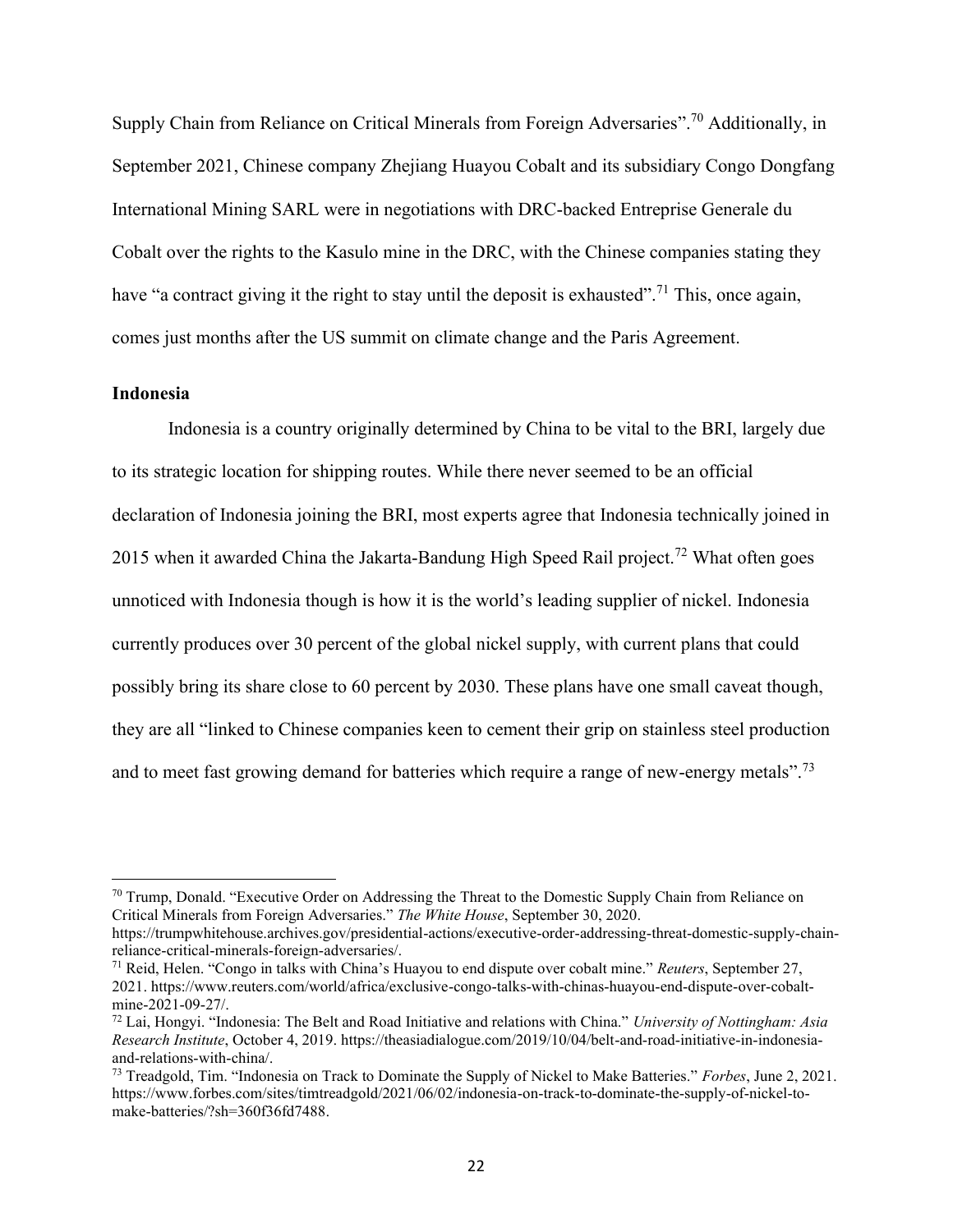China's increasing interest in Indonesia's nickel can be traced back to shortly after Indonesia joined the BRI. In 2016, China funded/supported three separate nickel projects, establishing nickel smelting facilities across the country.<sup>74</sup> One year later, in June 2017, French company Eramet and one of the Chinese companies involved with the 2016 deal (Tsingshan) agreed to develop the Weda Bay nickel deposit in Indonesia. It was around this same time that Tsingshan announced they were looking to expand their nickel refining capabilities, providing China with complete supply chain control over nickel.<sup>75</sup> Although the 2016 nickel projects happened before the Paris Agreement, the 2017 deals came shortly after it; and just months before EO 13817.<sup>76</sup>

Further showcasing China's clean energy ambitions, in May 2019, two Chinese companies planned to partner with mining company PT Aneka Tambang Tbk (Antam) for two nickel projects in Indonesia. One project was partnering with China's Zhejiang Huayou Cobalt Company Ltd to produce lithium-ion batteries while the other partnered with Sinomach to develop a ferronickel plant.<sup>77</sup> Building off these successes, China actively pursued a significant increase in mining deals in Indonesia in 2021. In January 2021, Chinese electric vehicle battery manufacturer GEM Co Ltd stated they would increase their share in a nickel project in Indonesia from 36 percent to 72 percent to "strengthen 'strategic control' of the resources amid a nickel

<sup>74</sup> Wang, Ellie. "2016 REVIEW: China-backed Indonesian nickel projects step up production to satisfy growing Chinese NPI demand." *Fastmarkets Metal Bulletin*, December 30, 2016.

https://www.metalbulletin.com/Article/3649788/2016-REVIEW-China-backed-Indonesian-nickel-projects-step-upproduction-to-satisfy-growing-Chinese-NPI.html.

<sup>75</sup> Zuberi, Suhaib. "Eramet, China's Tsingshan to jointly develop Indonesia nickel deposit." *S&P Global*, June 8, 2017. https://www.spglobal.com/marketintelligence/en/news-insights/trending/d2yfkjafhz7rsn9ufe0crq2.

<sup>76</sup> Trump, Donald. "Executive Order 13817: A Federal Strategy to Ensure Secure and Reliable Supplies of Critical Minerals." *The White House*, December 26, 2017. https://www.federalregister.gov/documents/2017/12/26/2017- 27899/a-federal-strategy-to-ensure-secure-and-reliable-supplies-of-critical-minerals.

<sup>77</sup> Sulaiman, Stefanno. "Antam, Chinese companies to build plants." *The Jakarta Post*, May 22, 2019. https://www.thejakartapost.com/news/2019/05/22/antam-chinese-companies-build-plants.html.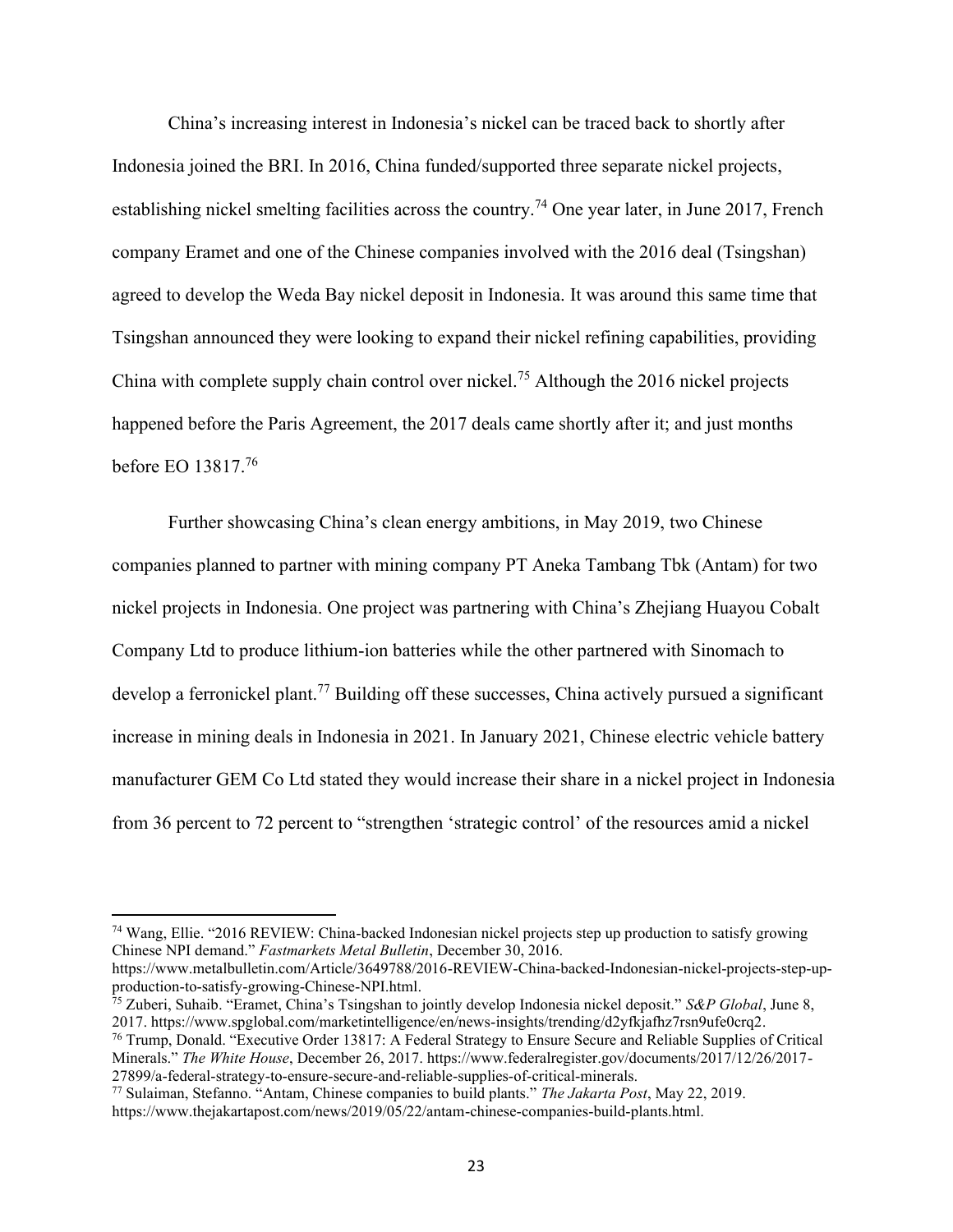shortage".<sup>78</sup> In May 2021, Zhejiang Huayou Cobalt Company Ltd (mentioned above) announced a partnership with EVE Energy in an Indonesian nickel and cobalt project.<sup>79</sup> EVE Energy is an electric vehicle battery manufacturer, with this deal showcasing an increasing trend in control over electric vehicle battery markets. Lastly, in June 2021, the China Baowu Group signed an agreement with PT Vale Indonesia and Shandong Xinhai Technology to jointly run a nickel processing facility in Morowali. Both this deal and the EVE Energy deal happened just a month or two after the US summit on climate change.

## **Mozambique**

Mozambique is said to have joined the BRI in 2016 when the two countries agreed to raise their relationship to the level of a "comprehensive strategic partnership".<sup>80</sup> While Mozambique has historically accounted for approximately 10 percent of the global graphite production, it has recently been pushing to capitalize on its vast untapped reserves. Specifically, Mozambique is attempting to take advantage of the world's largest graphite reserve, the Balama mine.<sup>81</sup> On the other hand, China accounts for approximately 60 to 70 percent of graphite production in any given year, but has begun increasing its imports in recent years in an attempt to meet the rising demands of clean energy technology. Although reporting on China's mining, processing, and other energy deals in Mozambique is limited, the available reporting still clearly shows Chinese targeting of Mozambique mines and processing companies.

<sup>79</sup> Daly, Tom. "China's Huayou invests in \$2.1 bln Indonesia nickel project." *Reuters*, May 24, 2021. https://www.reuters.com/business/energy/chinas-huayou-invests-21-bln-indonesia-nickel-project-2021-05-24/. <sup>80</sup> Xiu, Lin. "Mozambican President: BRI is a way of modernizing multilateralism." *CGTN*, April 28, 2019. https://news.cgtn.com/news/3d3d414f77417a4d34457a6333566d54/index.html.

<sup>78</sup> "China's GEM seeks to double stake, take control of Indonesia nickel project." *Reuters*, January 3, 2021. https://www.reuters.com/article/gem-indonesia-nickel-cobalt/chinas-gem-seeks-to-double-stake-take-control-ofindonesia-nickel-project-idUKL4N2JF0UG.

<sup>81</sup> Saigal, Kanika. "Mozambique's glittering graphite mining boom." *The Africa Report*, March 7, 2019. https://www.theafricareport.com/412/mining-mozambique-glittering-graphite/.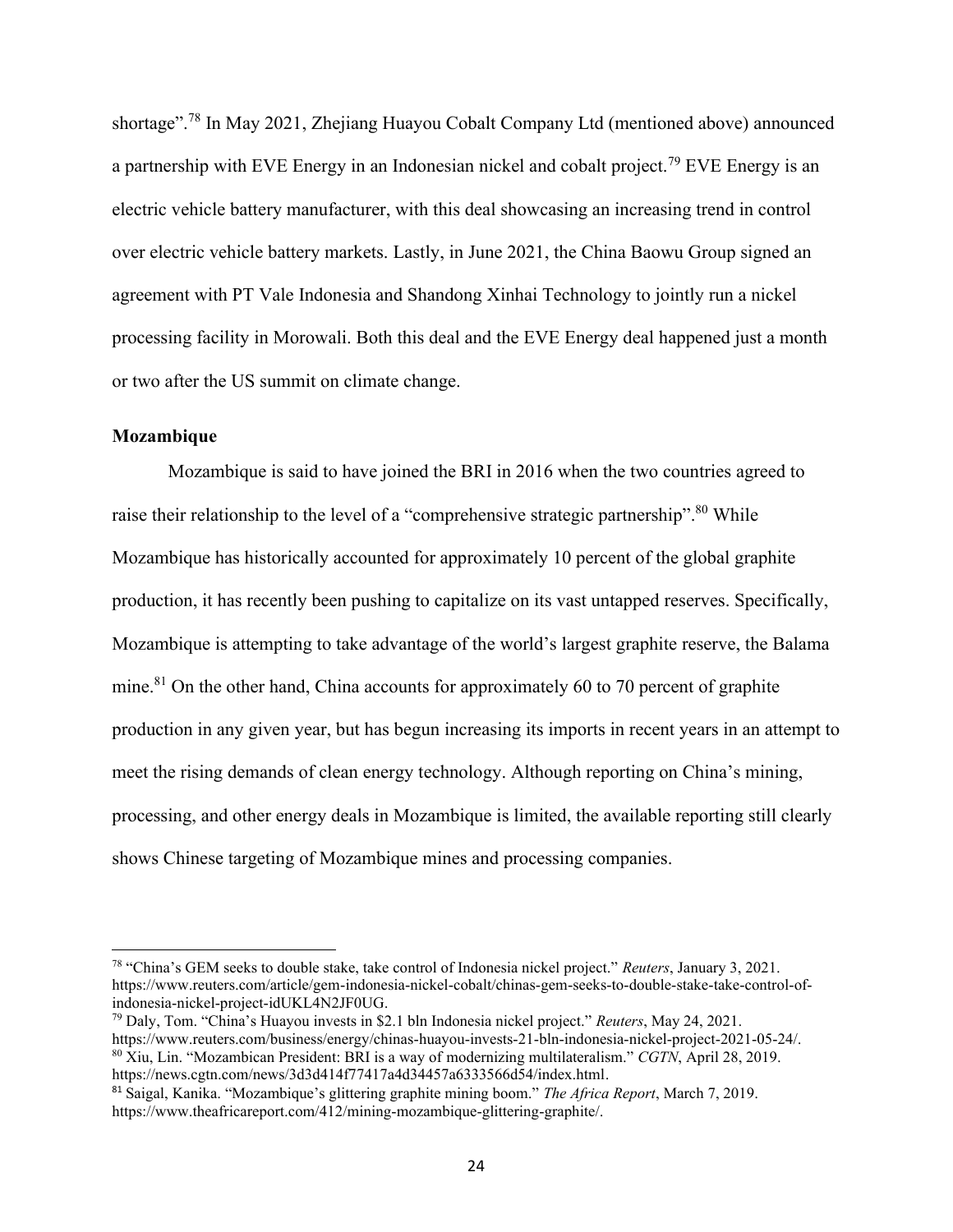A relevant deal in Mozambique with available reporting is Triton Minerals, an Australian mining company, agreeing in May 2018 to provide close to 25 percent of Mozambique's Ancuabe mine graphite to Chinese company Qingdao Chenyang Graphite for the next five years. Just one month prior, Triton Minerals and Chinese company Qingdao Tianshengda Graphite Company agreed to a similar deal, ultimately giving China the rights to 50 percent of mined graphite from the mine.<sup>82</sup> In September 2018, Australian company Triton Minerals signed a contract with Chinese company MCC International to build additional infrastructure supporting the exploration of the Ancuabe mine. Then, in October 2019, Chinese mining company Jinan Hi-Tech purchased a 34 percent ownership stake in Triton Minerals, bolstering "China's presence in Mozambique's graphite extraction and processing".<sup>83</sup> Outside of the October 2019 deal, the others seem strategically timed. The April and May 2018 deals were months after EO 13817 was signed and the September 2018 deal came months after the US Department of the Interior released its list of designated critical minerals.

As mentioned above, China has been relatively unable to expand control over Mozambique graphite resources compared to its attempts in other countries. A major reason for this failure seems to be Australia and other countries push to control Mozambique's graphite resources. Australia's Syrah Resources currently controls the massive Balama mine and Triton Minerals holds around eight exploration licenses in Mozambique, with each pursuing more Western involvement.<sup>84</sup> In July 2021, Syrah opened a graphite processing facility in Louisiana to

<sup>82</sup> "Mozambique Graphite: Triton secures second China offtake deal." *Further Africa*, May 10, 2018. https://furtherafrica.com/2018/05/10/mozambique-graphite-triton-secures-second-china-offtake-deal/.

<sup>83</sup> "Chinese company boosts stake in the exploration of graphite deposits in Mozambique." *China-Lusophone Brief*, October 15, 2019. https://www.clbrief.com/chinese-company-boosts-stake-in-the-exploration-of-graphite-depositsin-mozambique/.

<sup>84</sup> Padhy, Siv. "Graphite in Africa: Madagascar, Mozambique, Namibia and Tanzania." *Investing News Network*, September 7, 2017. https://investingnews.com/daily/resource-investing/battery-metals-investing/graphiteinvesting/graphite-africa-madagascar-mozambique-namibia-tanzania-energizer/.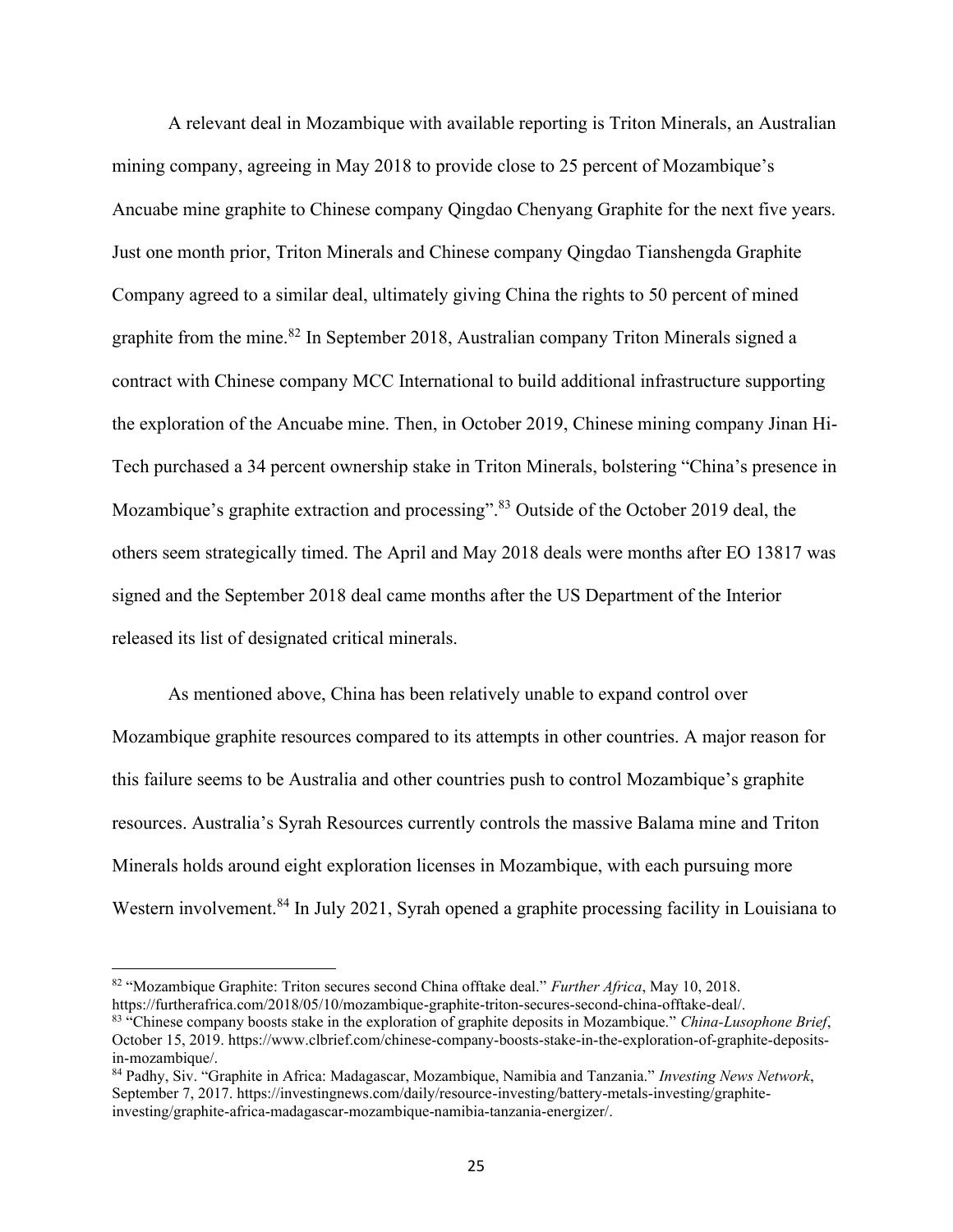create battery anode materials, looking to "establish a non-China supply chain for active anode material… [with] US and Australia governments strongly aligned on the longer-term importance of critical minerals in the battery supply chain".<sup>85</sup> In addition to this, in August 2021, UK graphite company Tirupati acquired Australian company Battery Minerals' Mozambique graphite portfolio, further isolating China.<sup>86</sup>

#### **Myanmar (Burma)**

Myanmar officially joined the BRI in May 2017 during the Belt and Road Forum for International Cooperation. This cooperation and agreement came at a time when Myanmar was under intense geopolitical pressure due to treatment of the Rohingya population, ultimately extending Myanmar a so-called "lifeline" of political, diplomatic, and economic support.<sup>87</sup> Myanmar is the third-largest producer of Rare Earth Elements (REEs), most notably dysprosium and terbium; which the U.S. Department of Energy declared as two of the five "most critical in the short term for clean energy technologies".<sup>88</sup> Dysprosium was declared the single-most critical element, so much so that the Department of Energy drastically increased research on alternate minerals for use in wind turbines in case they were ever cut off.<sup>89</sup>

<sup>85</sup> Thompson, Brad. "Syrah walks line between China sales, US supply chain." *Australian Financial Review*, May 22, 2020. https://www.afr.com/companies/mining/syrah-walks-line-between-china-sales-us-supply-chain-20200522 p54vhp.

<sup>86</sup> "Tirupati to acquire Battery Minerals' Mozambique graphite projects." *Mining Technology*, August 18, 2021. https://www.mining-technology.com/news/tirupati-battery-minerals-mozambique-graphite/.

<sup>87</sup> Yhome, K. "The BRI and Myanmar's China debate." *Observer Research Foundation*, July 18, 2018. https://www.orfonline.org/expert-speak/bri-myanmar-china-debate/.

<sup>88</sup> Gambogi, Joseph. "Rare Earths: Mineral Commodity Summaries." *United States Geological Survey*, January 2021. https://pubs.usgs.gov/periodicals/mcs2021/mcs2021-rare-earths.pdf.

<sup>89</sup> "Critical Materials Strategy." *U.S. Department of Energy*, December 2011.

https://www.energy.gov/sites/default/files/DOE\_CMS2011\_FINAL\_Full.pdf.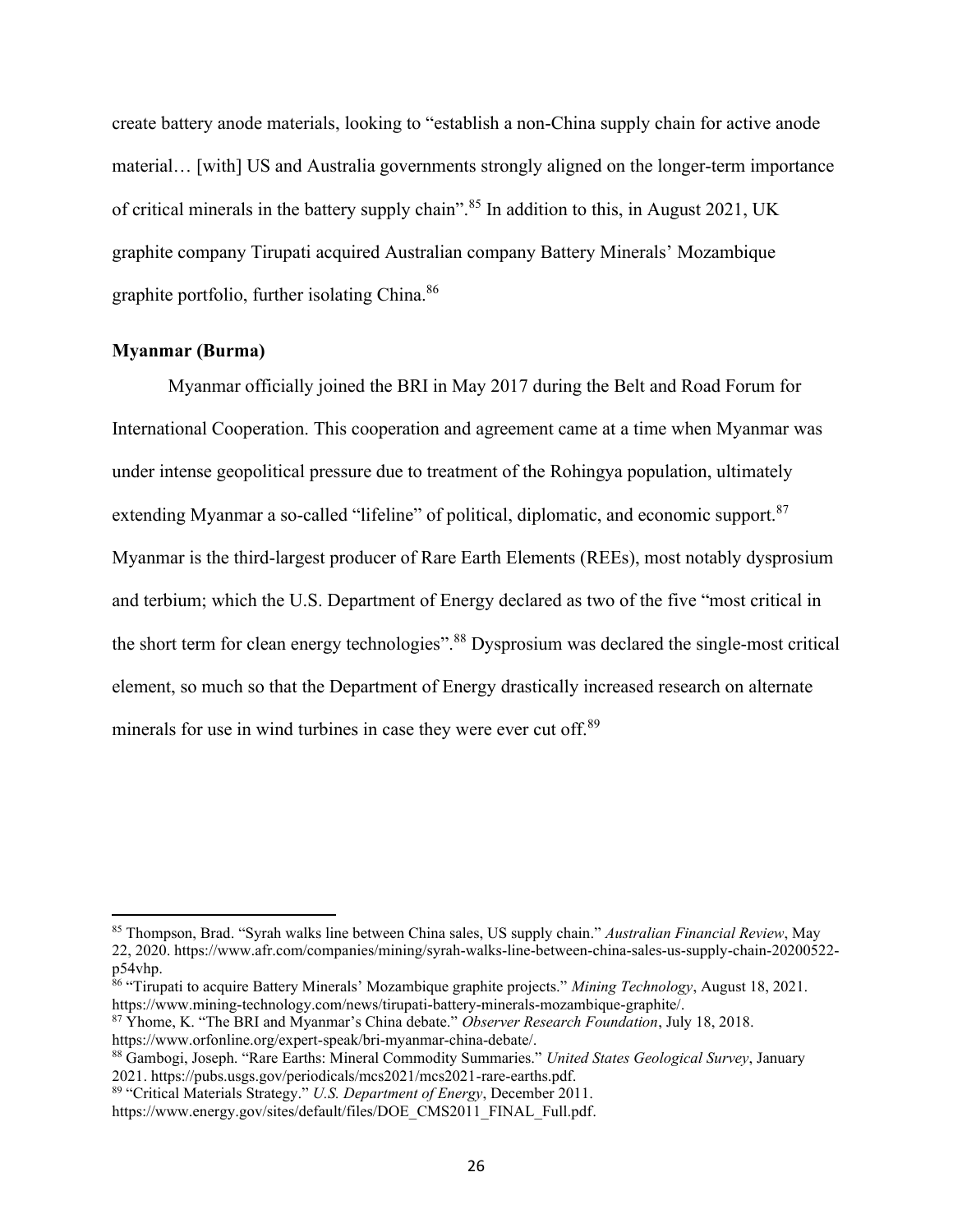As for China's involvement in Myanmar, they have long viewed a China-Myanmar Economic Corridor as key to the BRI, proposing 38 separate projects from 2017-2020.<sup>90</sup> The importance of Myanmar as a key country for establishing the BRI should not take away from the parallel efforts China is using to control Myanmar minerals in the name of the BRI. Myanmar is a major BRI focus for China not simply because of its geographic location, but because Myanmar supplies about half of China's heavy REE concentrates.<sup>91</sup> The deals China uses in Myanmar are murky at best, but China seems to be supporting more infrastructure in the country while gaining favorable trade terms for REEs.

For the investments China does make in Myanmar's mining industry, outside of simple purchase agreements, they tend to be fairly opaque and underreported. For example, in 2015, Amnesty International released a statement saying Chinese mining company Wanbao worked with the economic arm of the Myanmar military, the Union of Myanmar Economic Holdings, to evict people from 2011 to 2015 in order to expand and run the Letpadaung mine under military protection.<sup>92</sup> In June 2020, PanAust, an Australian-based subsidiary owned by a Chinese stateowned entity, was granted a mineral "exploration license for an area nearly the size of Singapore" in Myanmar. This apparently brought the total number of exploration licenses for PanAust in Myanmar to seven, with other licenses being granted in 2016 and 2018.<sup>93</sup> These deals

<sup>91</sup> Daly, Tom, and Mai Nguyen. "Explainer: Possible impact of Myanmar coup on China's metal and rare earth supply." *Reuters*, February 10, 2021. https://www.reuters.com/article/us-myanmar-politics-china-metalsexplain/explainer-possible-impact-of-myanmar-coup-on-chinas-metal-and-rare-earth-supply-idUSKBN2AA12U. <sup>92</sup> "Myanmar: Foreign mining companies colluding in serious abuses and illegality." *Amnesty International*, February 10, 2021. https://www.amnesty.org/en/latest/news/2015/02/myanmar-foreign-mining-companiescolluding-serious-abuses-and-illegality/.

<sup>90</sup> Ajansi, Anadolu. "Myanmar Getting 'Very Concerned' By Chinese Belt & Road Initiative (BRI)." *The Eurasian Times*, August 23, 2020. https://eurasiantimes.com/myanmar-getting-very-concerned-by-chinese-belt-roadinitiative-bri/.

<sup>93</sup> Lwin, Nan. "Chinese-Backed Firm Granted Massive Copper and Gold Exploration Permit in Myanmar." *The Irrawaddy*, June 3, 2020. https://www.irrawaddy.com/news/burma/chinese-backed-firm-granted-massive-coppergold-exploration-permit-myanmar.html.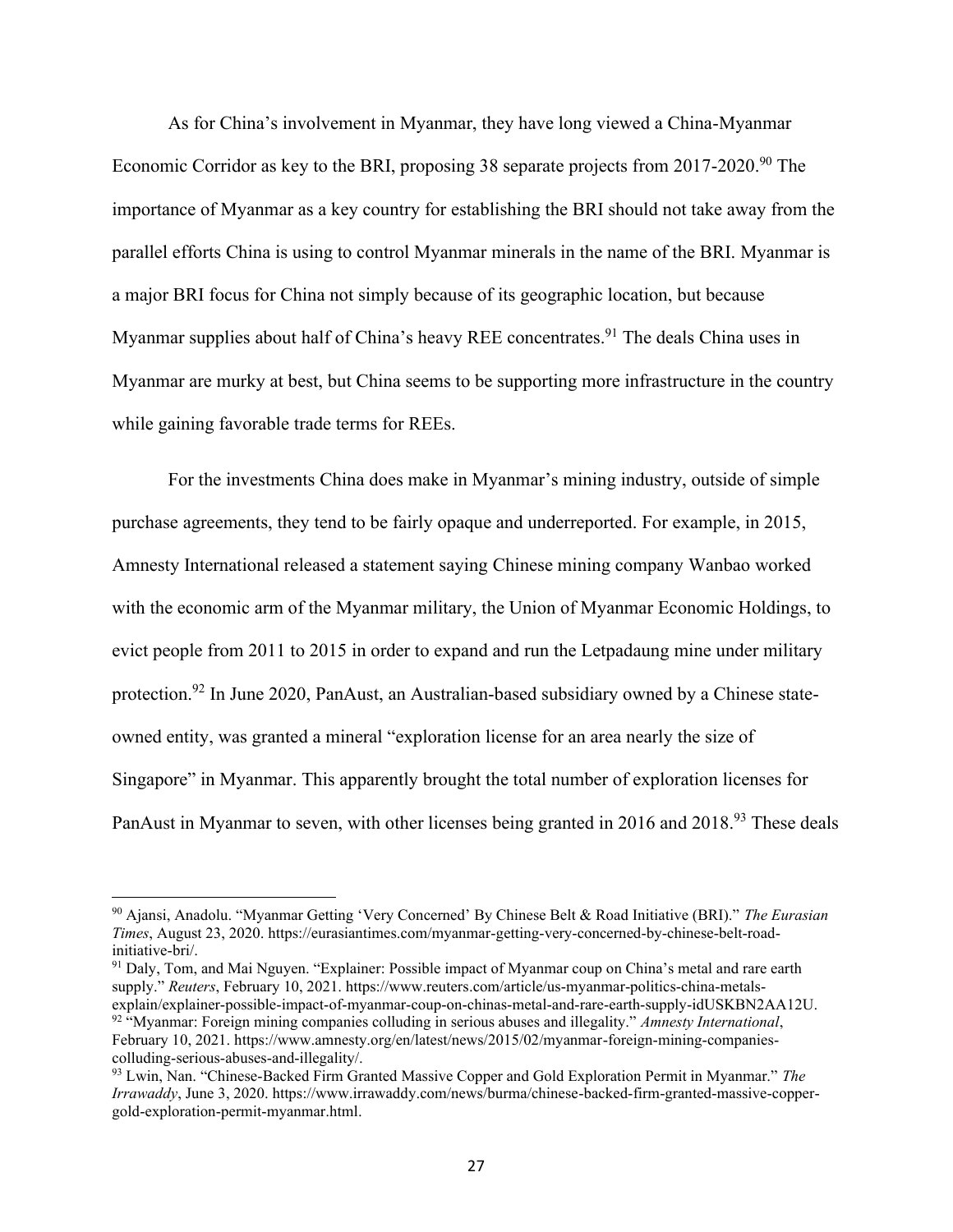obviously fell within the time frame between the Paris Agreement, EO 13817, and the designation of critical minerals. It is also important to acknowledge a statement in a Myanmar news website, Irrawaddy, claiming "China buys up all the metal from Wa State, a selfadministered region in Shan State, as well as all the rare earth metals from Panwar in Kachin State", showcasing the possibly illicit nature of Chinese deals in the country.<sup>94</sup>

#### **Peru**

In late April 2019 Peru joined the BRI, weeks after Secretary of State Mike Pompeo visited South America and warned of China's ill-intentions with the BRI.<sup>95</sup> Peru, being the second largest producer of copper behind Chile, has seen significant Chinese interest in its copper holdings, especially since joining the BRI. To put it into perspective, China is the leading export destination for Peru (approximately \$12 billion), with over 70 percent of Peru's exports to China being either copper ore or refined copper. As for China's increasing ownership and control over Peruvian mines, there are currently over 170 Chinese companies in the country, with a majority of them within the mining sector.  $96$ 

According to Peru's Ministry of Energy and Mines, China invested over \$15 billion in Peru's mining sector between 2009 and 2020. The largest portion of this investment came between 2012 and 2015 (coinciding with the launch of the BRI) into the Las Bambas copper mine, one of the largest in the world.<sup>97</sup> Chinese company MMG Limited originally acquired the

<sup>94</sup> "Myanmar Junta to Sell Metal Worth US\$51 Million." *The Irrawaddy*, June 28, 2021.

https://www.irrawaddy.com/news/burma/myanmar-junta-to-sell-metal-worth-us51-million.html.

<sup>95</sup> Galindo, Jimena. "Peru to join China's Belt and Road Initiative." *Global Americans*, May 1, 2019.

https://theglobalamericans.org/2019/05/just-the-facts-peru-to-join-chinas-belt-and-road-initiative/.  $96$  Ibid.

<sup>97</sup> "Chinese mining investments in Peru reach nearly US\$15 billion in last 11 years." *Andina*, September 9, 2020. https://andina.pe/Ingles/noticia-chinese-mining-investments-reach-nearly-15-billion-in-last-11-years-813142.aspx.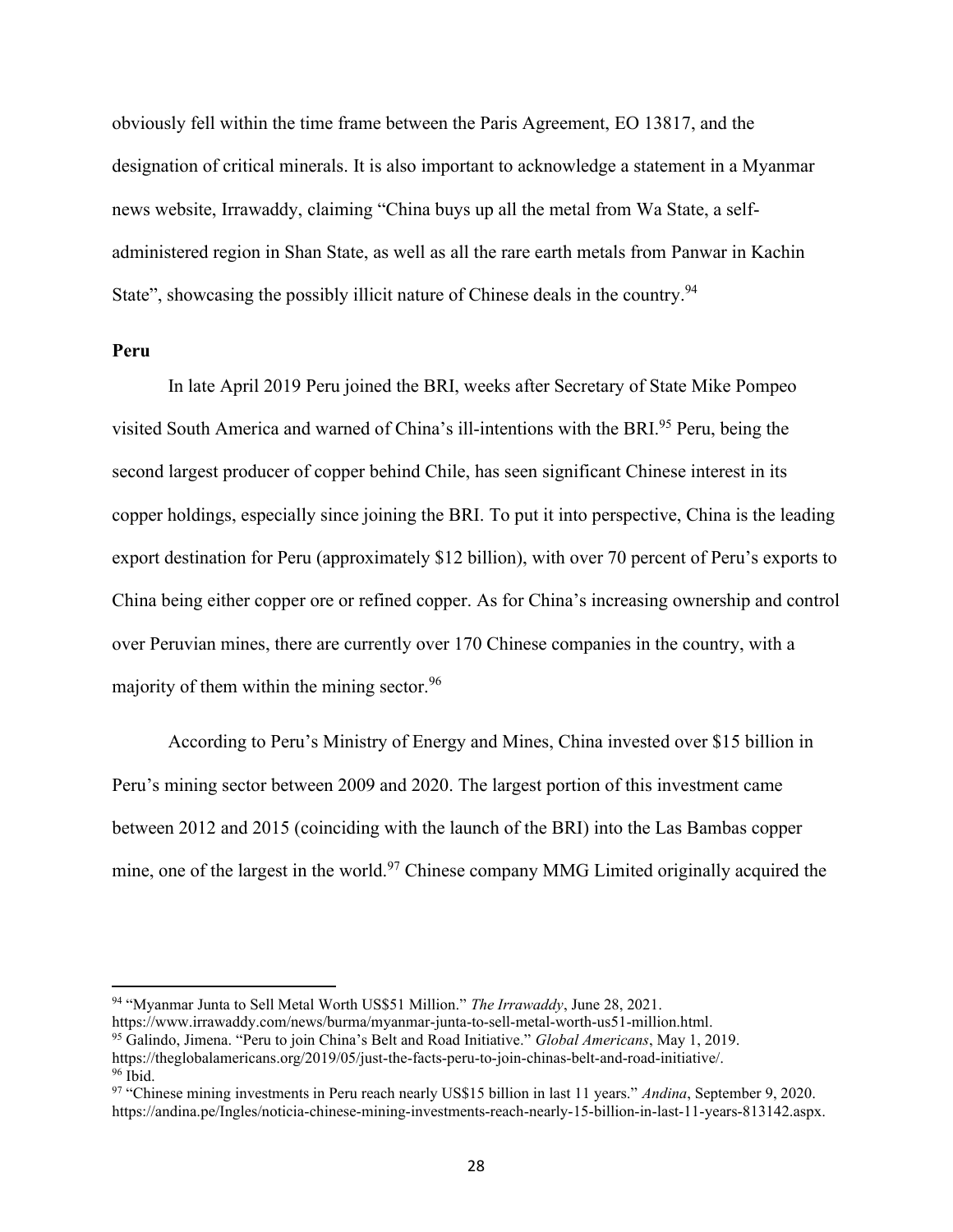mine in 2014 for nearly \$6 billion.<sup>98</sup> In 2016, China and Peru signed a MoU for the "Mechanism for Development and Collaboration of the Energy Sector" while at the same time a large Chinese mining company, China Three Gorges Corporation, signed an "Agreement on Further Cooperation on Renewable Energy" with Peru's Ministry of Energy and Mines.<sup>99</sup> Since then, China has subtly expanded influence and control over Peru's mining and energy sectors through a variety of factors. One of the other largest copper mines in Peru, the Toromocho copper mine, is also owned by a Chinese company and in 2018 (one month after the US Department of the Interior's designation of critical minerals) invested over \$1 billion to expand copper production by one-third.<sup>100</sup> Although this all happened before Peru joined the BRI, China has used this strategic leverage in the country to further its objectives in clean energy from 2019 and on.

Outside of minerals, and shortly after Peru joined the BRI, China purchased a Peruvian hydroelectric facility for \$1.4 billion. Later that year, in September 2019, a Chinese power company bought almost \$4 billion worth of electric utility assets from a Pure-based power company, giving China control over almost 35 percent of Peru's power grid.<sup>101</sup> Lastly, in 2021, after Peru's presidential elections put a new president in charge, the government was quick to

<sup>98</sup> "MMG to acquire Las Bambas." *PR Newswire*, April 13, 2014. https://www.prnewswire.com/news-releases/mmgto-acquire-las-bambas-255100771.html.

<sup>99</sup> Ingram, Elizabeth. "China Yangtze Power completes acquisition of Peru's Luz Del Sur." *Renewable Energy World*, April 27, 2020. https://www.renewableenergyworld.com/baseload/china-yangtze-power-completesacquisition-of-perus-luz-del-sur/#gref.

<sup>100</sup> "Peru President highlights US\$1.355 billion investment in Toromocho's expansion." *Andina*, June 1, 2018. https://andina.pe/ingles/noticia-peru-president-highlights-1355-billion-investment-in-toromochos-expansion-711954.aspx.

<sup>101</sup> Ellis, Evan. "Peru's Multidimensional Challenge – Part 3: Engagement with China." *Global Americans*, November 20, 2020. https://theglobalamericans.org/2020/11/perus-multidimensional-challenge-part-3-engagementwith-china/.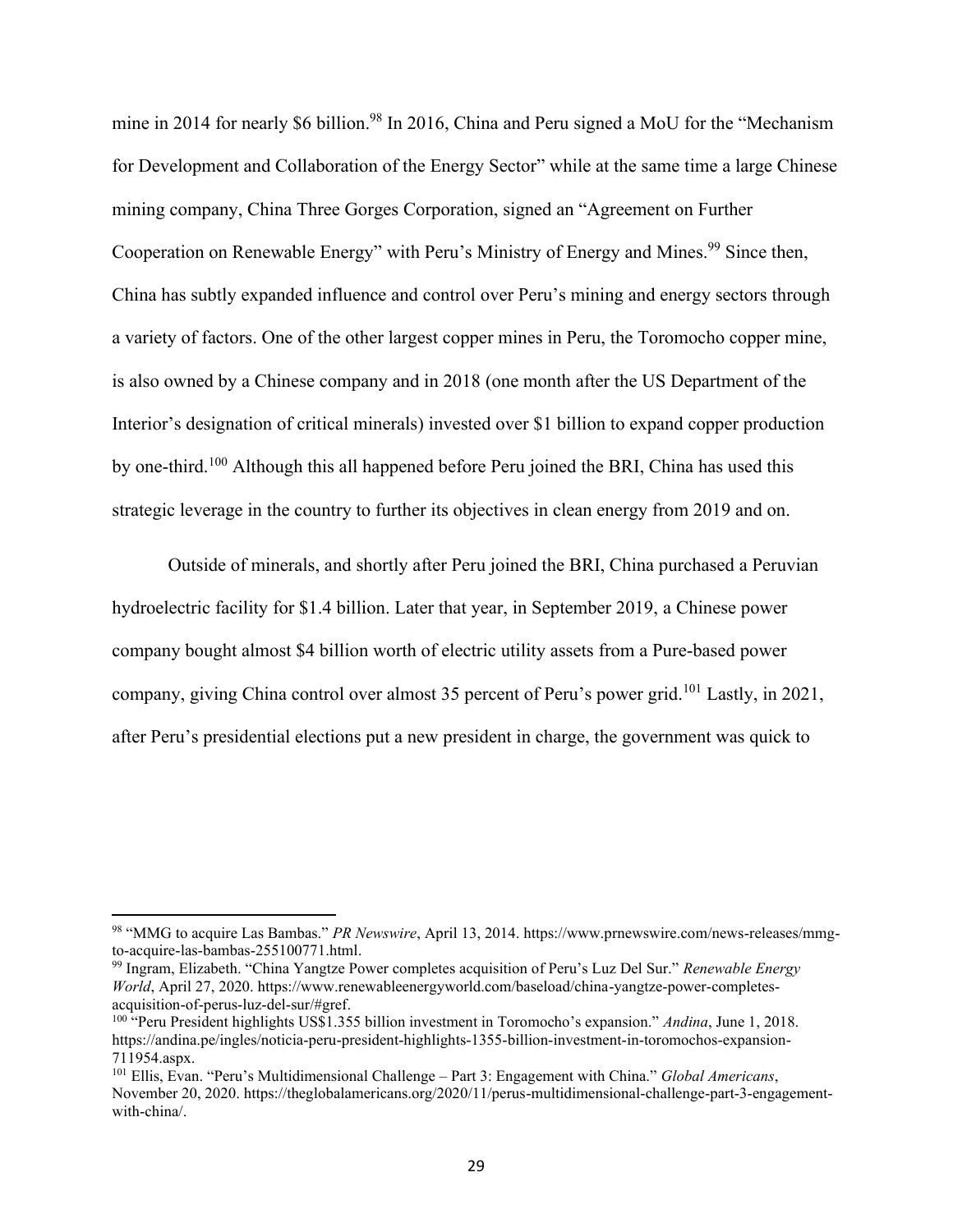conduct outreach to Chinese mining companies to discuss policies and strengthen trade agreements, further increasing China's power in copper and thus clean energy.<sup>102</sup>

#### **Philippines**

The Philippines officially signed a MoU to join the BRI in November 2018, while formalizing \$24 billion worth of deals with China.<sup>103</sup> The Philippines are the second largest producer of nickel, after Indonesia, accounting for around 16 percent of global production. Since joining the BRI, the Philippines has expanded policies designed to increase Chinese investments into the energy sector and also take advantage of China's growing demand for minerals vital to clean energy.<sup>104</sup> In addition, the country has long been a proponent of clean energy, recently kicking off their third clean energy selection process in January 2021 where they decided to move forward on 17 hydropower projects and five geothermal projects.<sup>105</sup>

In 2012, the Philippines surprisingly put a ban on new mineral mining agreements, creating a potential roadblock for increased Chinese influence over energy and minerals in the country. From 2012 up until April 2021 (when Philippine President Duterte lifted the ban), China increased investments into other aspects of the energy sector while also engaging in "improper"/backdoor investments in the mining sector.<sup>106</sup> For overt investments outside of minerals, China poured large amounts of money into Philippine energy. For example, in 2014,

<sup>103</sup> Fernando, Jonina. "China's Belt and Road Initiative in the Philippines." *East-West Center*, December 16, 2020. https://www.eastwestcenter.org/publications/china%E2%80%99s-belt-and-road-initiative-in-the-philippines. <sup>104</sup> "Philippines Nickel Mining Market Report 2019-2023 – ResearchAndMarkets.com." *Businesswire*, December 5, 2019. https://www.businesswire.com/news/home/20191205005554/en.

<sup>102</sup> Aquino, Marco. "Peru's new leftist president prioritizes China ties during early days in office." *Reuters*, August 5, 2021. https://www.reuters.com/world/americas/perus-new-leftist-president-prioritizes-china-ties-during-earlydays-office-2021-08-05/.

<sup>105</sup> "Philippines DOE launches third renewable energy call, with 17 hydro projects." *Renewable Energy World*, January 7, 2021. https://www.renewableenergyworld.com/baseload/philippines-doe-launches-third-renewableenergy-call-with-17-hydro-projects/#gref.

<sup>106</sup> Cruz, Enrico Dela. "Philippines lifts nine-year ban on new mines to boost revenue." *Reuters*, April 15, 2021. https://www.reuters.com/business/energy/philippines-lifts-nine-year-old-ban-new-mines-boost-revenues-2021-04- 15/.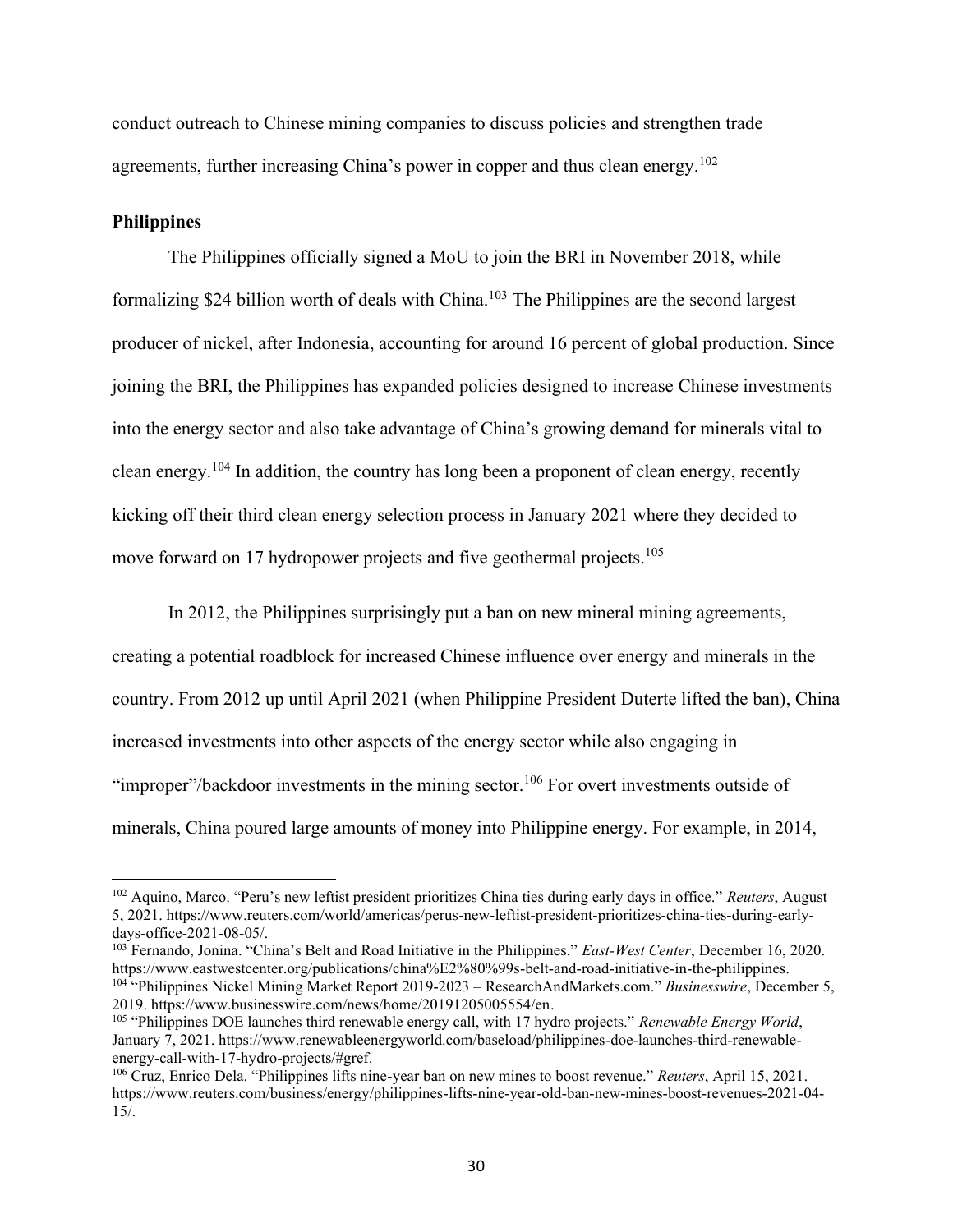China only invested in the Philippines power sector.<sup>107</sup> In 2016, after Duterte announced the Philippines and US had a "falling out", China pledged over \$20 billion in investments to Philippine infrastructure and energy. Showcasing this increased Chinese interest, from 2016 to 2017, Chinese FDI in the Philippines more than quadrupled.<sup>108</sup> Fast forward a few years to when the Philippines joins the BRI, Chinese investments in the Philippines surpass the US' with almost \$90 billion, illustrating the Philippines pivot towards China.<sup>109</sup>

As for the "improper" investments mentioned above, during the ban on new mining agreements period, "industry sources claim that most Chinese mining companies misrepresent[ed] their operations to reduce tax payments, engage in operations that tend to be rejected by government authorities or objected to by anti-mining advocacy groups, and to bypass Philippine mining laws".<sup>110</sup> Chinese mining companies reportedly bribed politicians often, gathered secret processing permits, and operated under the licenses of Filipino mining subsidiaries. During the ban, the only mining investments and processing permits allowed were those where Filipinos owned at least 60 percent of the company. Taking this into account, during that timeframe, Chinese mining companies invested in 25 different Philippine mining companies or projects for close to 40 percent.<sup>111</sup> Shortly after the investment ban was lifted, the Philippine government attended the China Investment Fair for Investment and Trade 2021, highlighting

<sup>107</sup> Stern, Tom. "Chinese Investments in the Philippines." *Journal of Political Risk* 4, no. 6 (June 2016). https://www.jpolrisk.com/chinese-investments-in-the-philippines/.

<sup>&</sup>lt;sup>108</sup> Lema, Karen, and Martin Petty. "Two years after Philippines' pivot, Duterte still waiting on China dividend." *Reuters*, November 18, 2018. https://www.reuters.com/article/us-philippines-china-analysis/two-years-afterphilippines-pivot-duterte-still-waiting-on-china-dividend-idUSKCN1NN0UO.

<sup>109</sup> Rivas, Ralf, and Sofia Tomacruz. "In Charts: How Duterte's love affair with China shaped the PH economy." *Rappler*, July 21, 2021. https://www.rappler.com/business/charts-how-duterte-love-affair-china-shaped-philippineeconomy.

<sup>&</sup>lt;sup>110</sup> Stern, "Chinese Investments in the Philippines."

 $111$  Ibid.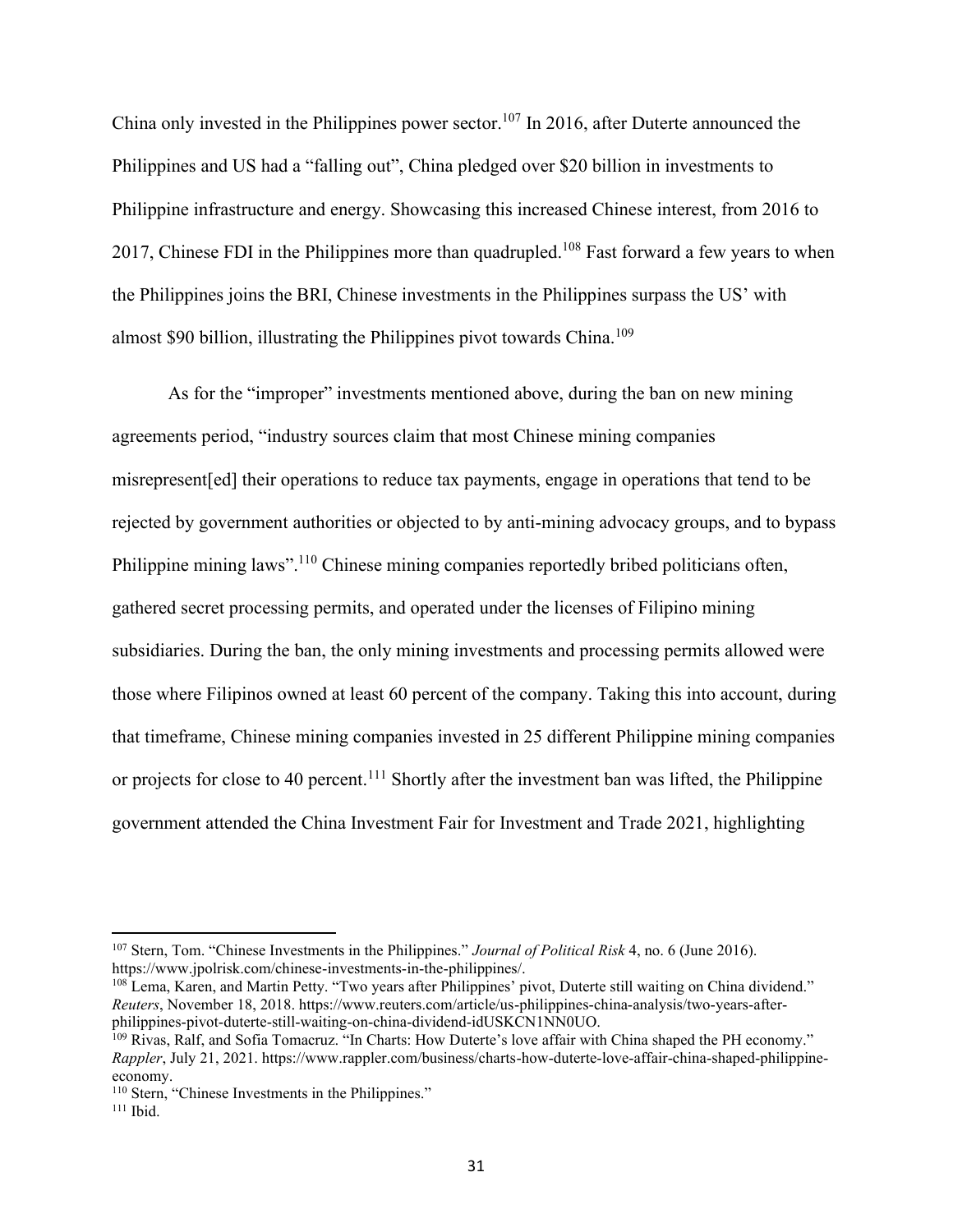investment opportunities for China in Philippines' renewable energy sector.<sup>112</sup> With no policies holding back Chinese companies anymore, and the Philippine government encouraging investment in the energy sector, it is likely China will continue to use the Philippines to its advantage in the clean energy race.

### **South Africa**

South Africa, the leading producer of platinum and many other critical minerals not directly tied to clean energy production, joined the BRI in 2015, signing a MoU along with 25 other agreements with China worth approximately \$7 billion. Of these agreements, major focus was put on Chinese investments in the energy and mining sectors. One of the biggest agreements signed was between the China Construction Bank Corporation and the Industrial Corporation of South Africa Limited, funding projects with a focus on "industrial infrastructure (which encompasses energy renewable and conventional) agro-processing; [and] manufacturing and mining beneficiation".<sup>113</sup> With South Africa also being a top three economy in Africa, as well as a Paris Agreement signatory, the implications of Chinese influence in the country on clean energy are significant.<sup>114</sup>

As for Chinese involvement in South Africa outside of minerals, it seems to be very heavily focused on photovoltaic and wind power energy. China's strategy involves both equity investments and general contracting, but after joining the BRI saw Chinese companies aiming to control the entire supply chain, from investment and construction all the way down to operations.

<sup>112</sup> "Philippines invites investments from China during CIFIT 2021." *Republic of Philippines – Department of Trade and Industry*, September 10, 2021. https://www.dti.gov.ph/overseas/philippines-invites-investments-from-chinaduring-cifit-2021/.

<sup>113</sup> "South Africa: Government signs twenty-six agreements worth R94 billion with China." *Bilaterals*, December 2, 2015. https://www.bilaterals.org/?south-africa-government-signs.

<sup>114</sup> Xu, Hongfeng, and Jing Wang. "The resources and potential of renewable energy in South Africa." *Green Belt and Road Initiative Center*, July 22, 2019. https://green-bri.org/bri-cooperation-and-financing-on-renewable-energytaking-china-and-south-africa-as-an-example/.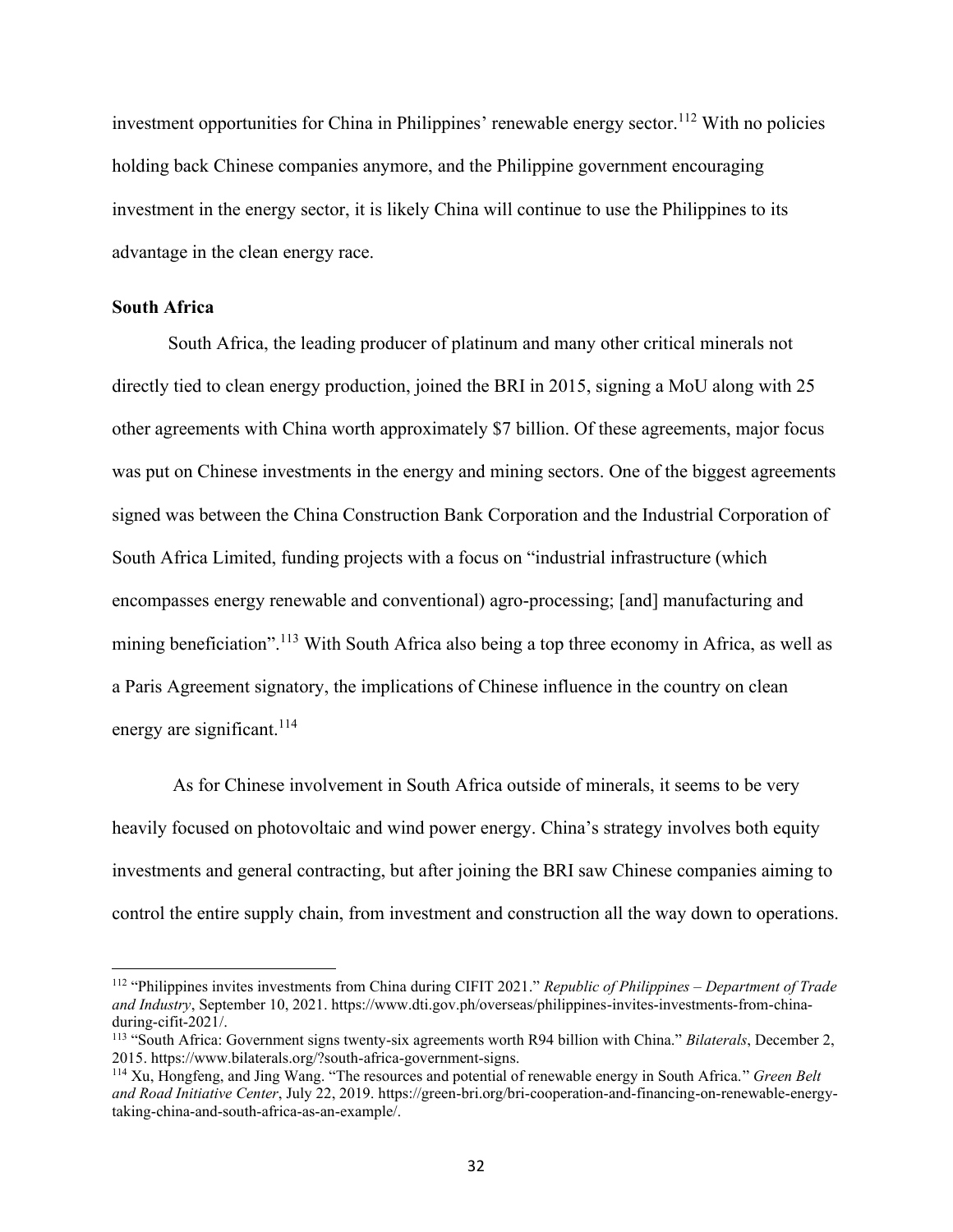An example of this is the De Aar Project, which saw numerous Chinese companies fund, build, install, and operate 163 wind turbines throughout South Africa, establishing China as a leading supplier in this domain. China has also utilized its influence in BRICS to support a South Africa push. Chinese influence was a leading factor in the BRICS New Development Bank establishing a regional center in South Africa and approving \$1.5 billion for energy projects.<sup>115</sup> Much of China's focus and involvement in this sector seemingly comes from China's targeting of South Africa's Renewable Energy Independent Power Producer Procurement Program, the primary channel for renewable energy investment in the country.<sup>116</sup> None of these investments by China or Chinese companies seemed to correlate with any major US or energy initiative/announcement, but is obviously very heavily oriented towards clean energy.

Regarding minerals, China has been more active around the key dates mentioned above. China's investment in this area first came around the rollout of the BRI in 2013, with China providing \$650 million to Wesizwe Platinum's Bakubung mine which would produce platinum group metals and was not even slated to start production until 2018. An interesting aspect of this deal was the unusually low interest rate of 3.8 percent compared to typical BRI interest rates of 8 percent, showcasing the value of the mine.<sup>117</sup> Then, in July 2018 (just two months after the critical mineral designations by the US Department of the Interior) and around the time the mine became operational, Chinese investors provided over \$10 billion to build a metallurgical

 $115$  Ibid.

<sup>116</sup> Fisher-Murray, Suzanne. "Understanding China's involvement in South Africa's Renewable Energy Sector." *University of Sussex*, February 26, 2016. https://blogs.sussex.ac.uk/sussexenergygroup/2016/02/26/understandingchinas-involvement-in-south-africans-renewable-energy-sector/.

<sup>117</sup> Stoddard, Ed. "AFRICA INVESTMENT-China's Africa resource scramble goes platinum." *Reuters*, February 1, 2013. https://www.reuters.com/article/africa-investment/africa-investment-chinas-africa-resource-scramble-goesplatinum-idUSL5N0B02V820130201.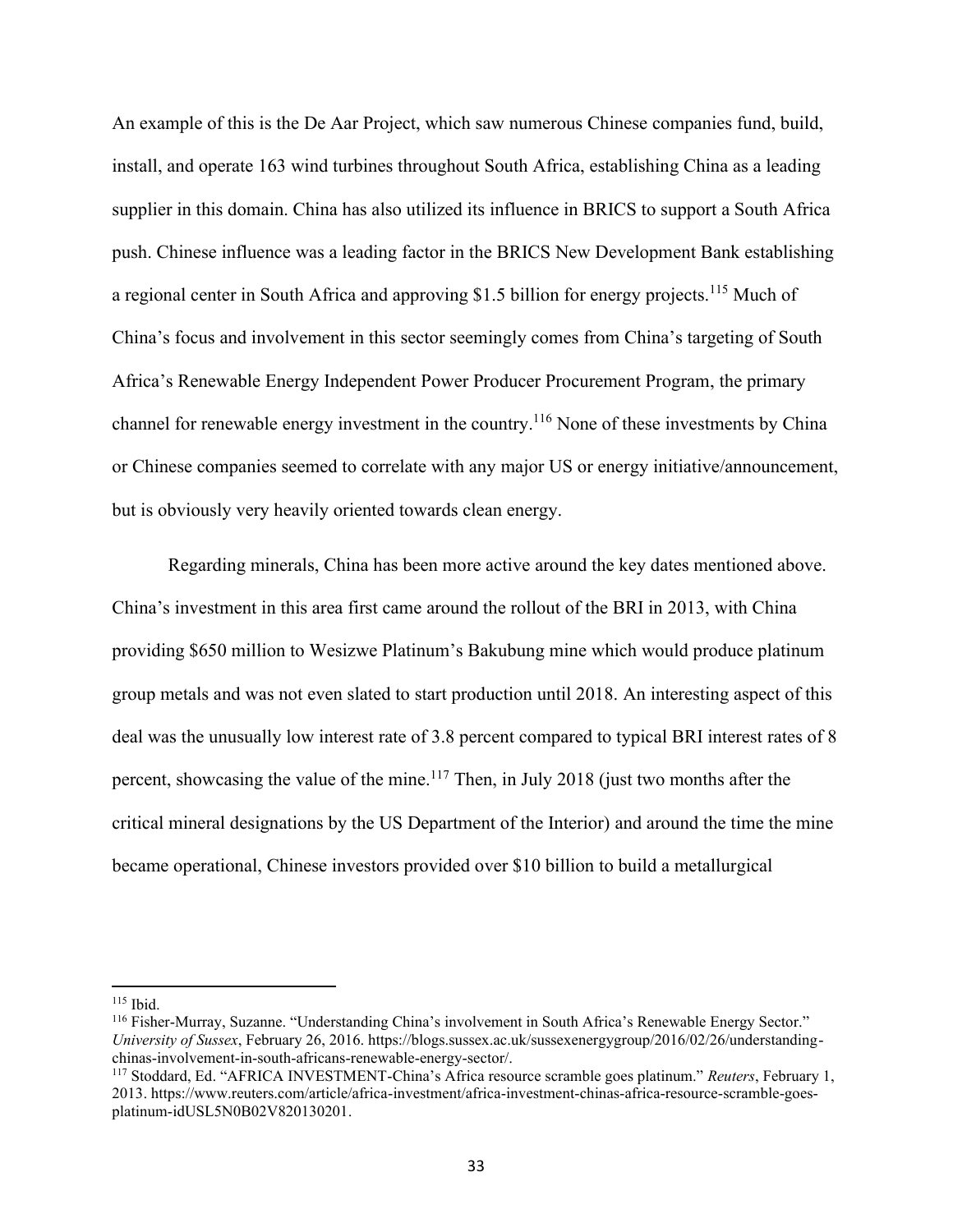complex, further cementing China's role in the supply chain.<sup>118</sup> The most recent example of Chinese investment in South Africa's platinum sector happened in May 2021, one month after the US climate summit, when it launched the Garatau Platinum Mine Project between Chinese gold company Zijin Mining Group and South Africa's platinum developer Nkwe Platinum Limited. This individual investment is set to play a significant role in the future of the platinum market as the mine is slated to be among the top 10 largest platinum producers in the world.<sup>119</sup>

#### **Zimbabwe**

The last country to highlight, Zimbabwe, is a leading producer of platinum but rich in countless other critical minerals and resources such as tin and cesium. Zimbabwe joined the BRI in mid-2018, coming to no surprise after their "Look East" policy mentioned above. Around that same time, and not-surprisingly around the same time as EO 13817 and the US Department of the Interior designation, China was "emerging as the top investor in Zimbabwe's energy sector".<sup>120</sup> For years before joining the BRI China had been a major investor and geopolitical ally to Zimbabwe, building off that relationship once they officially joined. Given Zimbabwe's relatively weak global political stance and conflicts with the West, China was able to pursue more lopsided energy and mineral deals likely having a major impact on critical mineral and energy supply chains.

<sup>118</sup> Winning, Alexander. "Chinese investors plan \$10 billion metallurgical complex in South Africa." *Reuters*, July 27, 2018. https://www.reuters.com/article/us-safrica-brics-china/chinese-investors-plan-10-billion-metallurgicalcomplex-in-south-africa-idUSKBN1KH1E8.

<sup>119</sup> Jika, Thanduxolo, and Alex Patrick. "Platinum mine launched despite controversy over ownership and land." *Times Live*, May 14, 2021. https://www.timeslive.co.za/news/south-africa/2021-05-14-platinum-mine-launcheddespite-controversy-over-ownership-and-land/.

<sup>&</sup>lt;sup>120</sup> Yuliang, Zhang, and Gretinah Machingura. "Zimbabwe embraces ample cooperation opportunities following Mnangagwa's trip to China." *Africa and the World*, May 7, 2018.

https://lawrencefreemanafricaandtheworld.com/2018/05/07/zimbabwe-joins-chinas-silk-road/.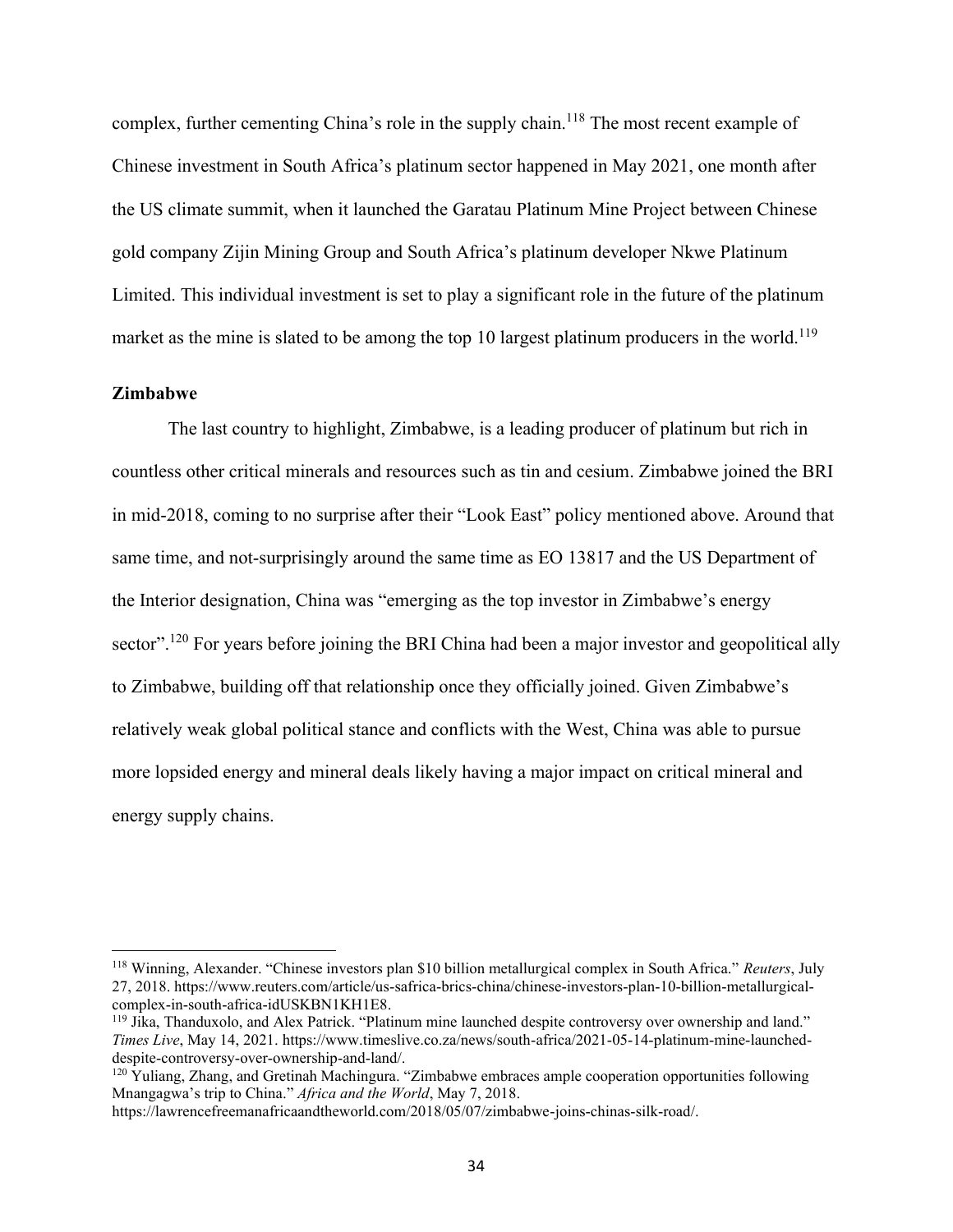For overall energy within the country, China has been instrumental in a majority of Zimbabwe's power plants. China not only funded and constructed Zimbabwe's largest power plant, the Hwange Thermal Power project, but is a major contributor to almost all major energy sources in the country.<sup>121</sup> Since Zimbabwe joined the BRI, China has announced plans to build a major industrial park, steel plants, power plants, and more. To encourage increased Chinese investment in the country, given how much Zimbabwe's GDP and economy relies on China, Zimbabwe agreed to lower electricity tariffs for some Chinese miners.<sup>122</sup> Focusing more on clean energy, and possibly showcasing China's use of Zimbabwe as a test for future energy ambitions, China's Industrial and Commercial Bank of China canceled its funding of a \$3 billion coal power plant in the country in June 2021 in a preliminary show of support to China's green development initiative.<sup>123</sup> Possibly unrelated, this "show of support" once again came just two months after the US climate summit.

As for Zimbabwe minerals and Chinese interest, there has been a steady flow of acquisitions in mines and companies over the years. In a strange change of events in the relationship with mining and China, in May 2020 Zimbabwe actually revoked a mining license for Chinese companies to mine Zimbabwe's Hwange national park, claiming they were not transparent in their operations.<sup>124</sup> Besides this issue, Zimbabwe has still agreed to (or seen) Chinese influence grow in the country's mining sector. Much of China's interest has come fairly

 $121$  Ibid.

<sup>122</sup> Whitehouse, David. "Zimbabwe well-placed to benefit from China's thirst for chromium." *The Africa Report*, July 8, 2019. https://www.theafricareport.com/15054/zimbabwe-well-placed-to-benefit-from-chinas-thirst-forchromium/.

<sup>123</sup> Ndlovu, Ray, and Antony Sguazzin. "Biggest China Bank Abandons \$3 Billion Zimbabwe Coal Plan." *Reuters*, June 30, 2021. https://www.bloomberg.com/news/articles/2021-06-30/biggest-china-bank-walks-away-from-3 billion-zimbabwe-coal-plan.

 $124$  Nyabiage, Jevans. "China lectures Zimbabwe on environmental duty and transparency after permits to mine park canceled." *South China Morning Post*, September 20, 2020.

https://www.scmp.com/news/china/diplomacy/article/3102208/china-lectures-zimbabwe-environmental-duty-andtransparency.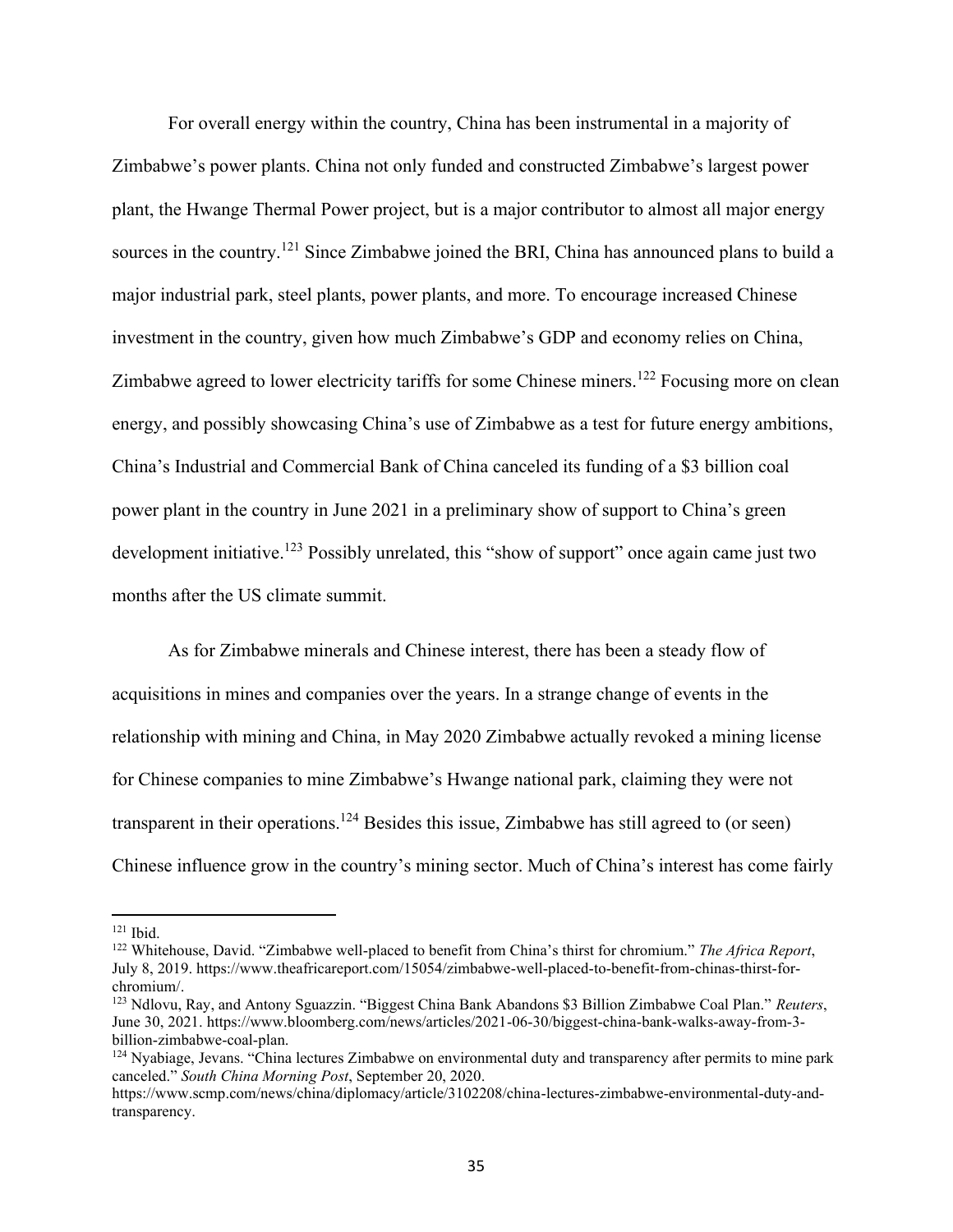easily due to Zimbabwe announcing in 2019 the goal of tripling the country's revenue from mining over four years. In Zimbabwe's strategy, titled "Strategic Road to the Achievement", it explicitly states Zimbabwe's intention of increasing FDI into their platinum mines.<sup>125</sup> Shortly after this announcement, China and Zimbabwe signed a currency swap deal, making Chinese investment significantly easier to attract and support in the mining sector (while also enabling Chinese companies to remit profits easier, doubling China's benefits).<sup>126</sup> Once again, this deal between China and Zimbabwe came just a few months after President Trump's EO on critical mineral vulnerabilities.

<sup>125</sup> Todd, Felix. "Zimbabwe aims to triple its mining industry revenue to \$12bn by 2023." *NS Energy*, October 15, 2019. https://www.nsenergybusiness.com/news/zimbabwe-mining-industry-2023/.

<sup>&</sup>lt;sup>126</sup> Matiashe, Farai. "A currency swap deal with China could backfire on Zimbabwe's hope to build forex reserves." *Quartz*, January 16, 2020. https://qz.com/africa/1786207/chinas-currency-swap-deal-with-zimbabwe-couldbackfire/.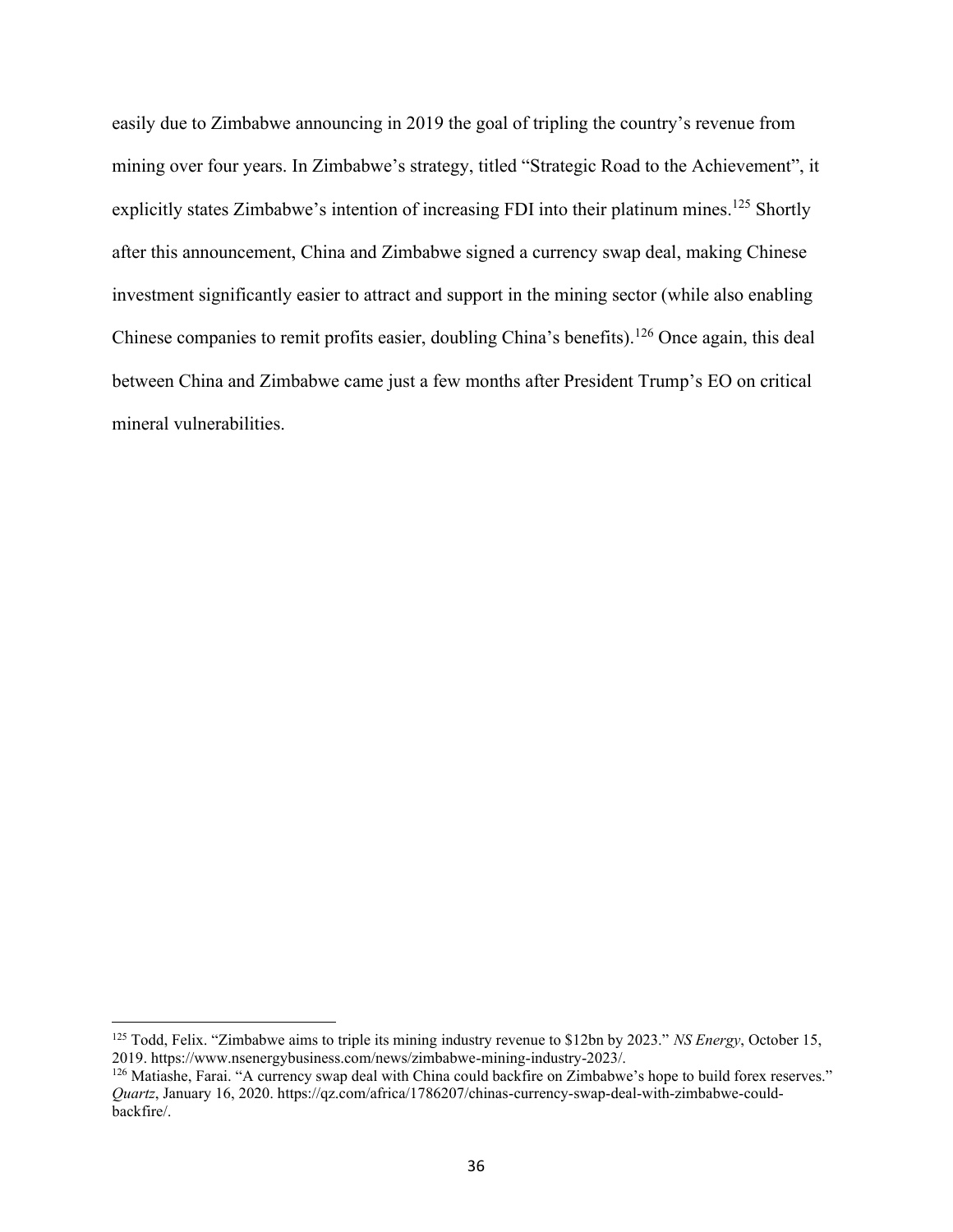## **Discussion**

Taking the above information into account, it is important to understand how the control over strategic minerals and investments into clean energy supply chains are being leveraged to actually affect the US clean energy transition. For starters, it is obvious that China has a significant influence/control over a major portion of the supply of minerals critical to clean energy technologies. Looking at this supply of different minerals and corresponding demand, shortages, and recent US policies, we can begin to see the hurdles the BRI and Chinese influence over minerals are having on the US clean energy transition.

Copper, which Chile and Peru are leading producers of, is "the most widely used mineral in clean energy technologies," primarily due to its "unmatched thermal and electrical conductivity."<sup>127</sup> The research above shows that China has used the BRI to establish itself as the leading investment and trading partner in both countries, especially in the energy and copper mining sectors. China has obtained exclusive supply deals and taken control of some of the largest copper mines in the world in Chile and Peru, usually shortly after one of the major US energy/mineral announcements. Additionally, the world is currently experiencing a significant shortage of copper. According to the global commodity trading company Trafigura's CEO, to meet the growing renewable energy push the supply of copper will need to increase by at least 10 million metric tons by 2030, but "so far, only 5 million mt extra capacity is expected to come on stream, indicating a significant deficit".<sup>128</sup> Therefore, China's deals through the BRI has set

<sup>&</sup>lt;sup>127</sup> "The Role of Critical Minerals", 135.

<sup>128</sup> Kinch, Diana. "Copper miners eye complex jurisdictions as energy transition buoys prices: Kainantu." *S&P Global*, August 13, 2021. https://www.spglobal.com/platts/en/market-insights/latest-news/metals/081321-copperminers-eye-complex-jurisdictions-as-energy-transition-buoys-prices-kainantu.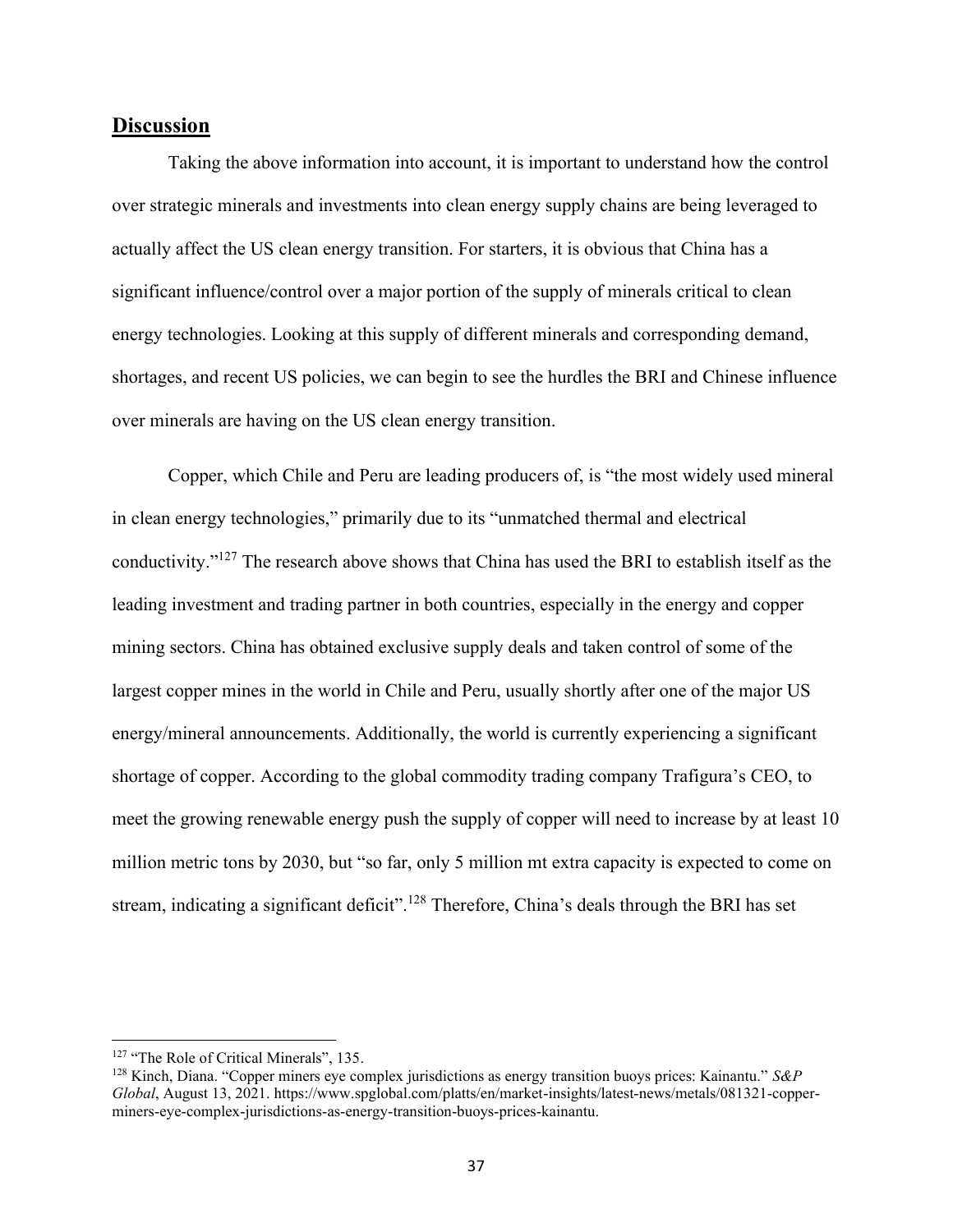China up to flourish in the copper shortage, essentially dictating the global market and making US clean energy ambitions dependent on China.

Building off China's BRI deals in Chile, we must also look at Chile's role in lithium supply (primarily used in lithium-ion batteries). As mentioned above, China has used the BRI to take control over not only some of the largest lithium mines, but of nearly 75 percent of the lithium-ion battery plants in the world. Like copper, lithium demand is set to more than double within the next few years, with supply problems already affecting the  $US^{129}$  The current output will be unable to meet the US' demand for lithium-ion battery production, already limiting capabilities at Ford, GM, Tesla, and more. Showcasing the impact of the BRI, Chinese electric vehicle sales have tripled within the last year with no problems in production, while Tesla has had to scale back the production of certain vehicles; and GM is spending millions of dollars to secure a reliable supply of lithium outside of Chinese control.<sup>130131132</sup>

In terms of REEs, their primary use in clean energy is in the creation of permanent magnets for motors and catalytic converters. China is already producing 60 percent of the world's REEs (and securing Myanmar's supply would bring closer to 70) and is actively looking to limit US access. In January 2021, China's Ministry of Industry and Information Technology

<sup>129</sup> Xie, John. "How China Dominates Global Battery Supply Chain." *Voice of America*, September 1, 2020. https://www.voanews.com/a/silicon-valley-technology\_how-china-dominates-global-battery-supplychain/6195257.html.

<sup>130</sup> Horner, Will. "Booming Electric-Vehicle Demand Supercharges Lithium Prices." *Wall Street Journal*, March 10, 2021. https://www.wsj.com/articles/booming-electric-vehicle-demand-supercharges-lithium-prices-11615391390.

<sup>131</sup> Wayland, Michael. "GM moves to secure critical U.S.-sourced lithium for electric vehicle batteries." *CNBC*, July 2, 2021. https://www.cnbc.com/2021/07/02/gm-moves-to-secure-critical-us-sourced-lithium-for-electricvehicles.html.

<sup>132</sup> "Tesla hit by battery shortage amid rallying lithium, cobalt, nickel prices." *Mining.com*, January 29, 2021. https://www.mining.com/tesla-hit-by-battery-shortage-amid-rallying-lithium-cobalt-nickel-prices/.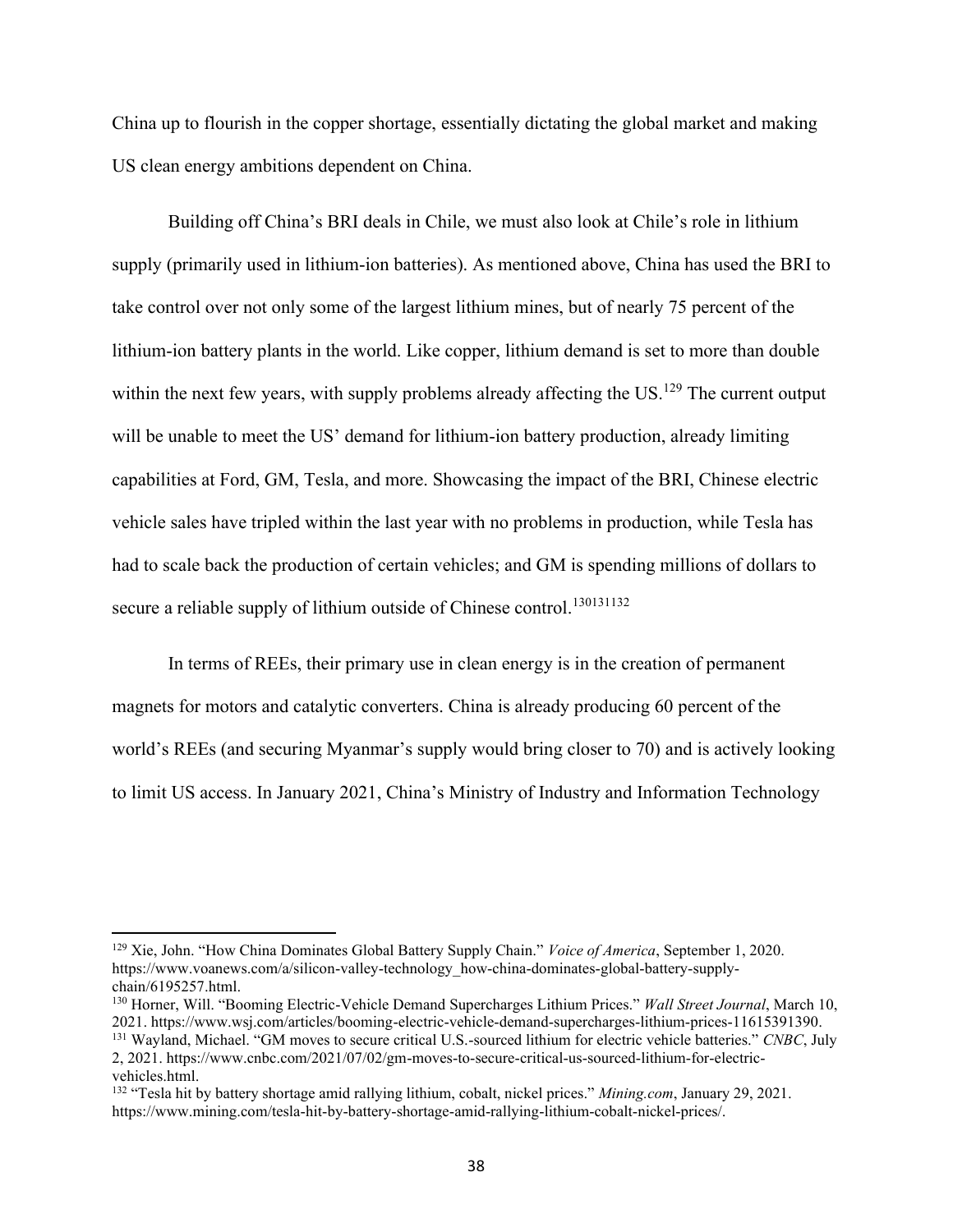announced the tightening of regulations on the export of REEs, primarily targeted at the US.<sup>133</sup> This comes at a time when the US was looking to build a domestic supply chain capacity, hoping to end reliance on China.<sup>134</sup> Where this ties into the BRI is how China can use this increased market share to drive out competitors and successfully keep the US from developing a costeffective REE supply chain, thereby limiting US investment into and production of clean energy technologies. China has already done this in the past, with a 2018 Department of Defense report stating "China has strategically flooded the global market with rare earths at subsidized prices, driven out competitors, and deterred new market entrants".<sup>135</sup>

Like lithium, cobalt and nickel are both currently essential in electric vehicles, lithiumion batteries, wind turbines, and solar panels, facing similar supply and demand constraints. For cobalt, the DRC is responsible for nearly 70 percent of the cobalt supply, so it is unsurprising that the largest "minerals for infrastructure" deals China has pursued has been with the DRC. As for nickel, China has been extremely successful in obtaining mine ownership, mining rights, and exclusive mineral trade agreements with Indonesia and the Philippines, cementing control over approximately 50 percent of the nickel market. The US has apparently realized the threat this poses to its clean energy transition, with the US Department of Energy announcing a goal to "reduce U.S. lithium-battery manufacturing dependence on scarce materials, especially cobalt

<sup>133</sup> Tabeta, Shunsuke. "China tightens rare-earth regulations, policing entire supply chain." *Nikkei Asia*, January 16, 2021. https://asia.nikkei.com/Business/Markets/Commodities/China-tightens-rare-earth-regulations-policing-entiresupply-chain.

<sup>134</sup> Subin, Samantha. "The new U.S. plan to rival China and end cornering of market in rare earth metals." *CNBC*, April 17, 2021. https://www.cnbc.com/2021/04/17/the-new-us-plan-to-rival-chinas-dominance-in-rare-earthmetals.html.

<sup>&</sup>lt;sup>135</sup> Secretary of Defense. "Assessing and Strengthening the Manufacturing and Defense Industrial Base and Supply Chain Resiliency of the United States." *Department of Defense*, September 2018.

https://media.defense.gov/2018/Oct/05/2002048904/-1/-1/1/ASSESSING-AND-STRENGTHENING-THE-MANUFACTURING-AND%20DEFENSE-INDUSTRIAL-BASE-AND-SUPPLY-CHAIN-RESILIENCY.PDF.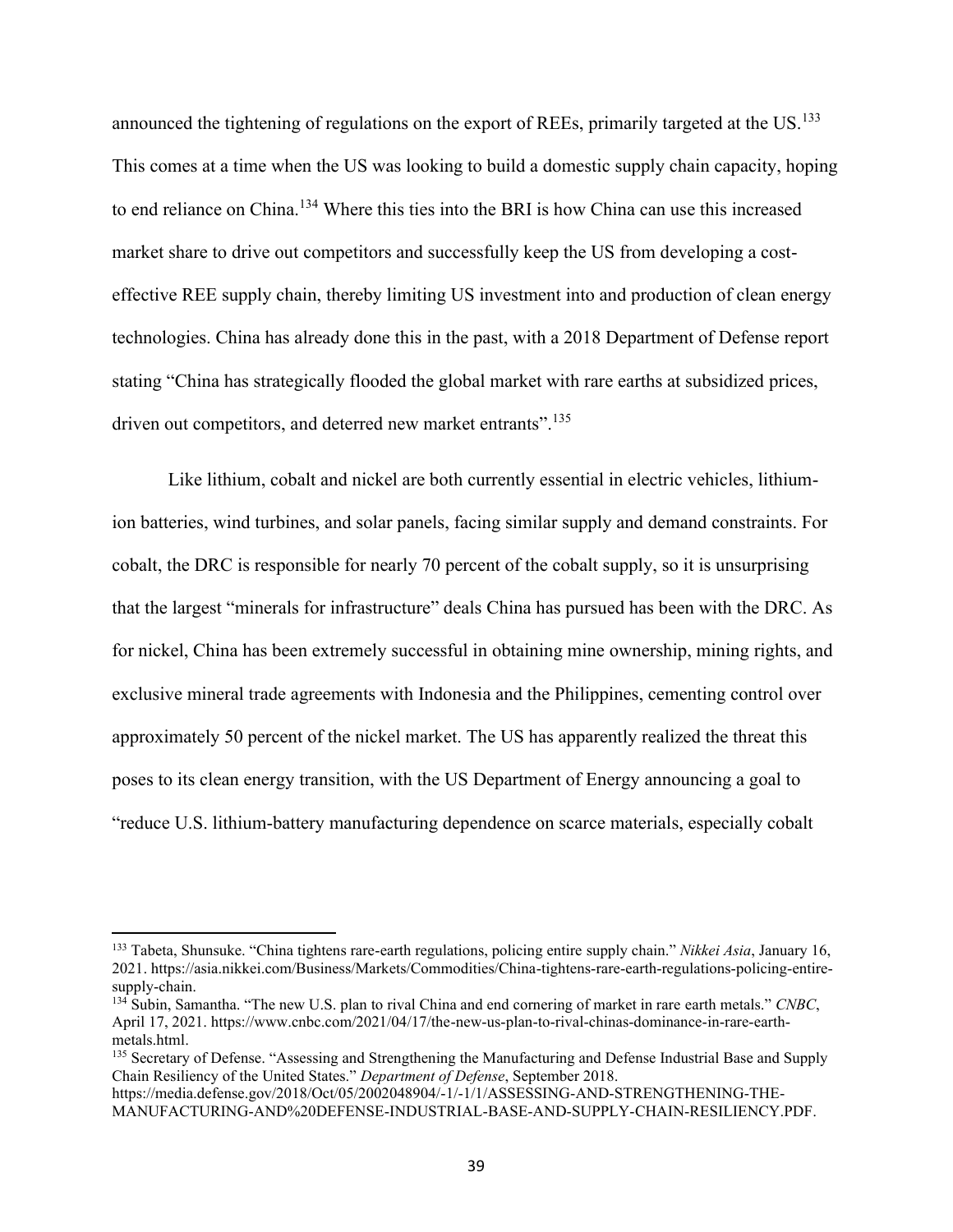and nickel, in order to develop a stronger, more secure and resilient supply chain" by 2030.<sup>136</sup> This strategy is important to note as it completely bypasses trying to acquire or develop mines for a reliable supply.

Graphite, necessary in nearly all renewable energy storage technologies, is mined almost entirely in China already. Given graphite demand is expected to multiply nine-fold by 2028 (from 2017 levels) due to clean energy production, China has attempted to use the BRI to expand their reach into Mozambique.<sup>137</sup> China's already dominant position in the market and aggressive tactics in acquiring new deposits seemed to be a determining factor in the US adding graphite to the US National Defense Stockpile Acquisitions List in October 2021.<sup>138</sup> This has all led to numerous energy, technology, and mining companies in the US and abroad to scramble to acquire the limited supply of graphite or attempt to use less reliable and tested materials in its place.<sup>139</sup>

Lastly, platinum, which is often used in fuel cells and catalytic converters and primarily found in South Africa and to a lesser extent Zimbabwe, has also seen some supply and demand disruptions. While currently not as drastic as the other minerals described above, the supply crunch for platinum is expected to become dire as the hydrogen and auto industry look to increasingly use platinum in place of palladium and other minerals.<sup>140</sup> Although China's control

06/FCAB%20National%20Blueprint%20Lithium%20Batteries%200621\_0.pdf.

https://www.nytimes.com/2021/09/08/technology/batteries-new-technology.html.

<sup>136</sup> "Executive Summary: National Blueprint for Lithium Batteries 2021-2030." *National Consortium for Advanced Batteries*, June 2021. https://www.energy.gov/sites/default/files/2021-

<sup>137</sup> Jorgensen, Barbara. "Automotive Industry Likely to Face Materials Shortage." *Ceylon Graphite*, March 11, 2021. https://www.ceylongraphite.com/news/automotive-industry-likely-to-face-materials-shortage/.

<sup>138</sup> Huston, Anthony. "Graphite One Reports Graphite Added to the U.S. National Defense Stockpile List." *G*r*aphite One*, October 7, 2021. https://www.graphiteoneinc.com/news/news-display/index.php?content\_id=333.

<sup>139</sup> Metz, Cade. "Your Batteries Are Due for Disruption." *New York Times*, September 8, 2021.

<sup>140</sup> Hobson, Peter. "Platinum set for third year of deficit as industry demand surges, WPIC says." *Reuters*, May 16, 2021. https://www.reuters.com/business/environment/platinum-set-third-year-deficit-industry-demand-surges-wpicsays-2021-05-17/.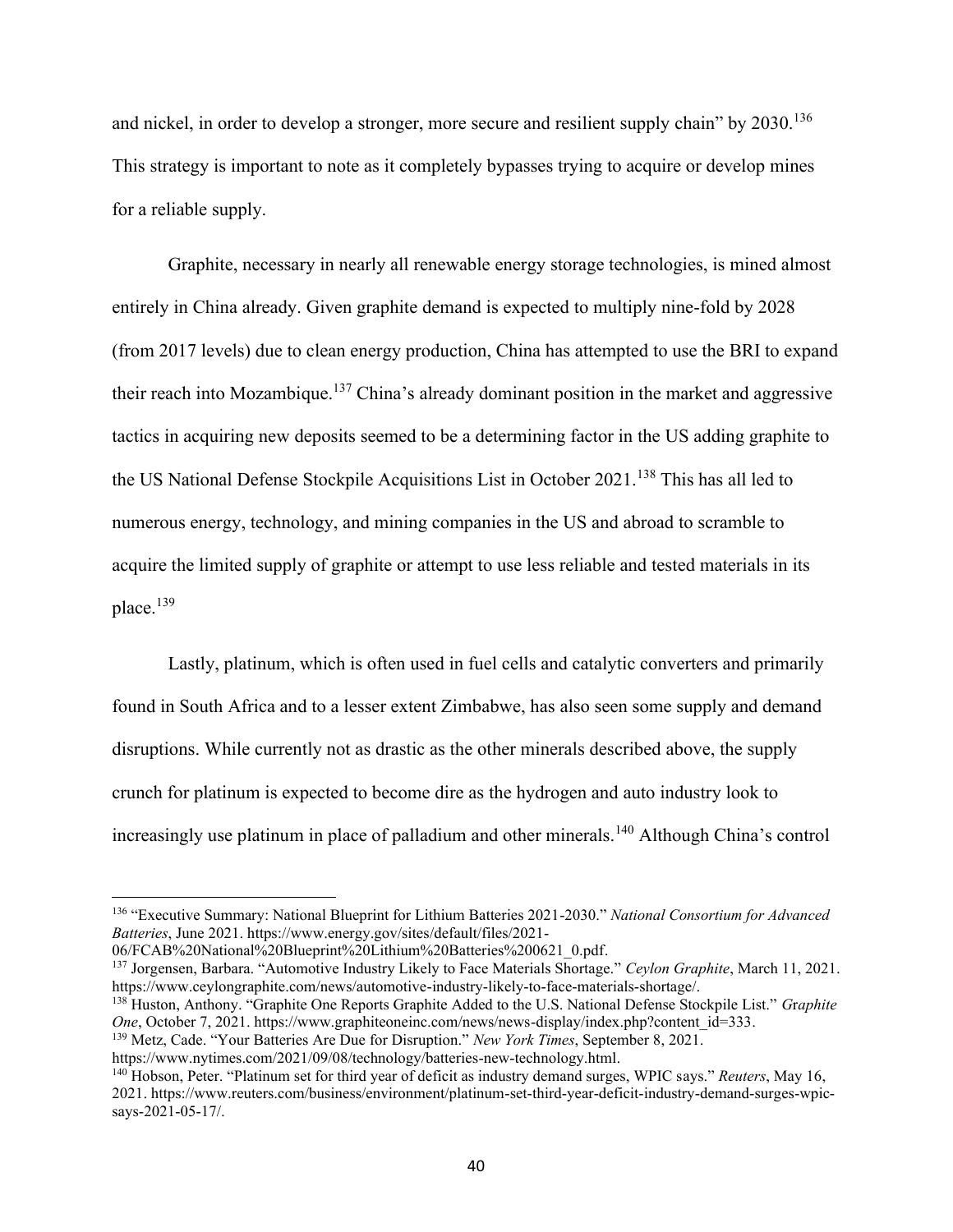over South Africa and Zimbabwe's platinum supply chains likely does not affect the US clean energy transition currently, it definitely has the possibility to in the future.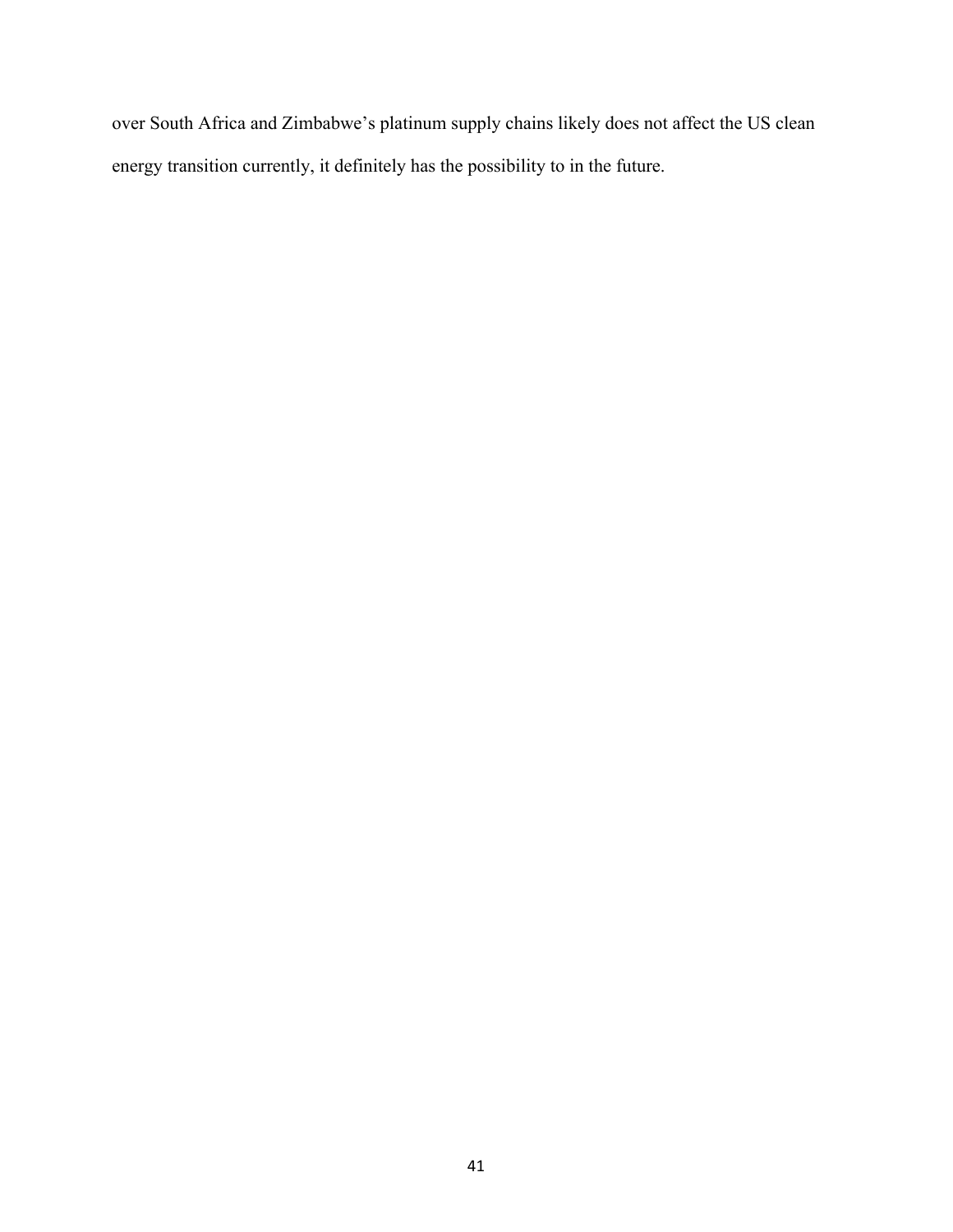# **Conclusion**

This paper offers a foundation for better understanding the relationship between both the BRI and clean energy transitions, as well as the BRI and access to critical minerals. As this research shows, China has used the BRI to become "the world's largest producer of solar panels, wind turbines, batteries and electric vehicles,… the top investor in clean energy for nine out of the last ten years", and control a majority of the world's minerals most vital to clean energy technologies.<sup>141</sup> This increasing monopolization of clean energy has slowed US adoption of clean energy by limiting US energy companies access to these minerals, causing unfavorable trade deals, and forcing companies to limit production but increase research into alternate technologies.

A US inability to access the identified minerals above not only limits the US purchasing power, manufacturing, and installation of clean energy technologies, but limits the overall influence the US can have in clean energy globally. With calls for the US to be a leader in the clean energy push, but unable to produce or acquire the necessary clean energy technologies required to conform to agreements such as the Paris Agreement without Chinese cooperation, the US will likely stumble geopolitically. If so, with China's increasing ability and clout in the clean energy sphere due to the BRI, China will be relied upon more by the international community, catapulting them both economically and politically.

Although this paper shows how the US clean energy transition is being impacted by the BRI, it does not mean China is purposely using the BRI to limit US clean energy goals. China may be pursuing the discussed minerals and using the BRI to advance their own economy and

<sup>141</sup> Campbell, Charlie. "China Is Bankrolling Green Energy Projects Around the World." *TIME*, November 1, 2019. https://time.com/5714267/china-green-energy/.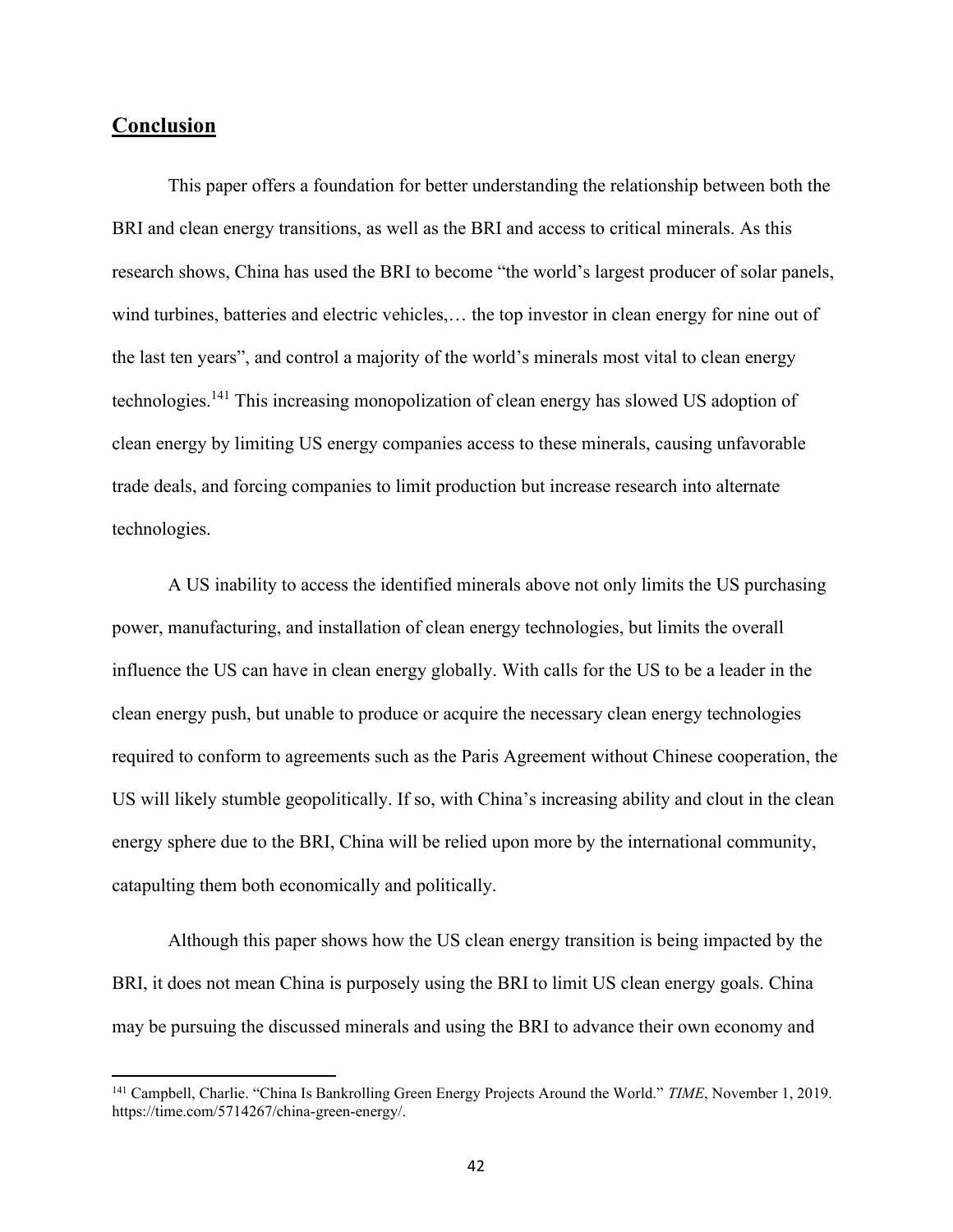defense industry, or even to possibly protect against Western countries increasing focus of limiting Chinese controlled/involved supply chains. Regardless, whether the US were to get serious about clean energy this instant and actively pursue carbon emission goals under the Paris Agreement, or wait a few years for the climate crisis to worsen, the US will find itself with limited options either way.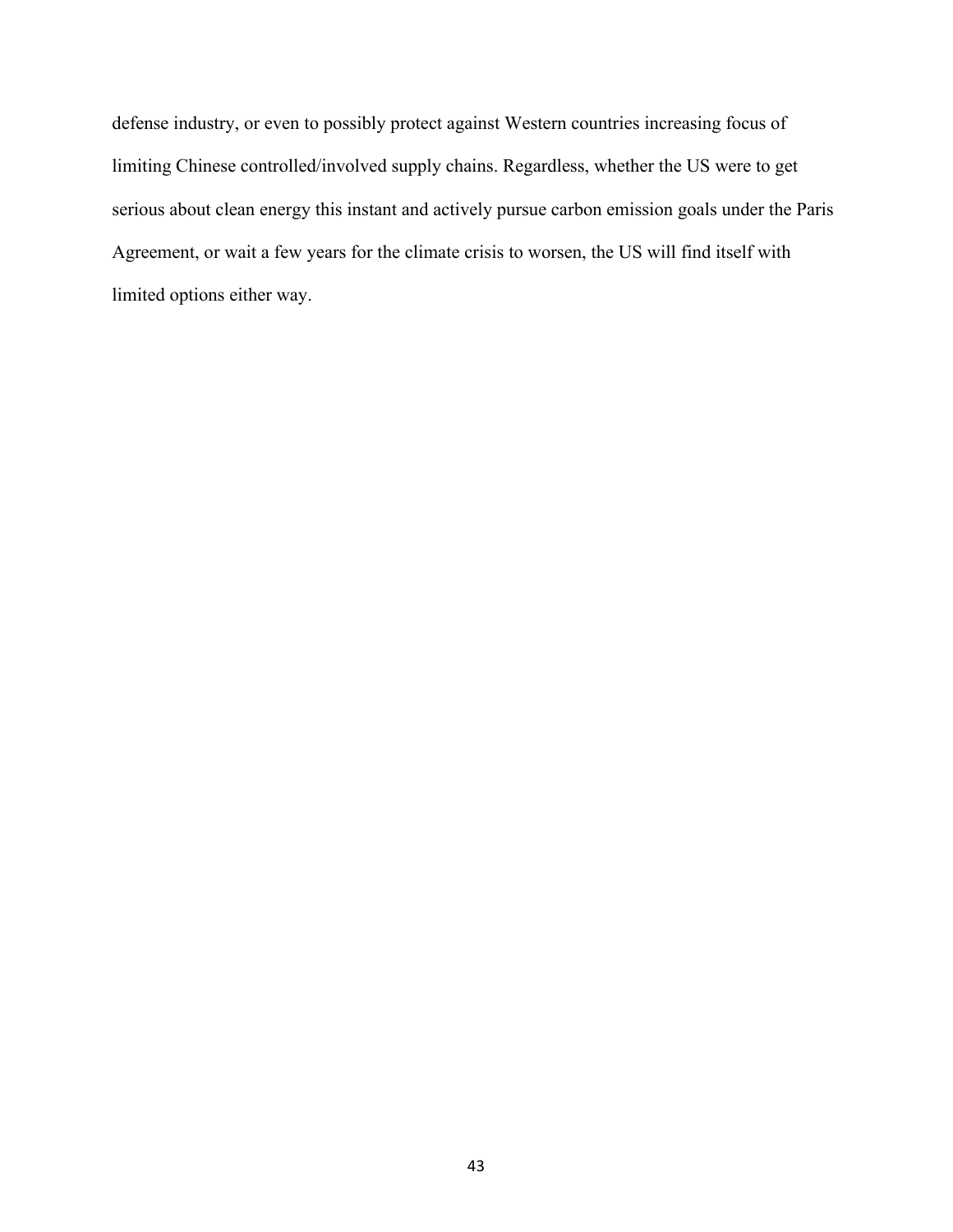# **Bibliography**

- Ajansi, Anadolu. "Myanmar Getting 'Very Concerned' By Chinese Belt & Road Initiative (BRI)." *The Eurasian Times*, August 23, 2020. https://eurasiantimes.com/myanmargetting-very-concerned-by-chinese-belt-road-initiative-bri/
- Aquino, Marco. "Peru's new leftist president prioritizes China ties during early days in office." *Reuters*, August 5, 2021. https://www.reuters.com/world/americas/perus-new-leftistpresident-prioritizes-china-ties-during-early-days-office-2021-08-05/
- Attwood, James. "World's Top Copper Supplier Trims Price Forecast as China Slows." *Bloomberg*, September 14, 2021. https://www.bloomberg.com/news/articles/2021-09- 14/copper-prices-seen-falling-next-year-as-surplus-looms-cochilco
- "Busanga hydropower plant project timeline and what you need to know." *Construction Review Online*, September 25, 2021. https://constructionreviewonline.com/projecttimelines/busanga-hydropower-plant-project-timeline-and-what-you-need-to-know/
- Campbell, Charlie. "China Is Bankrolling Green Energy Projects Around the World." *TIME*, November 1, 2019. https://time.com/5714267/china-green-energy/
- Carlson, D'Arcy, et al. "China's Climate Ambition: Revisiting Its First Nationally Determined Contribution and Centering a Just Transition to Clean Energy." *Energy Policy* 155 (August 2021): N.PAG. doi:10.1016/j.enpol.2021.112350.
- Cheng, Si, and Shaozhou Qi. "The Potential for China's Outward Foreign Direct Investment and Its Determinants: A Comparative Study of Carbon-Intensive and Non-Carbon-Intensive Sectors along the Belt and Road." *Journal of Environmental Management* 282 (March 15, 2021): N.PAG. doi:10.1016/j.jenvman.2021.111960.
- "Chile and China Sign Agreements to Strengthen Their Bilateral Relationship." *Ministerio de Relaciones Exteriores*, April 24, 2019. https://minrel.gob.cl/minrel/noticiasanteriores/chile-and-china-sign-agreements-to-strengthen-their-bilateral-relationship
- "Chile Joins China's Belt and Road Initiative." *Economist Intelligence*, November 22, 2018. http://country.eiu.com/article.aspx?articleid=917372275&Country=Chile&topic=Politics &subtopic=For\_5
- "China Controls Sway of Electric Vehicle Power Through Battery Chemicals, Cathode and Anode Production." *Benchmark Mineral Intelligence*, May 6, 2020. https://www.benchmarkminerals.com/membership/china-controls-sway-of-electricvehicle-power-through-battery-chemicals-cathode-and-anode-production/
- "China's GEM seeks to double stake, take control of Indonesia nickel project." *Reuters*, January 3, 2021. https://www.reuters.com/article/gem-indonesia-nickel-cobalt/chinas-gem-seeksto-double-stake-take-control-of-indonesia-nickel-project-idUKL4N2JF0UG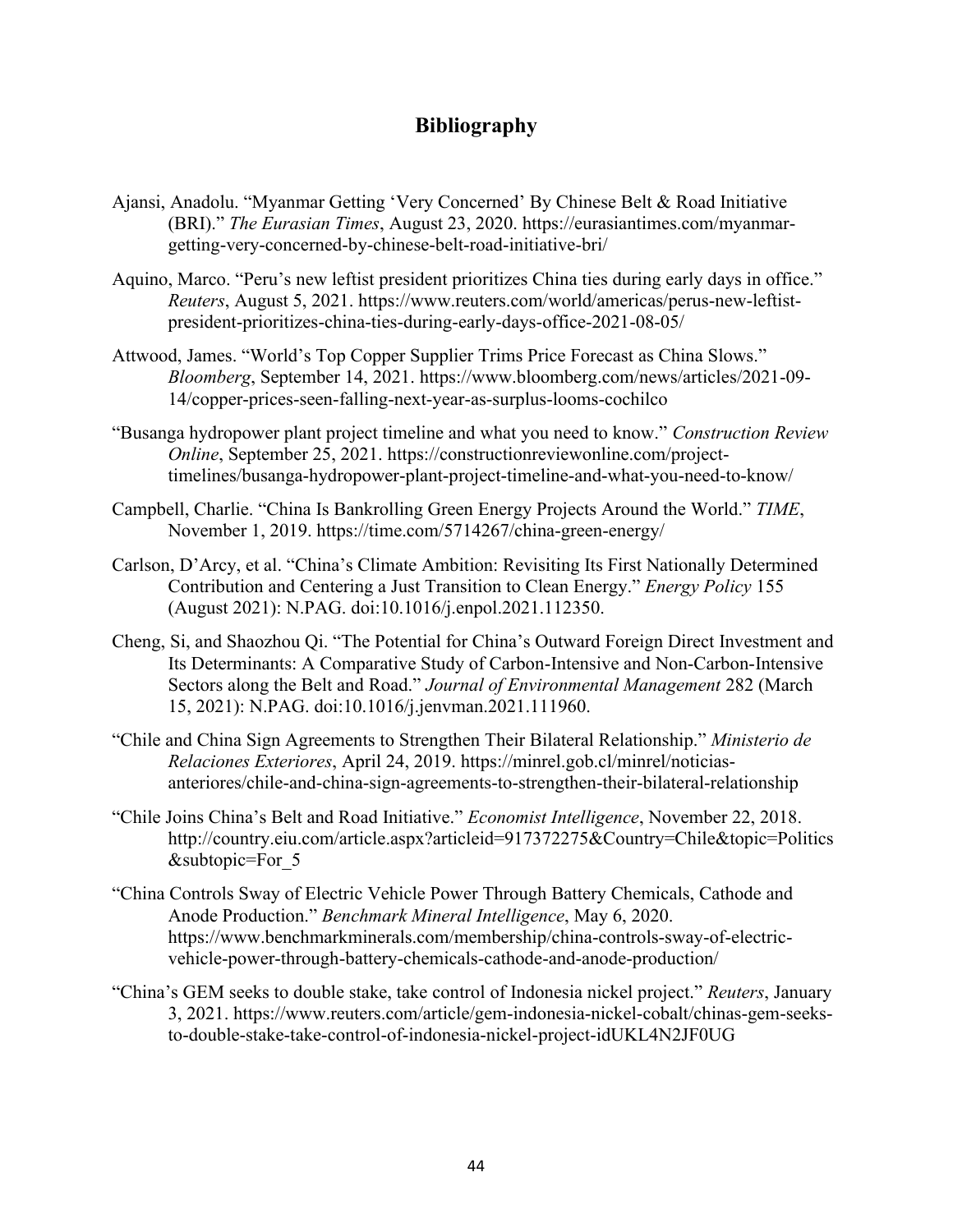- "Chinese company boosts stake in the exploration of graphite deposits in Mozambique." *China-Lusophone Brief*, October 15, 2019. https://www.clbrief.com/chinese-company-boostsstake-in-the-exploration-of-graphite-deposits-in-mozambique/
- "Chinese mining investments in Peru reach nearly US\$15 billion in last 11 years." *Andina*, September 9, 2020. https://andina.pe/Ingles/noticia-chinese-mining-investments-reachnearly-15-billion-in-last-11-years-813142.aspx
- Critchley, Adam. "Huawei Announces Major Investment in Chile." *Nearshore Americas*, April 29, 2019. https://nearshoreamericas.com/huawei-announces-major-investment-in-chile/
- "Critical Materials Strategy." *U.S. Department of Energy*, December 2011. https://www.energy.gov/sites/default/files/DOE\_CMS2011\_FINAL\_Full.pdf
- Cruz, Enrico Dela. "Philippines lifts nine-year ban on new mines to boost revenue." *Reuters*, April 15, 2021. https://www.reuters.com/business/energy/philippines-lifts-nine-year-oldban-new-mines-boost-revenues-2021-04-15/
- Daly, Tom. "Chile's Antofagasta inks copper ore supply deals with China smelters, sources say." *Reuters*, July 2, 2021. https://www.reuters.com/article/us-china-copperantofagasta/chiles-antofagasta-inks-copper-ore-supply-deals-with-china-smelterssources-say-idUSKCN2E814N
- Daly, Tom. "China's Huayou invests in \$2.1 bln Indonesia nickel project." *Reuters*, May 24, 2021. https://www.reuters.com/business/energy/chinas-huayou-invests-21-bln-indonesianickel-project-2021-05-24/
- Daly, Tom. "China Moly buys 95% of DRC copper-cobalt mine from Freeport for \$550 million." *Reuters*, December 13, 2020. https://www.reuters.com/article/cmoc-congo-ma/china-moly-buys-95-of-drc-copper-cobalt-mine-from-freeport-for-550-millionidINKBN28N0D9
- Daly, Tom, and Mai Nguyen. "Explainer: Possible impact of Myanmar coup on China's metal and rare earth supply." *Reuters*, February 10, 2021. https://www.reuters.com/article/usmyanmar-politics-china-metals-explain/explainer-possible-impact-of-myanmar-coup-onchinas-metal-and-rare-earth-supply-idUSKBN2AA12U
- Ellis, Evan. "Chinese advances in Chile." *Global Americans*, March 2, 2021. https://theglobalamericans.org/2021/03/chinese-advances-in-chile/
- Ellis, Evan. "Peru's Multidimensional Challenge Part 3: Engagement with China." *Global Americans*, November 20, 2020. https://theglobalamericans.org/2020/11/perusmultidimensional-challenge-part-3-engagement-with-china/
- "Executive Summary: National Blueprint for Lithium Batteries 2021-2030." *National Consortium for Advanced Batteries*, June 2021. https://www.energy.gov/sites/default/files/2021- 06/FCAB%20National%20Blueprint%20Lithium%20Batteries%200621\_0.pdf
- Farchy, Jack, and Hayley Warren. "China Has a Secret Weapon in the Race to Dominate Electric Cars." *Bloomberg*, December 2, 2018. https://www.bloomberg.com/graphics/2018-chinacobalt/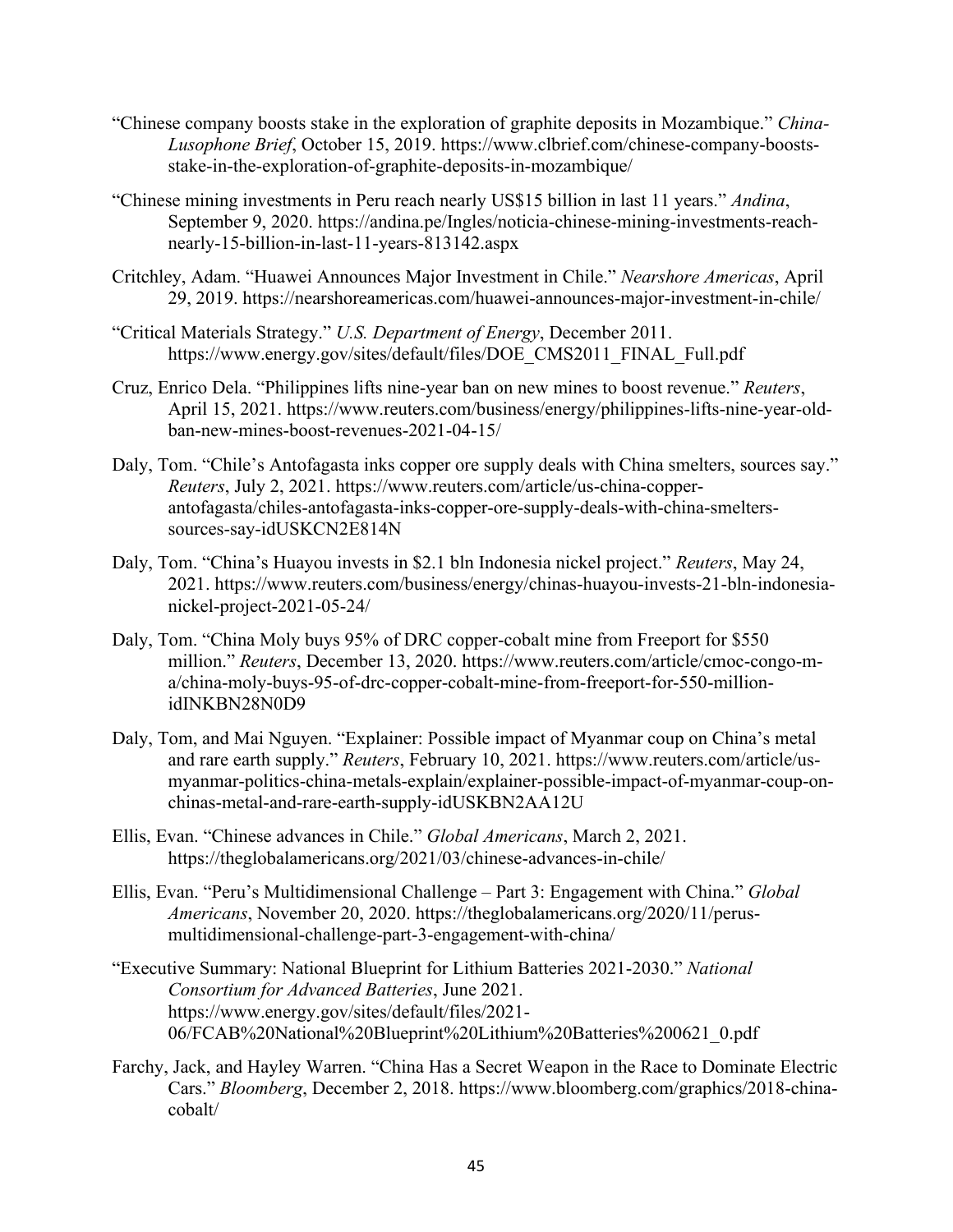- Fernando, Jonina. "China's Belt and Road Initiative in the Philippines." *East-West Center*, December 16, 2020. https://www.eastwestcenter.org/publications/china%E2%80%99sbelt-and-road-initiative-in-the-philippines
- Fisher-Murray, Suzanne. "Understanding China's involvement in South Africa's Renewable Energy Sector." *University of Sussex*, February 26, 2016. https://blogs.sussex.ac.uk/sussexenergygroup/2016/02/26/understanding-chinasinvolvement-in-south-africans-renewable-energy-sector/
- Galindo, Jimena. "Peru to join China's Belt and Road Initiative." *Global Americans*, May 1, 2019. https://theglobalamericans.org/2019/05/just-the-facts-peru-to-join-chinas-belt-androad-initiative/
- Gambogi, Joseph. "Rare Earths: Mineral Commodity Summaries." *United States Geological Survey*, January 2021. https://pubs.usgs.gov/periodicals/mcs2021/mcs2021-rareearths.pdf
- Ganda, Willie D. "The China Model in Zimbabwe: The Belt and Road Initiative and Beyond." *Politics & Policy* 48, no. 5 (October 2020): 932–59. doi:10.1111/polp.12373.
- Gonzalez-Vicente, Ruben. "China's engagement in South America and Africa's extractive sectors: new perspectives for resource curse theories." *The Pacific Review* 24, no. 1 (March 2011): 65-87. doi:10.1080/09512748.2010.546874
- Gulley, Andrew L., Nedal T. Nassar, and Sean Xun. "China, the United States, and Competition for Resources That Enable Emerging Technologies." *Proceedings of the National Academy of Sciences of the United States of America* 115, no. 16 (April 17, 2018): 4111– 15. doi:10.1073/pnas.1717152115.
- Hobson, Peter. "Platinum set for third year of deficit as industry demand surges, WPIC says." *Reuters*, May 16, 2021. https://www.reuters.com/business/environment/platinum-setthird-year-deficit-industry-demand-surges-wpic-says-2021-05-17/
- Horner, Will. "Booming Electric-Vehicle Demand Supercharges Lithium Prices." *Wall Street Journal*, March 10, 2021. https://www.wsj.com/articles/booming-electric-vehicledemand-supercharges-lithium-prices-11615391390
- Huston, Anthony. "Graphite One Reports Graphite Added to the U.S. National Defense Stockpile List." *Graphite One*, October 7, 2021. https://www.graphiteoneinc.com/news/news-display/index.php?content\_id=333
- Ingram, Elizabeth. "China Yangtze Power completes acquisition of Peru's Luz Del Sur." *Renewable Energy World*, April 27, 2020. https://www.renewableenergyworld.com/baseload/china-yangtze-power-completesacquisition-of-perus-luz-del-sur/#gref
- Jian, Jianhui, Xiaojie Fan, and Shiyong Zhao. "The Green Incentives and Green Bonds Financing under the Belt and Road Initiative." *Emerging Markets Finance & Trade*, February 27, 2021, 1–11. doi:10.1080/1540496x.2021.1887726.
- Jika, Thanduxolo, and Alex Patrick. "Platinum mine launched despite controversy over ownership and land." *Times Live*, May 14, 2021.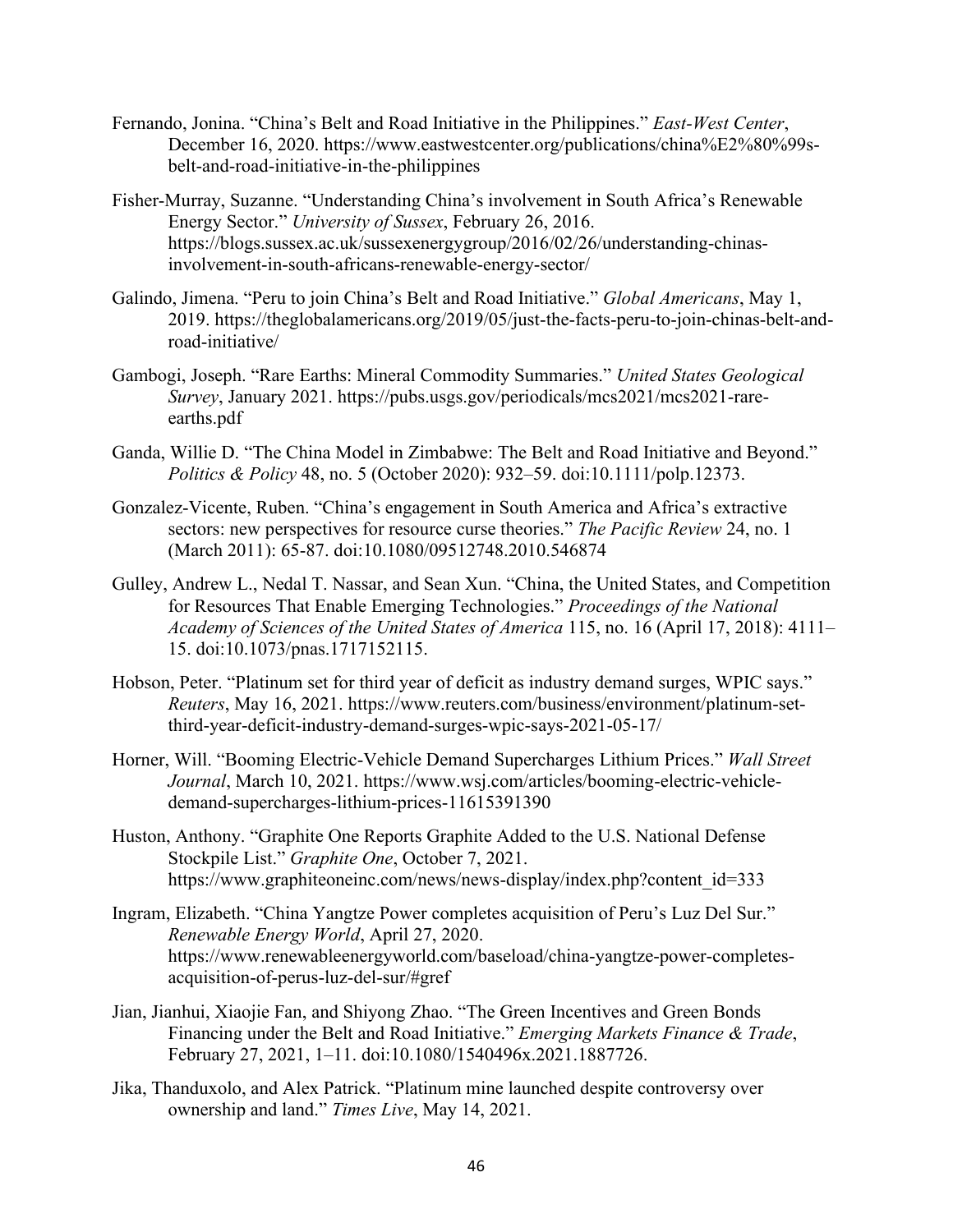https://www.timeslive.co.za/news/south-africa/2021-05-14-platinum-mine-launcheddespite-controversy-over-ownership-and-land/

- Jorgensen, Barbara. "Automotive Industry Likely to Face Materials Shortage." *Ceylon Graphite*, March 11, 2021. https://www.ceylongraphite.com/news/automotive-industry-likely-toface-materials-shortage/
- Kinch, Diana. "Copper miners eye complex jurisdictions as energy transition buoys prices: Kainantu." *S&P Global*, August 13, 2021. https://www.spglobal.com/platts/en/marketinsights/latest-news/metals/081321-copper-miners-eye-complex-jurisdictions-as-energytransition-buoys-prices-kainantu
- Lai, Hongyi. "Indonesia: The Belt and Road Initiative and relations with China." *University of Nottingham: Asia Research Institute*, October 4, 2019. https://theasiadialogue.com/2019/10/04/belt-and-road-initiative-in-indonesia-andrelations-with-china/
- Lema, Karen, and Martin Petty. "Two years after Philippines' pivot, Duterte still waiting on China dividend." *Reuters*, November 18, 2018. https://www.reuters.com/article/usphilippines-china-analysis/two-years-after-philippines-pivot-duterte-still-waiting-onchina-dividend-idUSKCN1NN0UO
- Lwin, Nan. "Chinese-Backed Firm Granted Massive Copper and Gold Exploration Permit in Myanmar." *The Irrawaddy*, June 3, 2020. https://www.irrawaddy.com/news/burma/chinese-backed-firm-granted-massive-coppergold-exploration-permit-myanmar.html
- Maidenberg, Micah. "Court Ruling Paves Way for Chinese Investment in Chilean Lithium Producer." *Wall Street Journal*, October 4, 2018. https://www.wsj.com/articles/courtruling-paves-way-for-chinese-investment-in-chilean-lithium-producer-1538696815
- Matiashe, Farai. "A currency swap deal with China could backfire on Zimbabwe's hope to build forex reserves." *Quartz*, January 16, 2020. https://qz.com/africa/1786207/chinascurrency-swap-deal-with-zimbabwe-could-backfire/
- Metz, Cade. "Your Batteries Are Due for Disruption." *New York Times*, September 8, 2021. https://www.nytimes.com/2021/09/08/technology/batteries-new-technology.html
- "Mineral Commodity Summaries 2021." *United States Geological Survey*, February 1, 2021. https://www.usgs.gov/centers/nmic/mineral-commodity-summaries
- "MMG to acquire Las Bambas." *PR Newswire*, April 13, 2014. https://www.prnewswire.com/news-releases/mmg-to-acquire-las-bambas-255100771.html
- "Mozambique Graphite: Triton secures second China offtake deal." *Further Africa*, May 10, 2018. https://furtherafrica.com/2018/05/10/mozambique-graphite-triton-secures-secondchina-offtake-deal/
- "Myanmar: Foreign mining companies colluding in serious abuses and illegality." *Amnesty International*, February 10, 2021.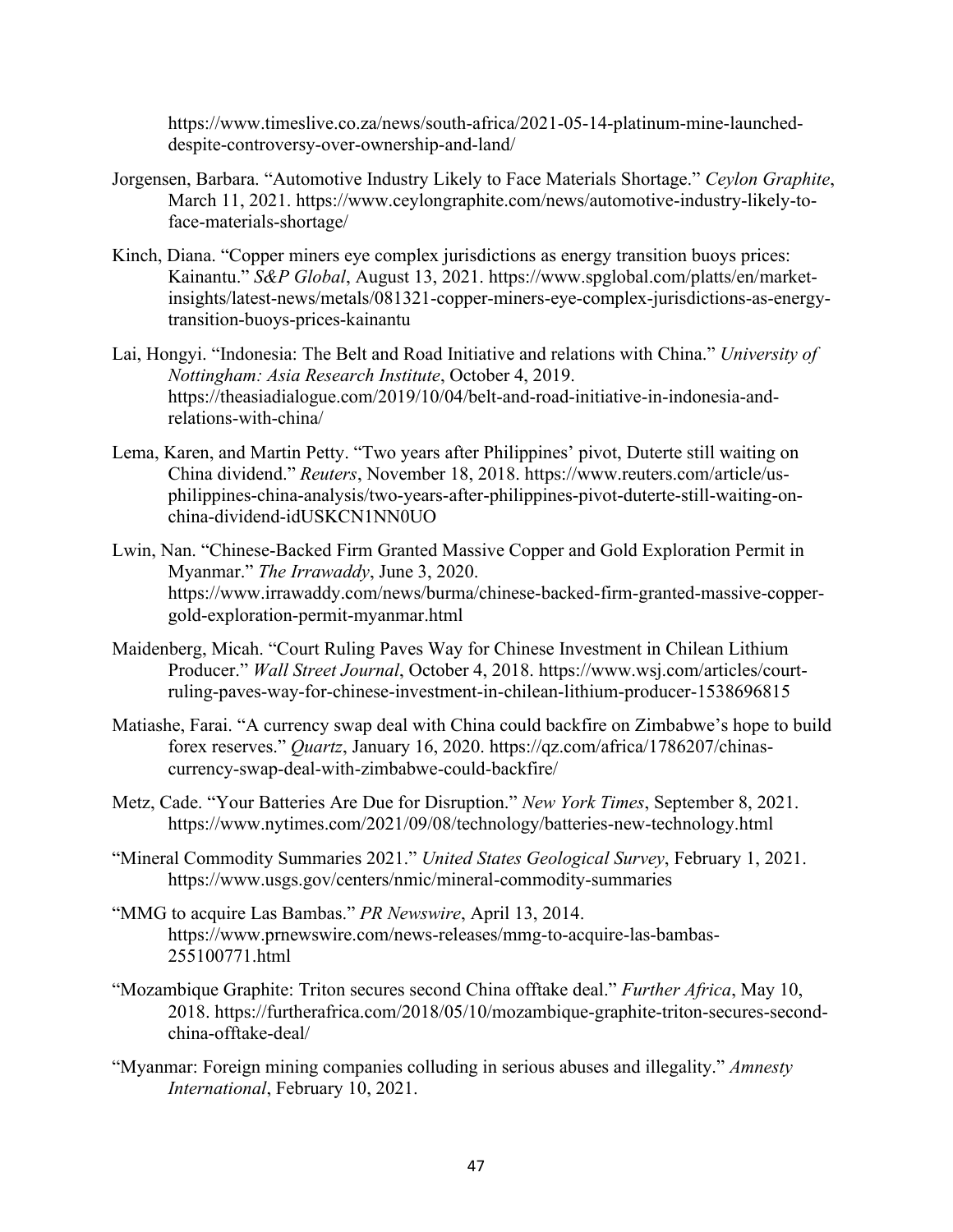https://www.amnesty.org/en/latest/news/2015/02/myanmar-foreign-mining-companiescolluding-serious-abuses-and-illegality/

- "Myanmar Junta to Sell Metal Worth US\$51 Million." *The Irrawaddy*, June 28, 2021. https://www.irrawaddy.com/news/burma/myanmar-junta-to-sell-metal-worth-us51 million.html
- Ndlovu, Ray, and Antony Sguazzin. "Biggest China Bank Abandons \$3 Billion Zimbabwe Coal Plan." *Reuters*, June 30, 2021. https://www.bloomberg.com/news/articles/2021-06- 30/biggest-china-bank-walks-away-from-3-billion-zimbabwe-coal-plan
- Nyabiage, Jevans. "China lectures Zimbabwe on environmental duty and transparency after permits to mine park canceled." *South China Morning Post*, September 20, 2020. https://www.scmp.com/news/china/diplomacy/article/3102208/china-lectures-zimbabweenvironmental-duty-and-transparency
- Nyabiage, Jevans. "China sends Africa a signal that Belt and Road Initiative is still open for business." *South China Morning Post*, January 10, 2021. https://www.scmp.com/news/china/diplomacy/article/3117129/china-sends-africa-signalbelt-and-road-initiative-still-open
- Padhy, Siv. "Graphite in Africa: Madagascar, Mozambique, Namibia and Tanzania." *Investing News Network*, September 7, 2017. https://investingnews.com/daily/resourceinvesting/battery-metals-investing/graphite-investing/graphite-africa-madagascarmozambique-namibia-tanzania-energizer/
- "Peru President highlights US\$1.355 billion investment in Toromocho's expansion." *Andina*, June 1, 2018. https://andina.pe/ingles/noticia-peru-president-highlights-1355-billioninvestment-in-toromochos-expansion-711954.aspx
- "Philippines DOE launches third renewable energy call, with 17 hydro projects." *Renewable Energy World*, January 7, 2021. https://www.renewableenergyworld.com/baseload/philippines-doe-launches-thirdrenewable-energy-call-with-17-hydro-projects/#gref
- "Philippines invites investments from China during CIFIT 2021." *Republic of Philippines – Department of Trade and Industry*, September 10, 2021. https://www.dti.gov.ph/overseas/philippines-invites-investments-from-china-during-cifit-2021/
- "Philippines Nickel Mining Market Report 2019-2023 ResearchAndMarkets.com." *Businesswire*, December 5, 2019. https://www.businesswire.com/news/home/20191205005554/en
- Proano, Maximiliano. "Is an energy revolution underway in Chile?" *Energy Transition*, July 9, 2018. https://energytransition.org/2018/07/is-an-energy-revolution-underway-in-chile/
- Psaki, Jen. "FACT SHEET: President Biden's Leaders Summit on Climate." *The White House*, April 23, 2021. https://www.whitehouse.gov/briefing-room/statementsreleases/2021/04/23/fact-sheet-president-bidens-leaders-summit-on-climate/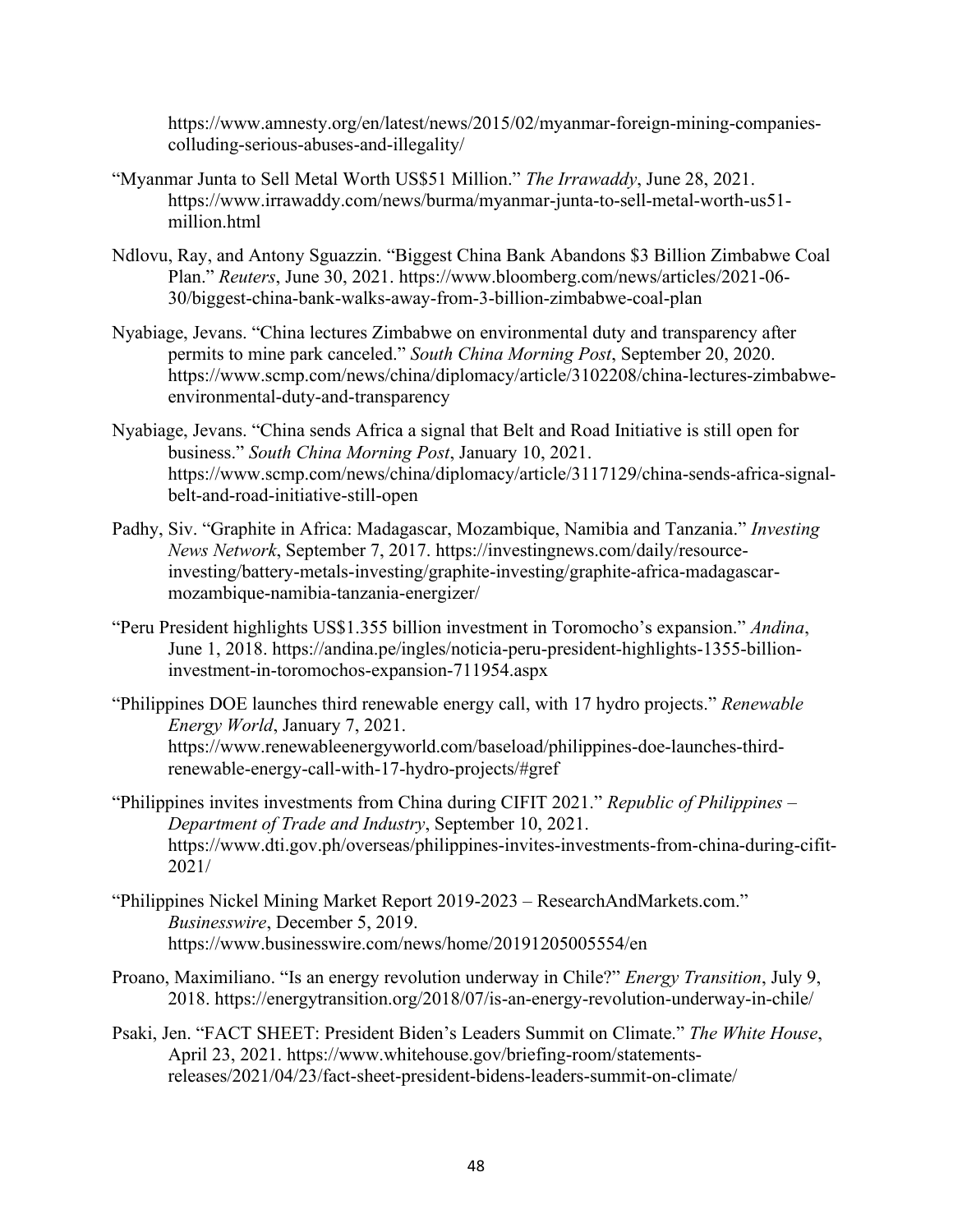- Raju, R. Dhana. "Critical Minerals: Their Nature, Occurrence, Recovery and Uses." *Current Science (00113891)* 119, no. 6 (September 25, 2020): 919–25. doi:10.18520/cs/v119/i6/919-925.
- Reid, Helen. "Congo in talks with China's Huayou to end dispute over cobalt mine." *Reuters*, September 27, 2021. https://www.reuters.com/world/africa/exclusive-congo-talks-withchinas-huayou-end-dispute-over-cobalt-mine-2021-09-27/
- Rivas, Ralf, and Sofia Tomacruz. "In Charts: How Duterte's love affair with China shaped the PH economy." *Rappler*, July 21, 2021. https://www.rappler.com/business/charts-howduterte-love-affair-china-shaped-philippine-economy
- Ross, Aaron. "China's 'infrastructure for minerals' deal gets reality-check in Congo." *Reuters*, July 9, 2015. https://www.reuters.com/article/us-congodemocratic-mining-chinainsight/chinas-infrastructure-for-minerals-deal-gets-reality-check-in-congoidUSKCN0PI1UB20150709
- Saigal, Kanika. "Mozambique's glittering graphite mining boom." *The Africa Report*, March 7, 2019. https://www.theafricareport.com/412/mining-mozambique-glittering-graphite/
- Secretary of Defense. "Assessing and Strengthening the Manufacturing and Defense Industrial Base and Supply Chain Resiliency of the United States." *Department of Defense*, September 2018. https://media.defense.gov/2018/Oct/05/2002048904/-1/- 1/1/ASSESSING-AND-STRENGTHENING-THE-MANUFACTURING-AND%20DEFENSE-INDUSTRIAL-BASE-AND-SUPPLY-CHAIN-RESILIENCY.PDF
- Shah, Ankur. "Russia Loosens Its Belt." *Foreign Policy*, July 16, 2020. https://foreignpolicy.com/2020/07/16/russia-china-belt-and-road-initiative/
- Shen, Wei, and Marcus Power. "Africa and the Export of China's Clean Energy Revolution." *Third World Quarterly* 38, no. 3 (March 2017): 678–97. doi:10.1080/01436597.2016.1199262.
- Sherwood, Dave. "Chile to Join China's Belt and Road Initiative." *Reuters*, November 1, 2018. https://www.reuters.com/article/us-chile-china/chile-to-join-chinas-belt-and-roadinitiative-idUSKCN1N65YD
- Sherwood, Dave, and Natalia Ramos Miranda. "Chile taps China, Japan in Lithium-for-Tech Push; Faces Tough Sell." *Reuters*, September 17, 2019. https://www.reuters.com/article/chile-lithium/chile-taps-china-japan-in-lithium-for-techpush-faces-tough-sell-idUSL2N26414X
- "South Africa: Government signs twenty-six agreements worth R94 billion with China." *Bilaterals*, December 2, 2015. https://www.bilaterals.org/?south-africa-government-signs
- Stern, Tom. "Chinese Investments in the Philippines." *Journal of Political Risk* 4, no. 6 (June 2016). https://www.jpolrisk.com/chinese-investments-in-the-philippines/
- Stoddard, Ed. "AFRICA INVESTMENT-China's Africa resource scramble goes platinum." *Reuters*, February 1, 2013. https://www.reuters.com/article/africa-investment/africainvestment-chinas-africa-resource-scramble-goes-platinum-idUSL5N0B02V820130201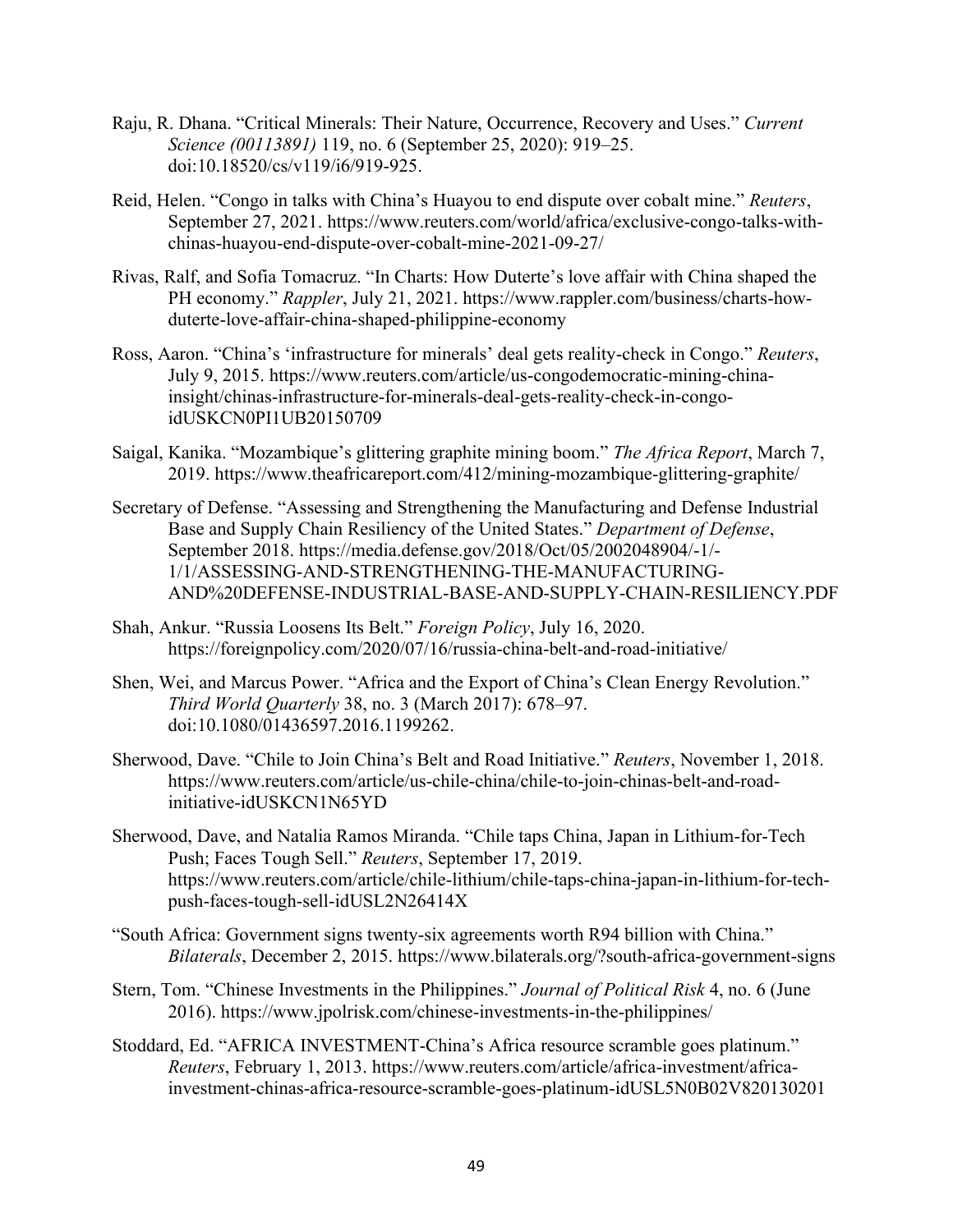- Studart, Rogério, and Margaret Myers. "Reimagining China-Brazil relations Under the BRI: The Climate Imperative." *Council on Foreign Relations*, January 19, 2021. https://cdn.cfr.org/sites/default/files/pdf/studart-myers-cfr-cebri-paper\_0.pdf
- Subin, Samantha. "The new U.S. plan to rival China and end cornering of market in rare earth metals." *CNBC*, April 17, 2021. https://www.cnbc.com/2021/04/17/the-new-us-plan-torival-chinas-dominance-in-rare-earth-metals.html
- Sulaiman, Stefanno. "Antam, Chinese companies to build plants." *The Jakarta Post*, May 22, 2019. https://www.thejakartapost.com/news/2019/05/22/antam-chinese-companies-buildplants.html
- Tabeta, Shunsuke. "China tightens rare-earth regulations, policing entire supply chain." *Nikkei Asia*, January 16, 2021. https://asia.nikkei.com/Business/Markets/Commodities/Chinatightens-rare-earth-regulations-policing-entire-supply-chain
- "Tesla hit by battery shortage amid rallying lithium, cobalt, nickel prices." *Mining.com*, January 29, 2021. https://www.mining.com/tesla-hit-by-battery-shortage-amid-rallying-lithiumcobalt-nickel-prices/
- "The Role of Critical Minerals in Clean Energy Transitions." *International Energy Agency*, 2021. https://www.iea.org/reports/the-role-of-critical-minerals-in-clean-energytransitions/reliable-supply-of-minerals
- Thompson, Brad. "Syrah walks line between China sales, US supply chain." *Australian Financial Review*, May 22, 2020. https://www.afr.com/companies/mining/syrah-walksline-between-china-sales-us-supply-chain-20200522-p54vhp
- "Tirupati to acquire Battery Minerals' Mozambique graphite projects." *Mining Technology*, August 18, 2021. https://www.mining-technology.com/news/tirupati-battery-mineralsmozambique-graphite/
- Todd, Felix. "Zimbabwe aims to triple its mining industry revenue to \$12bn by 2023." *NS Energy*, October 15, 2019. https://www.nsenergybusiness.com/news/zimbabwe-miningindustry-2023/
- Treadgold, Tim. "Indonesia on Track to Dominate the Supply of Nickel to Make Batteries." *Forbes*, June 2, 2021. https://www.forbes.com/sites/timtreadgold/2021/06/02/indonesiaon-track-to-dominate-the-supply-of-nickel-to-make-batteries/?sh=360f36fd7488
- Trump, Donald. "Executive Order 13817: A Federal Strategy to Ensure Secure and Reliable Supplies of Critical Minerals." *The White House*, December 26, 2017. https://www.federalregister.gov/documents/2017/12/26/2017-27899/a-federal-strategyto-ensure-secure-and-reliable-supplies-of-critical-minerals
- Trump, Donald. "Executive Order on Addressing the Threat to the Domestic Supply Chain from Reliance on Critical Minerals from Foreign Adversaries." *The White House*, September 30, 2020. https://trumpwhitehouse.archives.gov/presidential-actions/executive-orderaddressing-threat-domestic-supply-chain-reliance-critical-minerals-foreign-adversaries/
- US Department of the Interior. "Final List of Critical Minerals 2018." *Federal Register*, May 18, 2018. https://www.govinfo.gov/content/pkg/FR-2018-05-18/pdf/2018-10667.pdf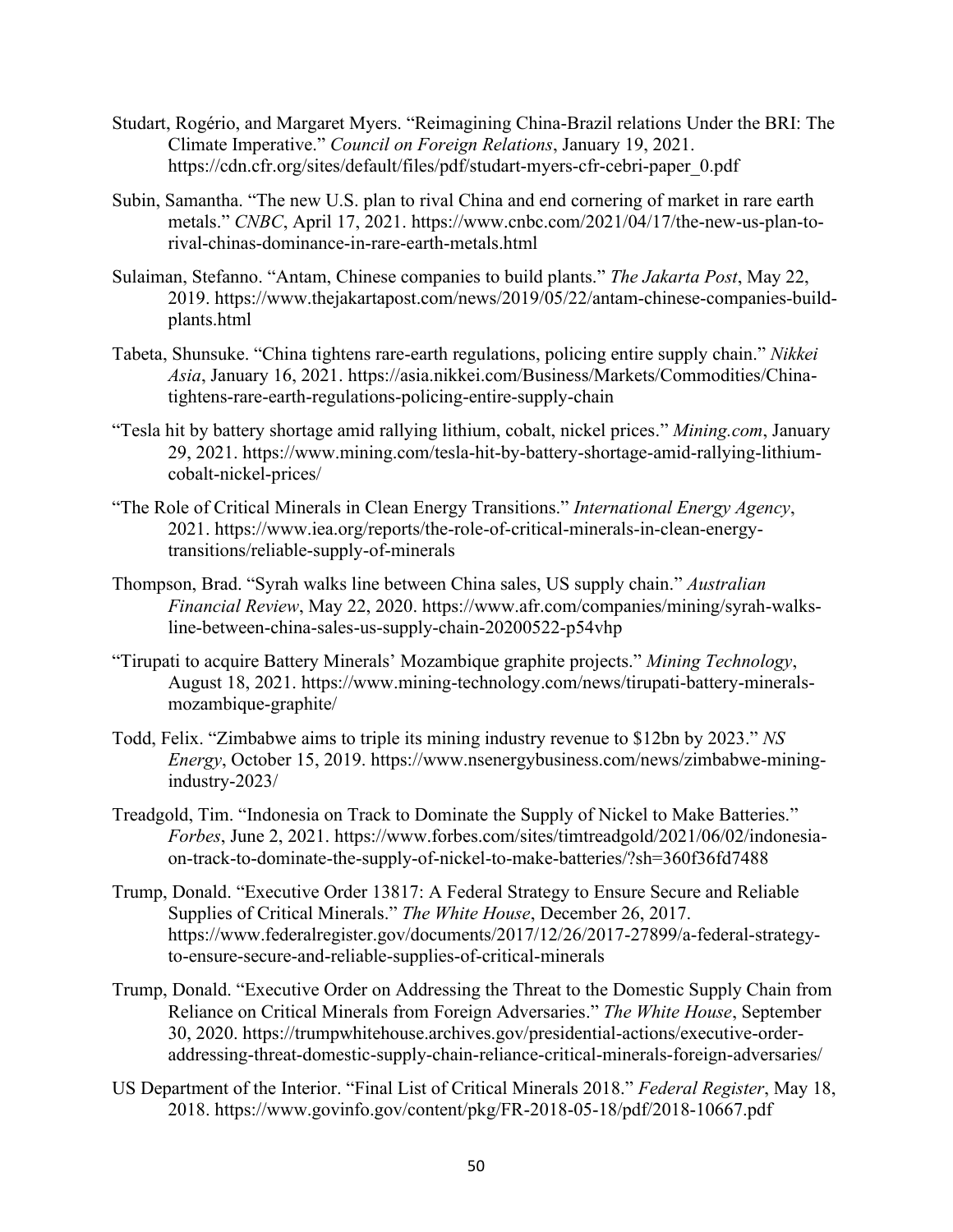- Wang, Ellie. "2016 REVIEW: China-backed Indonesian nickel projects step up production to satisfy growing Chinese NPI demand." *Fastmarkets Metal Bulletin*, December 30, 2016. https://www.metalbulletin.com/Article/3649788/2016-REVIEW-China-backed-Indonesian-nickel-projects-step-up-production-to-satisfy-growing-Chinese-NPI.html
- Wang, Peng, et al. "Incorporating Critical Material Cycles into Metal-Energy Nexus of China's 2050 Renewable Transition." *Applied Energy* 253 (November 2019): N.PAG. doi:10.1016/j.apenergy.2019.113612.
- Wayland, Michael. "GM moves to secure critical U.S.-sourced lithium for electric vehicle batteries." *CNBC*, July 2, 2021. https://www.cnbc.com/2021/07/02/gm-moves-to-securecritical-us-sourced-lithium-for-electric-vehicles.html
- Westcott, Ben. "Australian Government Tears up Victoria's Belt and Road Agreement with China, Angering Beijing." *CNN*, April 22, 2021. https://www.cnn.com/2021/04/22/business/australia-china-belt-and-road-initiative-intlhnk/index.html
- Whitehouse, David. "Zimbabwe well-placed to benefit from China's thirst for chromium." *The Africa Report*, July 8, 2019. https://www.theafricareport.com/15054/zimbabwe-wellplaced-to-benefit-from-chinas-thirst-for-chromium/
- Winning, Alexander. "Chinese investors plan \$10 billion metallurgical complex in South Africa." *Reuters*, July 27, 2018. https://www.reuters.com/article/us-safrica-bricschina/chinese-investors-plan-10-billion-metallurgical-complex-in-south-africaidUSKBN1KH1E8
- Xie, John. "How China Dominates Global Battery Supply Chain." *Voice of America*, September 1, 2020. https://www.voanews.com/a/silicon-valley-technology\_how-china-dominatesglobal-battery-supply-chain/6195257.html
- Xiu, Lin. "Mozambican President: BRI is a way of modernizing multilateralism." *CGTN*, April 28, 2019. https://news.cgtn.com/news/3d3d414f77417a4d34457a6333566d54/index.html
- Xu, Hongfeng, and Jing Wang. "The resources and potential of renewable energy in South Africa." *Green Belt and Road Initiative Center*, July 22, 2019. https://green-bri.org/bricooperation-and-financing-on-renewable-energy-taking-china-and-south-africa-as-anexample/
- Yhome, K. "The BRI and Myanmar's China debate." *Observer Research Foundation*, July 18, 2018. https://www.orfonline.org/expert-speak/bri-myanmar-china-debate/
- Yuliang, Zhang, and Gretinah Machingura. "Zimbabwe embraces ample cooperation opportunities following Mnangagwa's trip to China." *Africa and the World*, May 7, 2018. https://lawrencefreemanafricaandtheworld.com/2018/05/07/zimbabwe-joins-chinas-silkroad/
- Zhu, Zhiyun, et al. "Strategic Mineral Resource Competition: Strategies of the Dominator and Nondominator." *Resources Policy* 69 (December 2020): N.PAG. doi:10.1016/j.resourpol.2020.101835.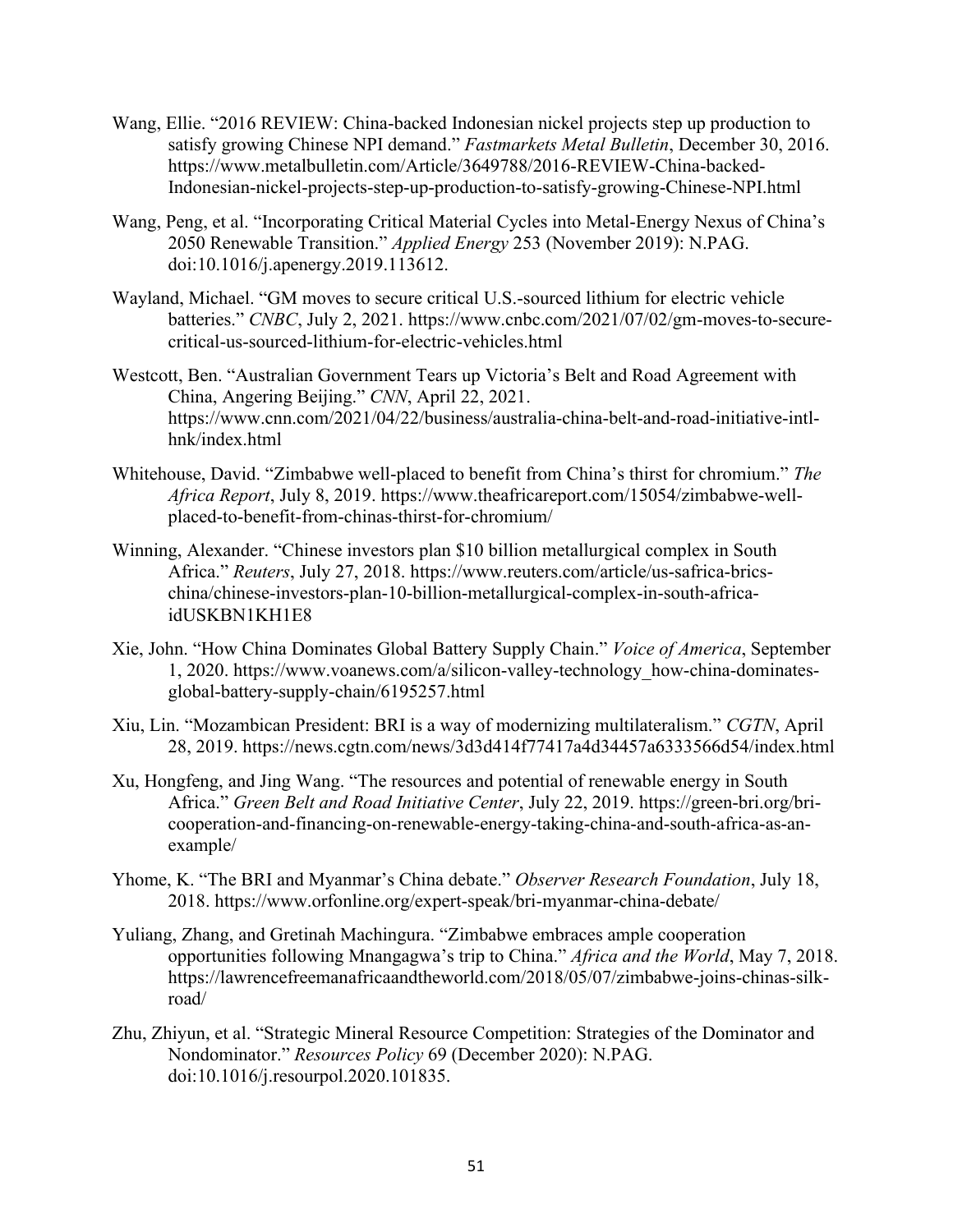Zuberi, Suhaib. "Eramet, China's Tsingshan to jointly develop Indonesia nickel deposit." S*&P Global*, June 8, 2017. [https://www.spglobal.com/marketintelligence/en/news](https://www.spglobal.com/marketintelligence/en/news-insights/trending/d2yfkjafhz7rsn9ufe0crq2)[insights/trending/d2yfkjafhz7rsn9ufe0crq2](https://www.spglobal.com/marketintelligence/en/news-insights/trending/d2yfkjafhz7rsn9ufe0crq2)